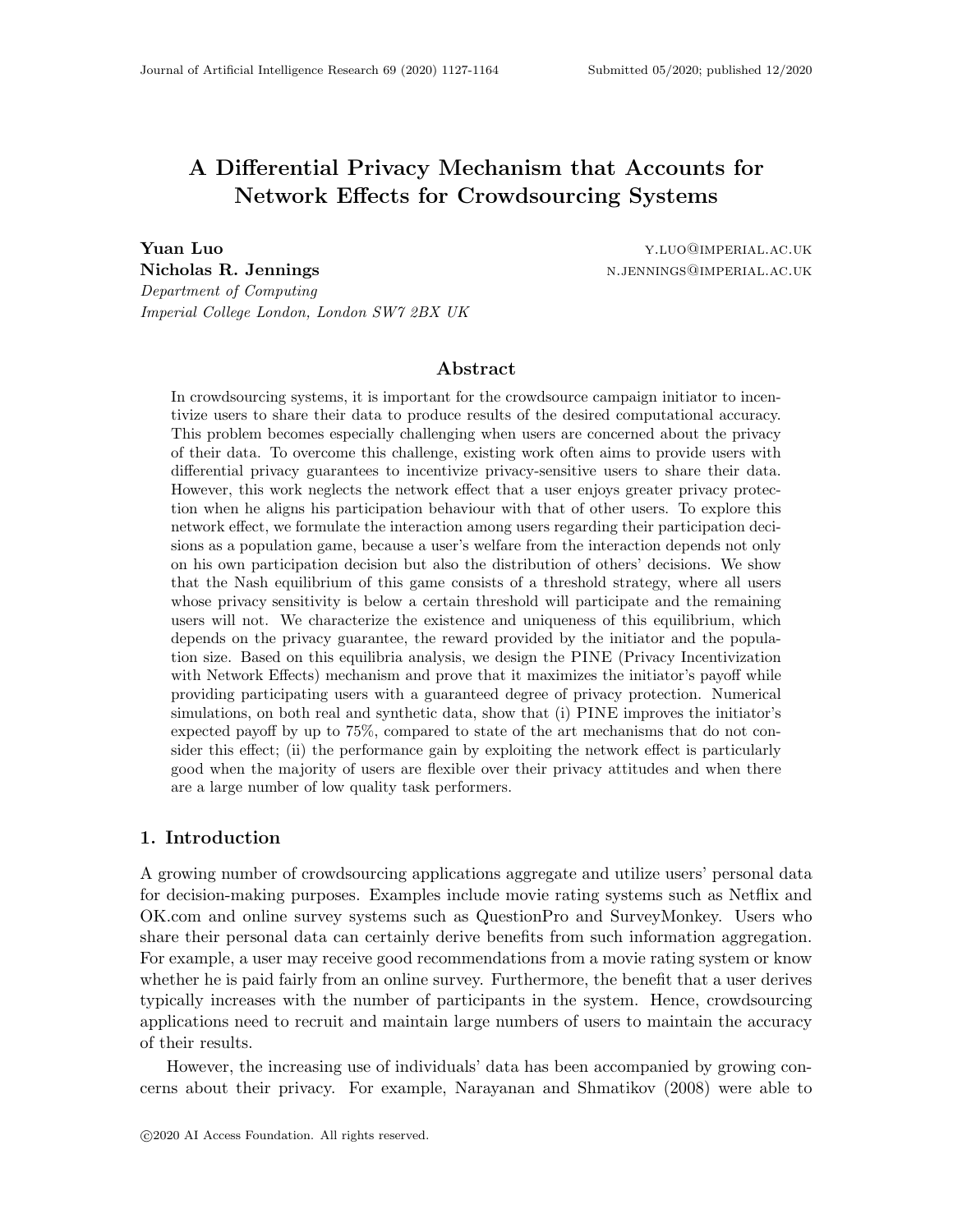recover private information such as movie viewing history and political preferences from Netflix's published movie ratings. This risk of exposing private information deters privacysensitive users who do not want to suffer privacy losses when sharing their personal data (Jin et al., 2016). Given this, appropriate means for encouraging participation are central to the design of crowdsourcing systems (Lev et al., 2013; Chandra et al., 2017). In particular, it is important to develop methods for incentivizing such users to share their data with the crowdsource campaign initiator<sup>1</sup> or her agents who will process and publish the computational result<sup>2</sup> (Dandekar et al., 2014; Ghosh & Roth, 2015). To this end, recent work has started to explore the question by relating differential privacy guarantees to questions of incentives in mechanism design (e.g., Ghosh & Roth, 2015; Chen et al., 2016b; Wang et al., 2016).

In more detail, a guarantee of differential privacy provides a degree of privacy protection to participating users when an initiator computes the data of a population and publishes the computational result (Dwork et al., 2006). Specifically, a differentially private mechanism involves the initiator publishing a noisy version of the computational result, where the noise level corresponds to a differential privacy guarantee (more noise means greater privacy). Using the added noise ensures that whether or not a user chooses to share his data only marginally changes the statistics inferred from the published computational result. As a consequence, any participant's information is harder to determine from the published results (Zhang et al., 2016). For example, if an average rating for a movie is 4, Netflix can publish the rating as 4.6 to provide a differential privacy guarantee. The difference between the published rating (*i.e.*, 4.6) and the true rating (*i.e.*, 4) is determined by the differentially private mechanism adopted by Netflix (McSherry & Mironov, 2009). Similarly, instead of publishing that the true percentage of people whose income is above 50K US dollars is 10%, QuestionPro could publish the percentage as 8%. Here, the differential privacy mechanism adopted by the survey system determines the difference between the true percentage and the announced percentage (Xu et al., 2013).

In addition to providing participants with differential privacy guarantees, one of the simplest ways to incentivize users to share their personal data is to pay them for using it. However, determining the correct price is challenging: low payments may not draw sufficient participants, causing insufficient data for an accurate computation, while high payments may make the system uneconomic. Existing incentive mechanisms with differential privacy guarantees aim to elicit each user's valuation for the various levels of guarantee and then tailor payments based on the elicited values to incentivize sufficient participants to produce accurate results and pay the minimum possible cost (see Section 2 for details). However, these mechanisms are often not suitable for crowdsourcing systems for a number of reasons. First, most real-world crowdsourcing applications that utilize personal data only mention how an individual's data might be used, instead of promising a differential privacy guarantee. For example, Google adds a single specified level of noise to users' web browsing data that is uploaded (Erlingsson et al., 2014) and Apple uses differential privacy to collect emoji usage data from users without identifying the added noise level (Apple, 2017a). In both of these cases, users cannot determine their privacy loss. Second, a crowdsourcing system

<sup>1.</sup> For convenience, we term the crowdsource campaign initiator the "initiator" in the remainder of this paper.

<sup>2.</sup> We refer to the initiator who collects and processes the data as "she" and individual users as "he".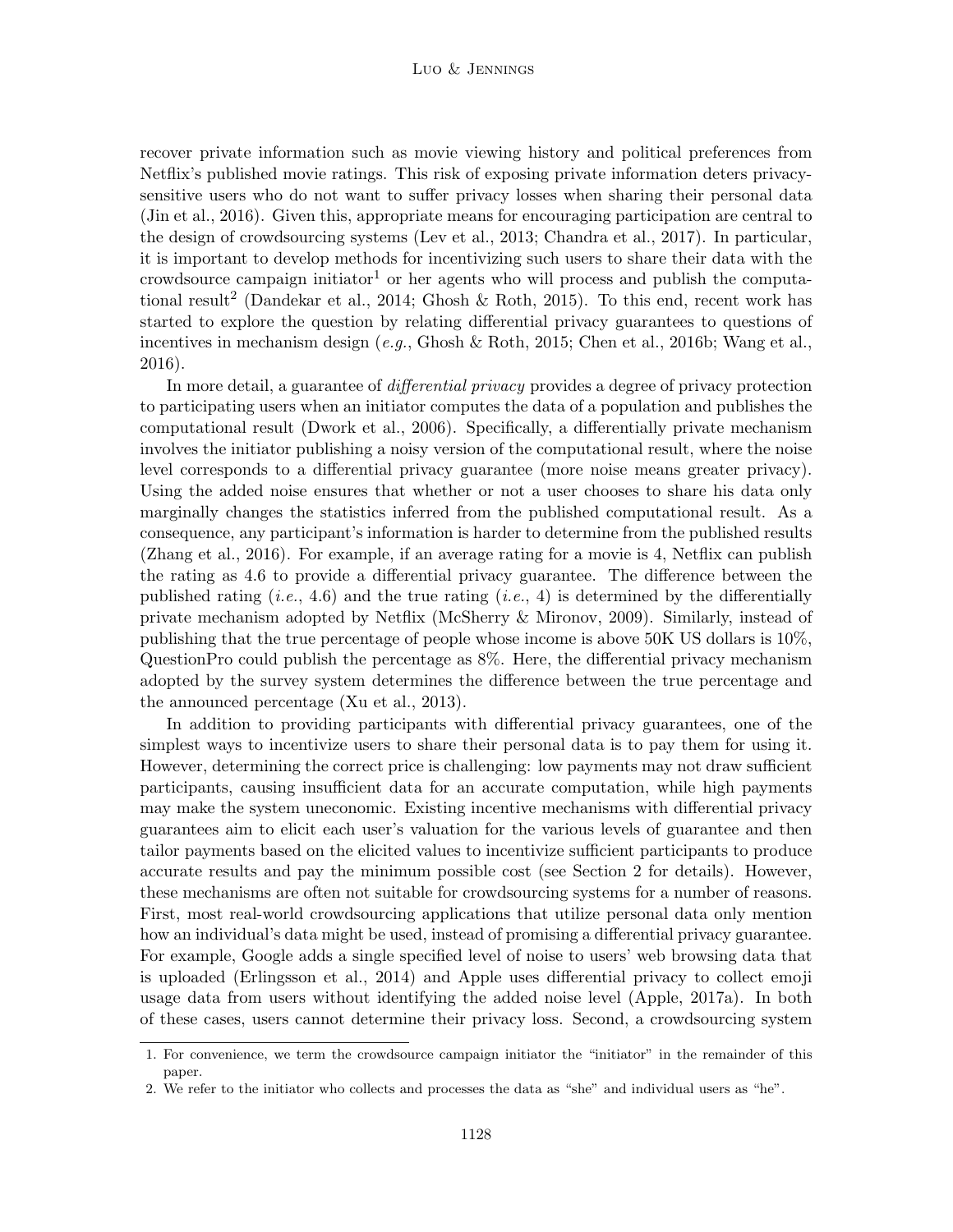can have thousands of participants and it is costly to elicit their valuations and determine payment individually with each of them based on his individual privacy loss. Finally, it is more difficult to identify a user's identity in a large population than in a smaller one. Thus, the more users contributing their personal data, the more difficult it is to identify a specific user's identity and therefore the more users should be willing to contribute their data. This network effect (Easley & Kleinberg, 2010) means a user's participation decision may be correlated with that of other users. To date, however, most existing work does not consider this network effect on users' participation decisions, meaning such mechanisms overpay to achieve a given level of privacy.

In this paper, we aim to bridge these gaps. Specifically, we design a mechanism that both exploits network effects to provide participants with a differential privacy guarantee and maximizes an initiator's payoff. The initiator's payoff is here defined as the difference between the payments made to the (privacy-sensitive) users and the computational accuracy of the population's data<sup>3</sup>. Designing such a mechanism poses interesting scientific challenges since it represents one of the first examples where privacy, game theory, social network theory and mechanism design are brought together to devise effective methods to incentivize a sufficient number of privacy-sensitive users with a minimum payment (Gatti et al., 2015). Furthermore, this mechanism design is complex as an initiator's payment strategy couples with the privacy guarantee level and all potential users' strategies. Such coupling exists for a number of reasons. First, an initiator's payment that incentivizes users' participation depends on the privacy guarantee level. A low privacy guarantee level requires the initiator to pay a high price to compensate for a user's privacy loss. A high privacy guarantee can reduce the payment made to a user. Second, the privacy guarantee level provided by the initiator can be increased by utilizing the network effect. Here, the benefit of utilizing the network effect depends on the number of participants which is determined by all potential users' strategies. Thus, the initiator's payment strategy, the privacy guarantee level and the users' participation strategies couple together. As existing mechanisms do not consider the interaction among these strategies, there is no way to design a mechanism by simply extending or combining existing techniques.

Against this background, we formulate the interactions between the users and the initiator (i.e., the initiator first announces the payment to users, and the users respond by participating or not) as a two-stage Stackelberg game. Such games are often used to model a two-step process  $(e,q, Shokri et al., 2012; Pawlick & Zhu, 2016; Liao et al., 2018).$  We then use backward induction (Von Stackelberg, 1934; Fudenberg & Tirole, 1991) to analyze users' participation strategies and the initiator's payment strategy. Based on the results of the analysis, we design a novel mechanism, which we call "PINE" (Privacy Incentivization with Network Effects). PINE utilizes the network effect to maximize the initiator's payoff, while providing privacy protection to participants. Moreover, PINE satisfies the *Individual* Rationality condition, i.e., if a user's utility, the difference between the payment received from the initiator and the cost of sharing personal data, is non-negative, then he should be willing to participate. Thus, PINE can incentivize appropriate numbers of participants to maximize the initiator's payoff.

<sup>3.</sup> Computational accuracy is defined as the difference between the initiator's published result and the true computation on the full set of data from the entire population (Liu  $&$  Chen, 2017).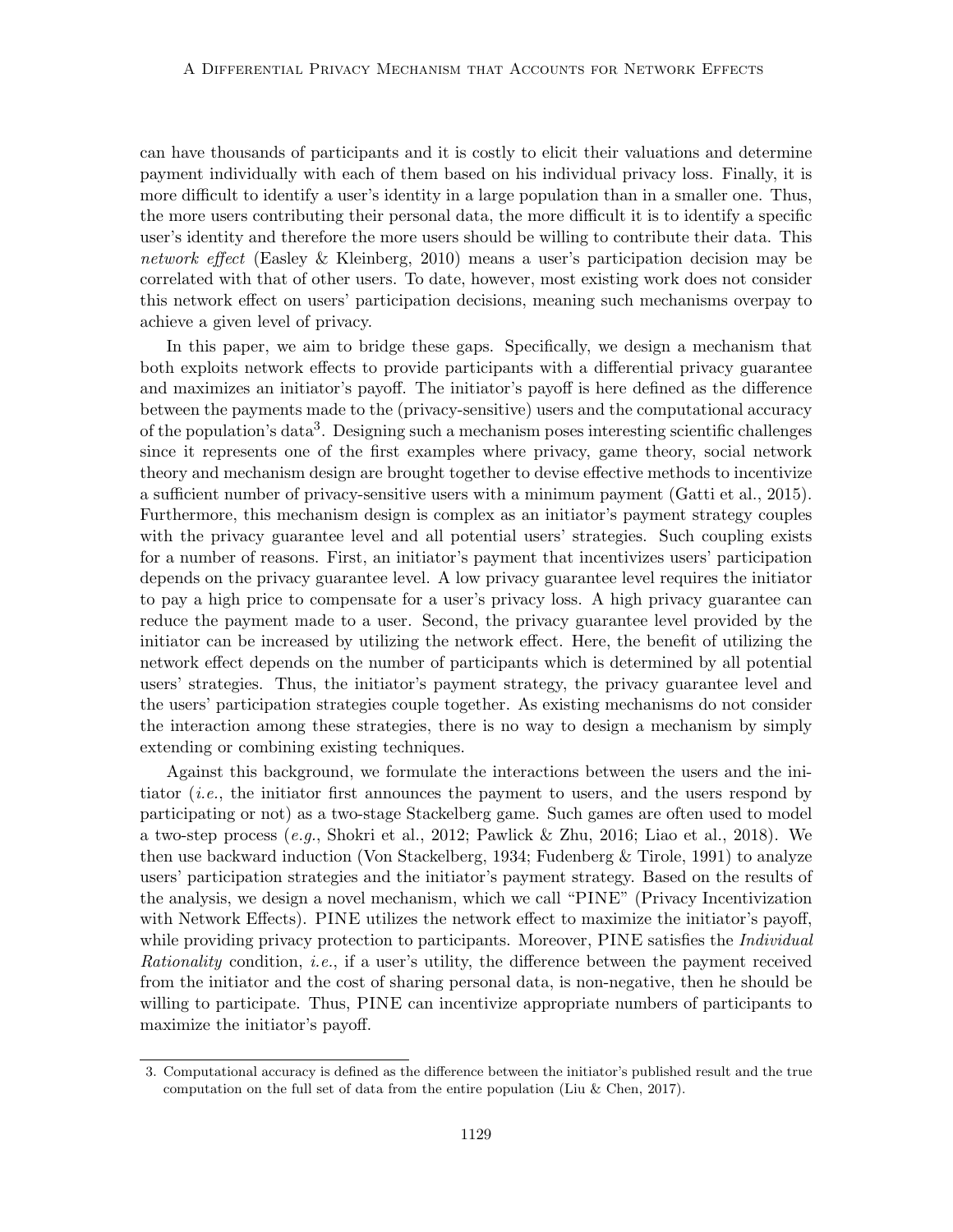This paper advances the state of the art in the following ways. First, we show how the network effect influences a user's participation decision. In particular, we show users' participation decisions couple together and form a population game among all the users. That is, a user's welfare from the interaction depends not only on his own participation decision, but also the distribution of others' decisions. We show that the Nash equilibrium of this game consists of a threshold strategy, where all users whose privacy sensitivities are lower than this threshold participate and the remainder do not. We characterize the existence and uniqueness of these equilibria, which depend on the privacy guarantee, the reward provided by the initiator and the population size. Second, we characterize the initiator's optimal payment strategy to maximize the initiator's expected payoff. Our analysis shows that if the initiator provides a high level privacy guarantee to participants, she can decrease her payment in line with the number of users. If the initiator provides a low level privacy guarantee to participants, her best payment strategy is to pay them nothing because the benefit brought by incentivizing users' participation is smaller than the payment made to the users. Thus, the initiator gives up incentivizing users in return for a low cost to maximize her payoff. If the initiator provides an in-between privacy guarantee level, the optimal payment only attracts a subset of the potential users to contribute their data. Third, our numerical simulations show that considering the network effect can significantly improve the initiator's expected payoff; the improvement is at least 50% and can be up to 75%, compared to the state of the art mechanisms that do not consider this effect. Finally, our empirical studies on both synthetic data and real-world data sets highlight the conditions under which utilizing the network effect can bring the greatest benefit. In particular, network effects are most apparent when the number of potential users is large. Moreover, compared to the setting where most users are either always willing or always reluctant to share their data, the benefit of utilizing network effects to maximize the initiator's expected payoff is most significant when the majority of users are willing to provide data only when the initiator provides sufficient incentivization and some degree of privacy guarantee. If the initiator can calculate an accurate computational result based on a small dataset, the benefit of the network effect is less important.

The rest of the paper is organized as follows. After reviewing the literature in Section 2, we describe a two-stage Stackelberg game in Section 3 to characterize the interaction between the users and the initiator. We apply backward induction to study this twostage Stackelberg game and show the strategies of users and the initiator in Sections 4 and 5, respectively. Based on this analysis, we present PINE in Section 6. Then, we provide the simulation results in Section 7 to show the benefit of utilizing the network effect by comparing the performance of PINE to the state of the art mechanisms. Finally, we conclude in Section 8.

# 2. Related Work

A growing body of research has been carried out on a variety of topics at the intersection of privacy, game theory and mechanism design. One fruitful line of inquiry has considered market-based mechanism design, focusing on applying pricing or auctions to collect data from privacy-sensitive users. For example, Wang et al. (2016) study how a monopoly initiator engages in price discrimination during data collection to keep users' identities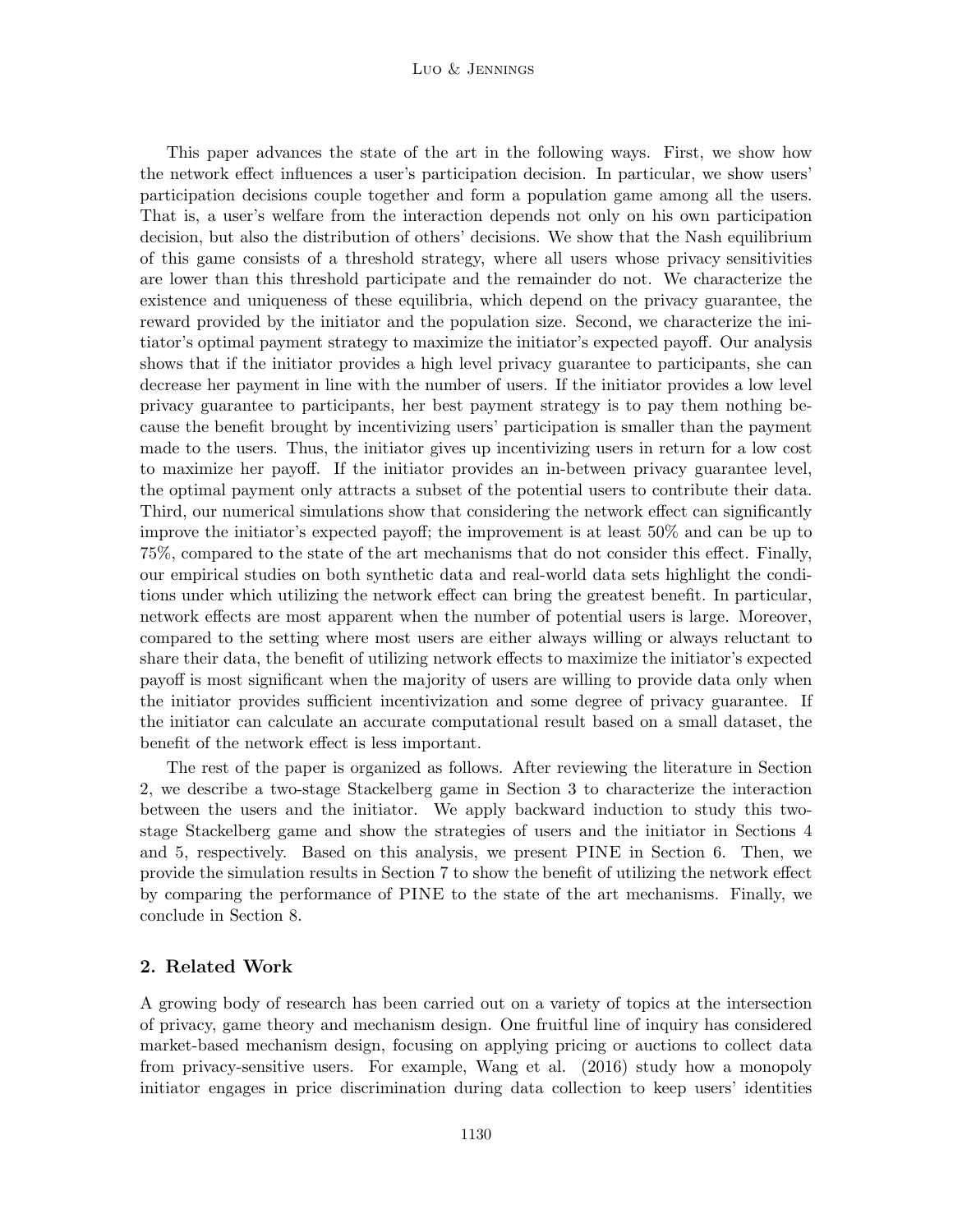private. Li et al. (2014) propose a theoretical framework for assigning prices to users' answers based on their accuracy. Ho et al. (2016) design a monetary contract to collect high-quality data. Other work studies how to prevent unnecessary information about bids (such as users' actions, political preferences or social connections) from being leaked in an auction (e.g., Brandt & Sandholm, 2008; Feigenbaum et al., 2010; Gao et al., 2016; Krause & Horvitz, 2010). There has also been work that incentivizes users to report their personal data truthfully by designing appropriate mechanisms (Kamar & Horvitz, 2012; Jain et al., 2018). All the above studies assume that revealing data to an initiator does not incur privacy costs to users. However, in practice, users may consider themselves suffering privacy losses when sharing their data (Gradwohl, 2017). Furthermore, an experimental study by Huberman, Adar, and Fine (2005) shows that users have diverse evaluations for their privacy losses and each user's evaluation is his private information which is unknown to the initiator.

An alternative approach to collecting data from users is to use differential privacy mechanisms. For example, the Chrome web browser uses RAPPOR (Erlingsson et al., 2014), a differentially private mechanism, to track the distribution of users' browser configuration behaviour while protecting users' privacy. Apple deploys local differential privacy in its iOS system for collecting their users' emoji usage data (Apple, 2017b). The basic ideas of these differentially private mechanisms are the same, i.e., adding statistical noise to a user's individual data before this data is shared with Chrome or Apple. The differences come from the added noise level. Kifer and Machanavajjhala (2014) propose Pufferfish to protect users under correlated data evolution scenarios. There is also a related literature on providing various tasks with a certain level of differential privacy (see Dwork, 2008, for a detailed survey). However, what has been almost entirely missing is any normative guidance for balancing the tradeoff between incentivization of individuals' participation and an initiator's computational accuracy. Therefore, our paper proposes to answer this question of how the reward should be chosen to incentivize users' participation, while maximizing the initiator's payoff. Here, the initiator's payoff is defined as the difference between the payments made to the participants and the initiator's computational accuracy.

Several papers do study the conflict between users' participation that are affected by differential privacy and an initiator's computational accuracy by using Stackelberg games (see Zhu & Rass, 2018, for a detailed survey). For example, Shokri et al. (2012) formulate a game for preserving location privacy. In this game, after participating users choose the noise level added to their location, the initiator chooses the optimal way to reconstruct each user's location. In contrast, Pawlick and Zhu (2016) let the initiator choose a level of privacy protection first and users simultaneously make participation decision as well as choosing the added noise levels later. Dunyak and Zhu (2018) let the initiator decide privacy protection level and users react to privacy promises as Stackelberg followers. Liao et al. (2018) address the conflict issue by formulating a two-stage Stackelberg game where the initiator selects participants first and users respond by choosing appropriate levels of differential privacy. However, none of this work discusses the impact of payment and network effects on users' participating decisions and the initiator's payoff.

Closest to our work is the recent literature on modeling and designing mechanisms for computation in settings where a user's data is sensitive and sharing it incurs a privacy loss cost that should be compensated for  $(e.g., Ghosh \& Roth, 2015; Yang et al., 2018; Zhang)$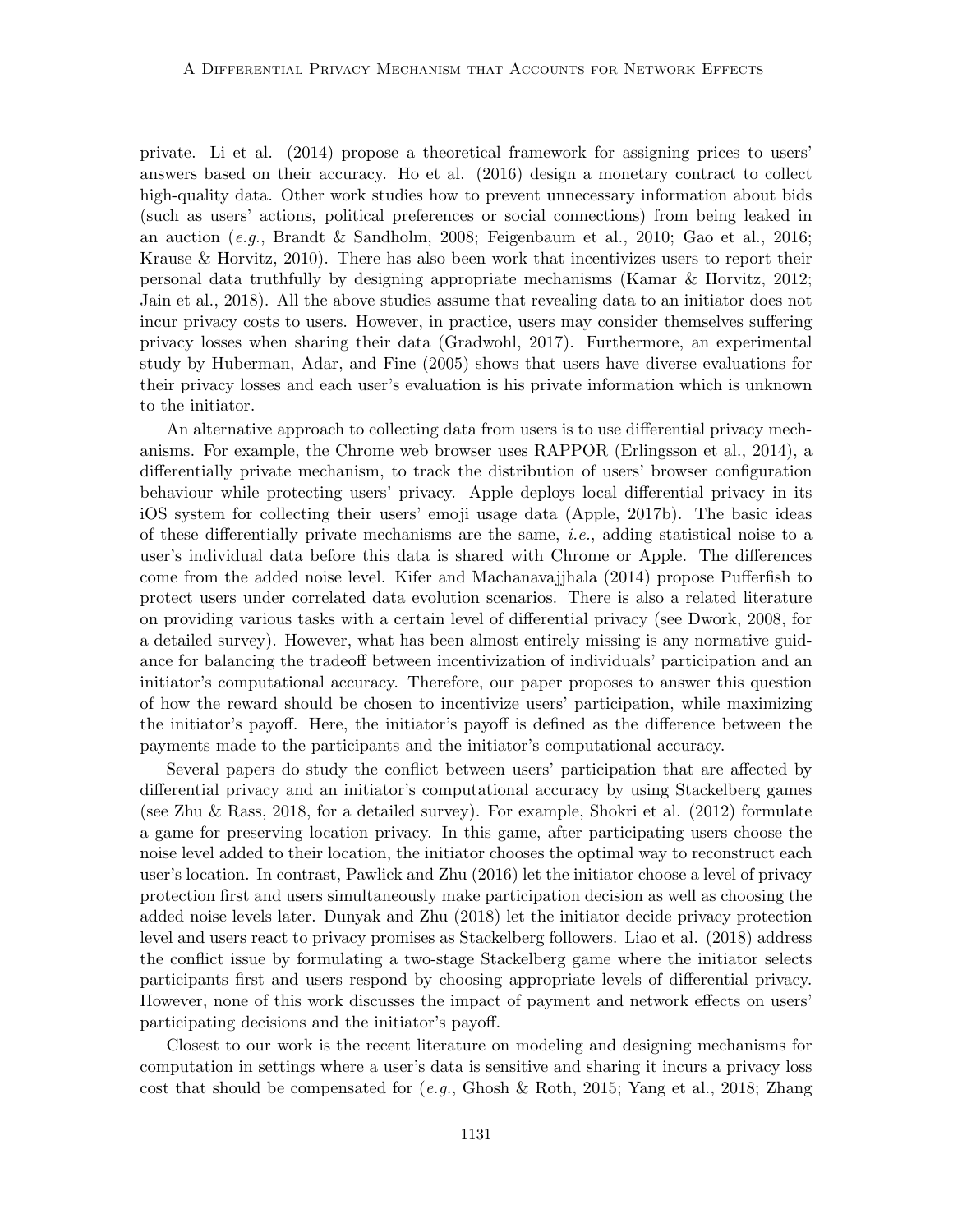et al., 2016, 2018; Jin et al., 2018). In such settings, users' evaluations for their privacy loss are independent of the actual data they have and whether they report this truthfully. The initiator typically aims to compensate users for their costs incurred by the privacy losses so that she can attract sufficient participants to improve her computational accuracy. As a user's cost for the privacy loss is his private information, the existing literature proposes a number of different mechanisms to elicit this information and designs appropriate rewards based on the elicited information to maximize the initiator's payoff. For example, Ghosh and Roth (2015) propose an auction-based mechanism, called MinCostAuction, to learn every user's privacy loss cost and then tailor payments based on the elicited values to incentivize sufficient participants to produce accurate results with a minimum possible cost. Zhang et al. (2018) apply contract theory to elicit every potential user's evaluation for his privacy loss and incentivize all potential users to participate. Based on the elicited result, the initiator negotiates with every user regarding the noise level added to the user's contributing data and the corresponding payment so that her payoff can be maximized. Their solution is called REAP. However, in crowdsourcing applications, an initiator usually recruits thousands of users (Nath & Narayanaswamy, 2014; Jain et al., 2016) so it would be very costly to negotiate compensation individually with each of them. Furthermore, in practice, a user may be unable to state a quantitative privacy loss but is usually able to say whether or not he is willing to share his data (Ghosh & Kleinberg, 2014). Thus, the above mechanisms are not easily implemented in practical crowdsourcing systems. Nevertheless, MinCostAuction and REAP provide a good basis for benchmarking our proposed mechanism (see Section 7.1 for more details), as they provide efficient solutions for the same problem as this paper.

Finally, our model is also related to the literature that studies network effects. For example, Levit *et al.* (2018) study the impact of network effects on users' actions and social welfare. Ghosh and Ligett (2013) show how users make their participation decisions considering the network effect. Gradwohl (2017) analyzes the relationship between the network effect and users' privacy revealing risk. Tembine et al. (2009) formulate users' interactions as a population game and study the impact of the network effect on users' participation decisions. Manshaei et al. (2008) analyze a population game to show how users subscribe to a wireless access provider. However, all of these studies focus solely on interactions among different users without considering the initiator's payment scheme and how the network effect affects the payment strategy of the initiator when she needs to balance the computational accuracy and the cost. Thus, they cannot help the initiator to maximize her payoff. Some operations management and marketing science literature  $(e.g.,)$ Candogan et al., 2010; Lin & Lu, 2011; Ajorlou et al., 2016; Luo et al., 2016; Chen et al., 2016a; Nair et al., 2015). does study the impact of network effects on an initiator's payment strategy. However, they focus on a public goods setting which does not require an initiator to make a computation on a collected dataset and they do not consider providing privacy protection to participants.

# 3. A Two-Stage Stackelberg Game for Crowdsourcing Systems

We consider a setting where an initiator wants to learn and publish some statistic about the population. Learning the average rating for a movie and knowing the average number of people whose income is above 50K US dollars in a certain area are two examples. The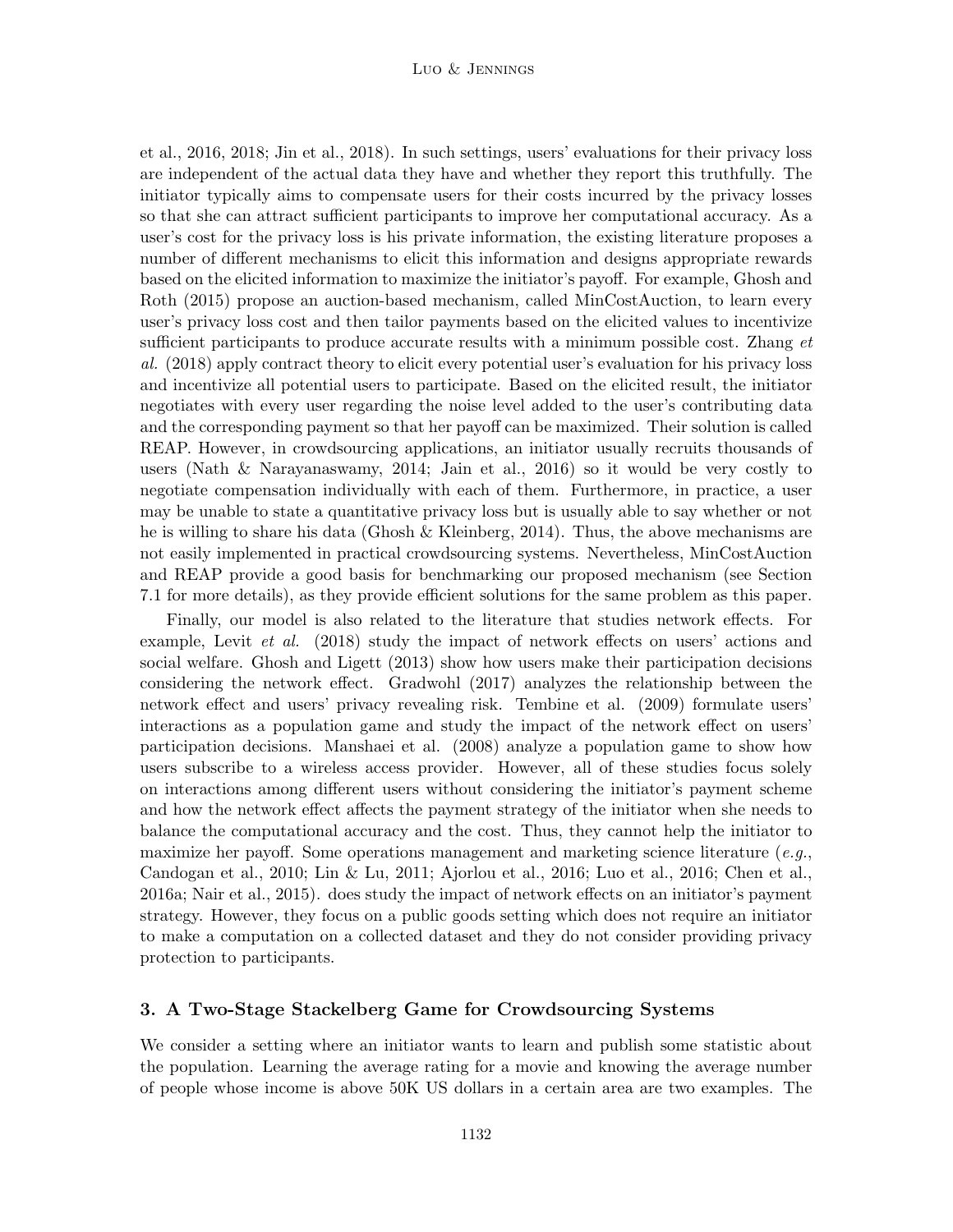initiator will conduct a survey that asks a set  $\mathcal{N} = \{1, 2, ..., N\}$  of N users and gives a participating user a reward  $\pi$ . Users choose whether or not to contribute their data to the initiator. We let  $n \leq N$  denote the number of actual participants in this survey.

# 3.1 The Initiator

Given that there are *n* participating users, the initiator has a database  $D \in \{0,1\}^n$  with each entry of  $d \in \{0,1\}$  corresponding to some private information for a user<sup>4</sup>, e.g., his attitude towards a movie (good or bad) or his wealth (exceeding 50K dollars or not). The initiator computes the average of the dataset<sup>5</sup>, *i.e.*,  $g : \mathbb{R}^n \to \mathbb{R}$  with  $g(D) = \frac{1}{n} \sum_{j=1}^n d_j$  and publishes the computational result in a *differentially private* way to preserve the privacy of all participants. In more detail, let  $\mathcal{L}: \mathbb{R}^n \times \Omega \to \mathbb{R}$  denote the mechanism that the initiator adopts to compute and publish the mean of the population, where  $\Omega$  denotes the sample space of noise added to the computational result  $g(D)$ , which is the set of all possible outcomes of the noise. Specifically,

$$
\mathcal{L}(D) = g(D) + w,\tag{1}
$$

where the added noise w is drawn from the Laplace distribution  $Lap(0, 1/\epsilon)$  with mean zero where the added holse w is drawn from the Laplace distribution  $Lap(0,1/\epsilon)$  with mean zero<br>and standard deviation  $\sqrt{2}/\epsilon$ . We can view  $1/\epsilon$  as the noise level added to the computational result<sup>6</sup>. Then we can check that  $\mathcal L$  supports  $\epsilon/n$ -differential privacy (Dwork et al., 2006). Specifically, for any two neighbouring pairs of datasets  $D$  and  $D'$  where the dataset  $D$ includes the private data of user  $j \in \mathcal{N}$  and the dataset D' does not, we have the following result given the number of actual participants  $n$  and any possible computational result  $\alpha$  based on the calculation of the dataset (*e.g.*, a movie rating calculated based on all participants' attitudes towards this movie or the average number of people whose income is above 50K US dollars in a country):

$$
Pr[\mathcal{L}(D) = \alpha] \le e^{\epsilon/n} Pr[\mathcal{L}(D') = \alpha]. \tag{2}
$$

Based on (2), the differential privacy guarantee states that the probability that any output of mechanism  $\mathcal L$  will be within an  $e^{\epsilon/n}$  multiplicative factor whether or not a user's private data is included in the computational dataset. In particular, the parameter  $\epsilon/n$  controls how much the distribution of the published computational result depends on data from a user<sup>7</sup>. We denote  $\epsilon/n$  as a user's privacy revealing risk. This is because with an increase of

<sup>4.</sup> We focus on binary private information for analytical convenience. We only need to revise the worst failure probability discussed in equation (3) to deal with the more general case.

<sup>5.</sup> For analytical convenience, we assume the initiator wants to learn the mean of a population. Relaxing to learn other statistics of a population does not change our main insights (Zhang et al., 2016; Ghosh & Ligett, 2013).

<sup>6.</sup> We add random noise with Laplacian distribution for analytical convenience. Adding random noise with other distributions such as Gaussian or binomial distribution does not change our main results (Dwork et al., 2006; Geng & Viswanath, 2014).

<sup>7.</sup> We assume that the accuracy of the initiator's computational result depends only on the number, rather than the specific subset, of users that contribute their private data. This is a standard assumption (Ghosh & Roth, 2015; Zhang et al., 2018; Ghosh & Ligett, 2013; Jin et al., 2015) and holds in settings where no particular data is more or less incriminating than another, such as collecting data regarding watching movie behaviour, mobile applications for traffic monitoring, or polls in online communities.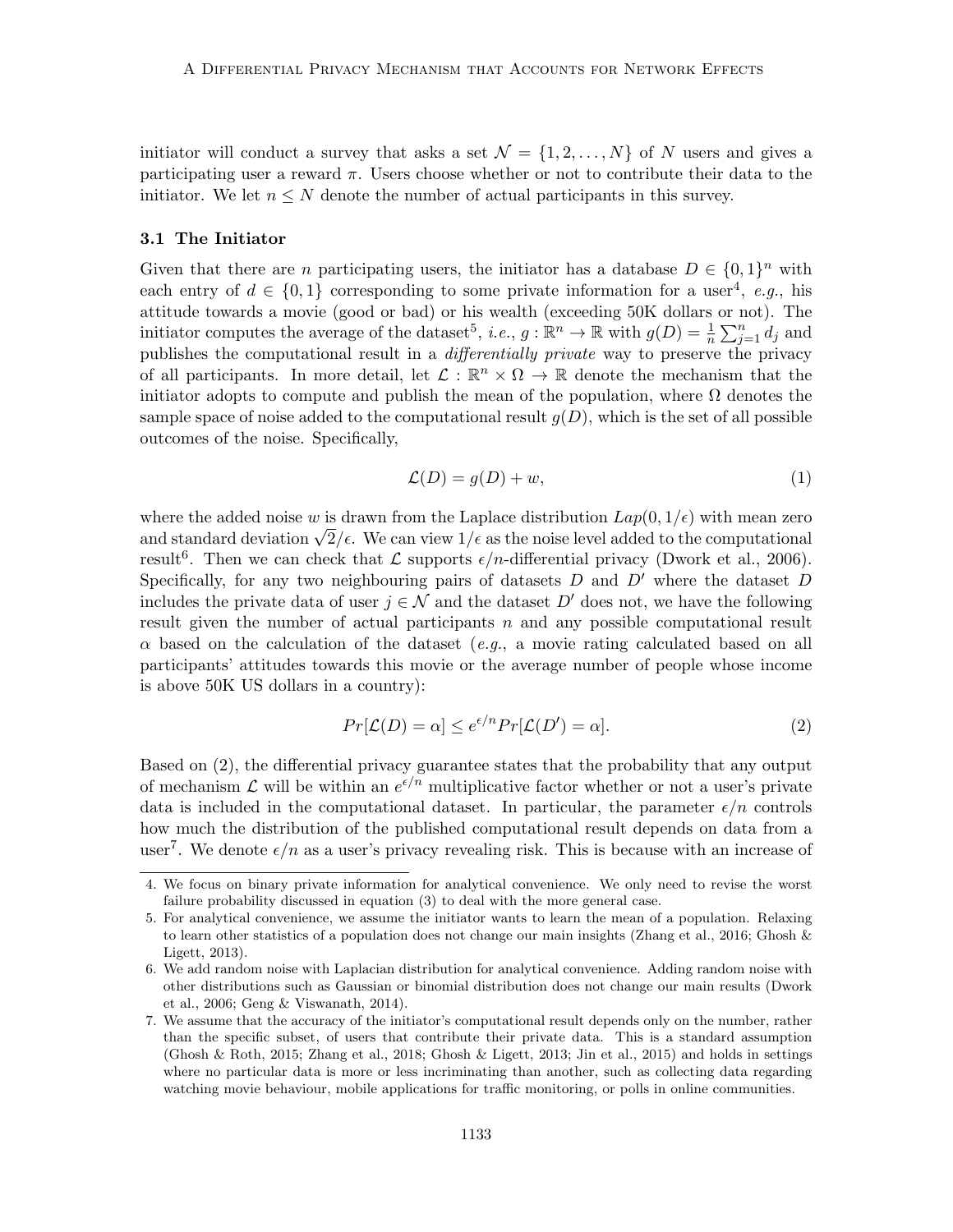$\epsilon/n$ , the difference between two neighbouring databases increases. In such cases, it is easier to identify whether a user's private data is included in the computational dataset.

We assume that the value of  $\epsilon$  is an exogenous variable<sup>8</sup> and the initiator will notify the users of this value. We can also see that a user's privacy revealing risk  $\epsilon/n$  decreases as the value of  $1/\epsilon$  (*i.e.*, the noise level added to the published computational result) increases.

The initiator's main concern is the accuracy of the published computational result with respect to the true mean of the entire population. We assume that the true mean of the target population is  $\mu$  (e.g., the average percentage of people in London who think the movie Dunkirk is good and the millionaire ratio in New York). Let function A be a measure of accuracy. In general, there are several choices of what A can measure, e.g., average error (Chatzikokolakis et al., 2014), estimation distortion (Yang et al., 2018) and regularized empirical error (Ligett et al., 2017). As users' contributed data and added noise level are all random variables and the initiator has little information about the users' contributed data, we can only use a probability bounds analysis to quantify the uncertainties of various random variables. Such a quantitative calculation allows us to characterize the strategies of the initiator and users. In more detail, let  $A: \mathbb{R}^+ \times \mathbb{R}^+ \times \mathbb{R}^+ \to \mathbb{R}^+$  measure the upper bound of the failure probability  $(i.e., Pr[|g(D)+w-\mu| \geq T]$  given the fixed error T). We call this the worst failure probability<sup>9</sup>. By applying the Chernoff bound, we have (Hoeffding, 1994)

$$
A(n,T,\epsilon) = 2 \exp\left(-\frac{nT^2}{12}\right) + \exp\left(-\frac{T\epsilon}{2}\right). \tag{3}
$$

We assume that the initiator's utility, when she has perfect accuracy  $(i.e.,$  her published computational result is the same as the true mean), is zero. Let  $v$  denote the monetary punishment to the initiator when she fails (i.e., the difference between her published computational result and the true mean of the population is larger than the desired error T). Then, the initiator's expected utility is  $-v \cdot A(n, T, \epsilon)$ . Correspondingly, the expected payoff of the initiator  $U^{\text{IN}} : \mathbb{R}^+ \times \mathbb{R}^+ \times \mathbb{R}^+ \times \mathbb{R}^+ \times \mathbb{R}^+ \to \mathbb{R}$  is defined as the difference between her utility obtained from the computation and the monetary payments to all participating users (Krause & Horvitz, 2010)

$$
U^{\text{IN}}(v, n, T, \epsilon, \pi) = -v \cdot A(n, T, \epsilon) - \pi \cdot n. \tag{4}
$$

#### 3.2 The Users

After knowing the noise level  $1/\epsilon$  added to the computational result and the payment  $\pi$ , each user decides whether to participate in a particular survey based on his payoff. We denote

<sup>8.</sup> The value of  $\epsilon$  depends on the circumstances of the data collection process. Experimental evaluations of differential privacy typically pick a value ranging from 0.01 to 10 (see Table 1 in Hsu et al., 2014). However, widespread practice assumes that the value of  $\epsilon$  in computing the average of the dataset should not be larger than 7 (Machanavajjhala et al., 2008).

<sup>9.</sup> Given a users' contributed dataset, the true mean of the target population and the mean value of the noise level, we can use numerical methods to calculate the empirical values of  $Pr[|g(D) + w - \mu| \ge T]$ . We refer to the value of  $Pr[|g(D) + w - \mu| \geq T]$  as the failure probability. The detailed result is shown in Section 7.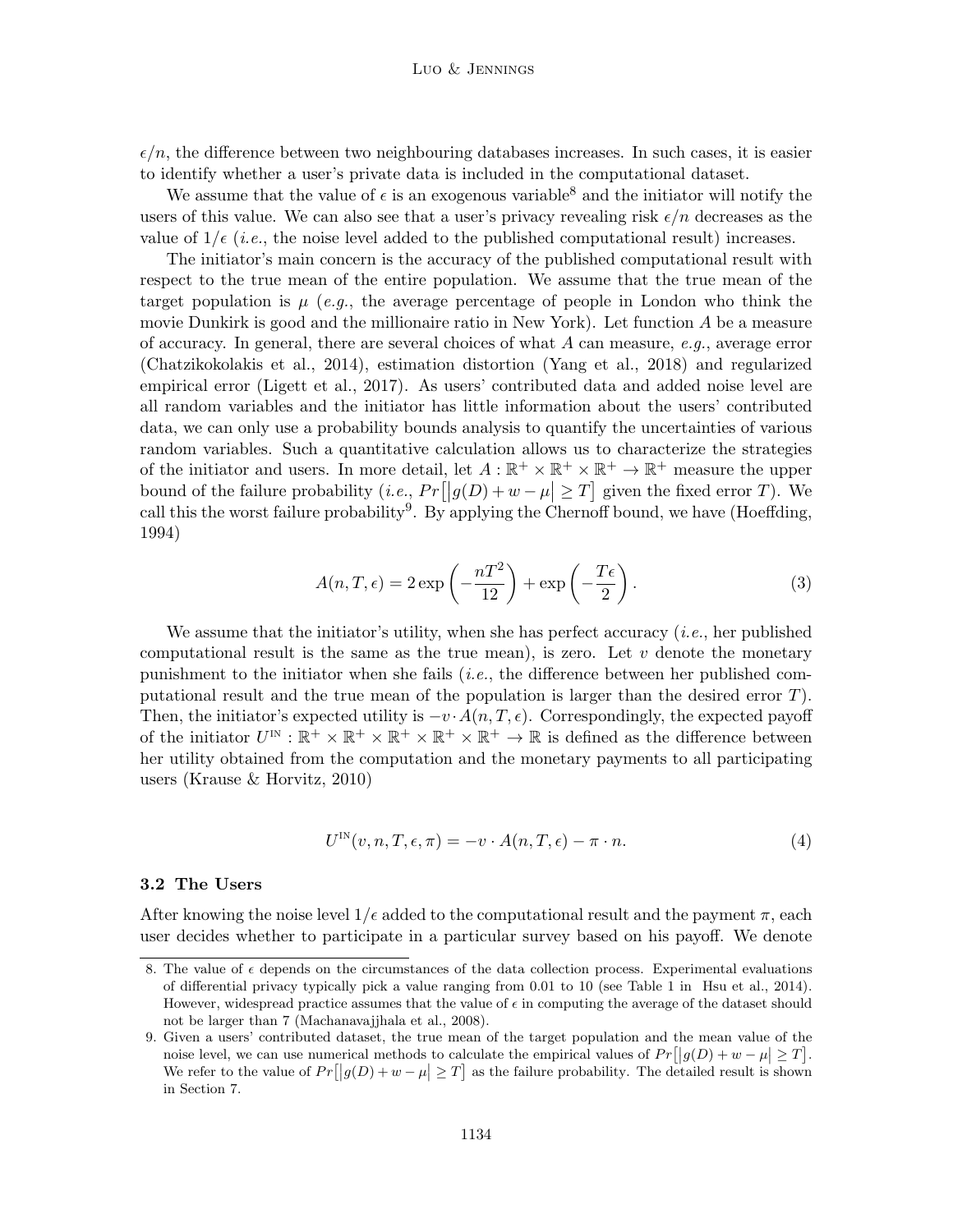the choice of user  $j \in \mathcal{N}$  as  $\ell_j \in \{0, 1\}$ , where  $\ell_j = 1$  if he participates and  $\ell_j = 0$  otherwise. Let  $\theta_i$  denote user j's privacy sensitivity. Recall that a user's privacy revealing risk is  $\epsilon/n$ given there are n participants. A type- $\theta_j$  user's evaluation for his privacy revealing risk (*i.e.*, privacy loss) is  $\theta_j \cdot \frac{\epsilon}{n}$  $\frac{\epsilon}{n}$ . We define the payoff of user j as the difference between the payment he received from the initiator and his privacy loss (Jin et al., 2016; Ghosh & Kleinberg, 2014). In particular, given the same privacy revealing risk  $\epsilon/n$ , a highly privacy-sensitive user with a high value of  $\theta_j$  would consider himself suffering a high privacy loss. For a type- $\theta_j$  user, his payoff  $U^{\text{UE}} : \mathbb{R}^+ \times \mathbb{R}^+ \times \mathbb{R}^+ \times \mathbb{R}^+ \to \mathbb{R}$  is

$$
U^{\text{UE}}(\pi, \theta_j, \epsilon, n) = \begin{cases} \pi - \theta_j \cdot \frac{\epsilon}{n}, & \text{if } \ell_j = 1, \\ 0, & \text{if } \ell_j = 0, \end{cases}
$$
 (5)

Note that different users may have a different value of  $\theta$  (Huberman et al., 2005), i.e., users are heterogeneous in terms of  $\theta$ . Thus, we assume that the users' privacy sensitivities follow a probability distribution whose probability density function  $(p.d.f.)$  h is strictly positive and continuous on  $[0, \bar{\theta}]$  for some  $\bar{\theta} > 0$ . Note that a user with  $\theta = 0$  does not care about his privacy. For completeness of definition, we have  $h(\theta) = 0$  for all  $\theta \notin [0, \bar{\theta}]$ . The cumulative distribution function (c.d.f.) is given by  $H(\theta) = \int_{-\infty}^{\theta} h(y) dy$  for all  $\theta \in \mathbb{R}$ .

As can be seen, different numbers of participating users result in a difference of a user's privacy revealing risk and a type- $\theta_j$  user's privacy revealing risk  $(i.e., \theta_j \cdot \frac{\epsilon}{n})$  $\frac{\epsilon}{n}$ ) decreases with the number of participants n. Thus, we can have the following observation: a user's participation decision is affected by the network effect. Specifically, the more users participating in a survey, the lower the privacy revealing risk faced by an individual participant and therefore the more users should be willing to participate in the survey.

Note that without considering the network effect, a user considers his privacy revealing risk is  $\epsilon$  which is independent of the number of participants and is estimated based on the noise level announced by the initiator only. Thus, his payoff is given in the following equation:

$$
U^{\text{UE}}(\pi, \theta_j, \epsilon) = \begin{cases} \pi - \theta_j \cdot \epsilon, & \text{if } \ell_j = 1, \\ 0, & \text{if } \ell_j = 0, \end{cases}
$$
 (6)

#### 3.3 The Two-Stage Stackelberg Game

Based on the above discussion, a user's participation decision depends on the payment announced by the initiator. Thus, we can formulate the interactions between the initiator and the users as a two-stage Stackelberg game as discussed previously. Specifically, in Stage I, the initiator determines the payment  $\pi$  given the noise level  $1/\epsilon$ , the number of potential users  $N$ , and the desired error  $T$ . In Stage II, users decide to participate in the survey or not based on the payment announced by the initiator at Stage I and the network effect brought by other users' participation decisions. We will study this two-stage game by backward induction. Namely, we first study the users' participation behaviours in Stage II (Section 4), then based on the participation analysis we study the initiator's optimal pricing decision that maximizes her expected payoff in Stage I (Section 5).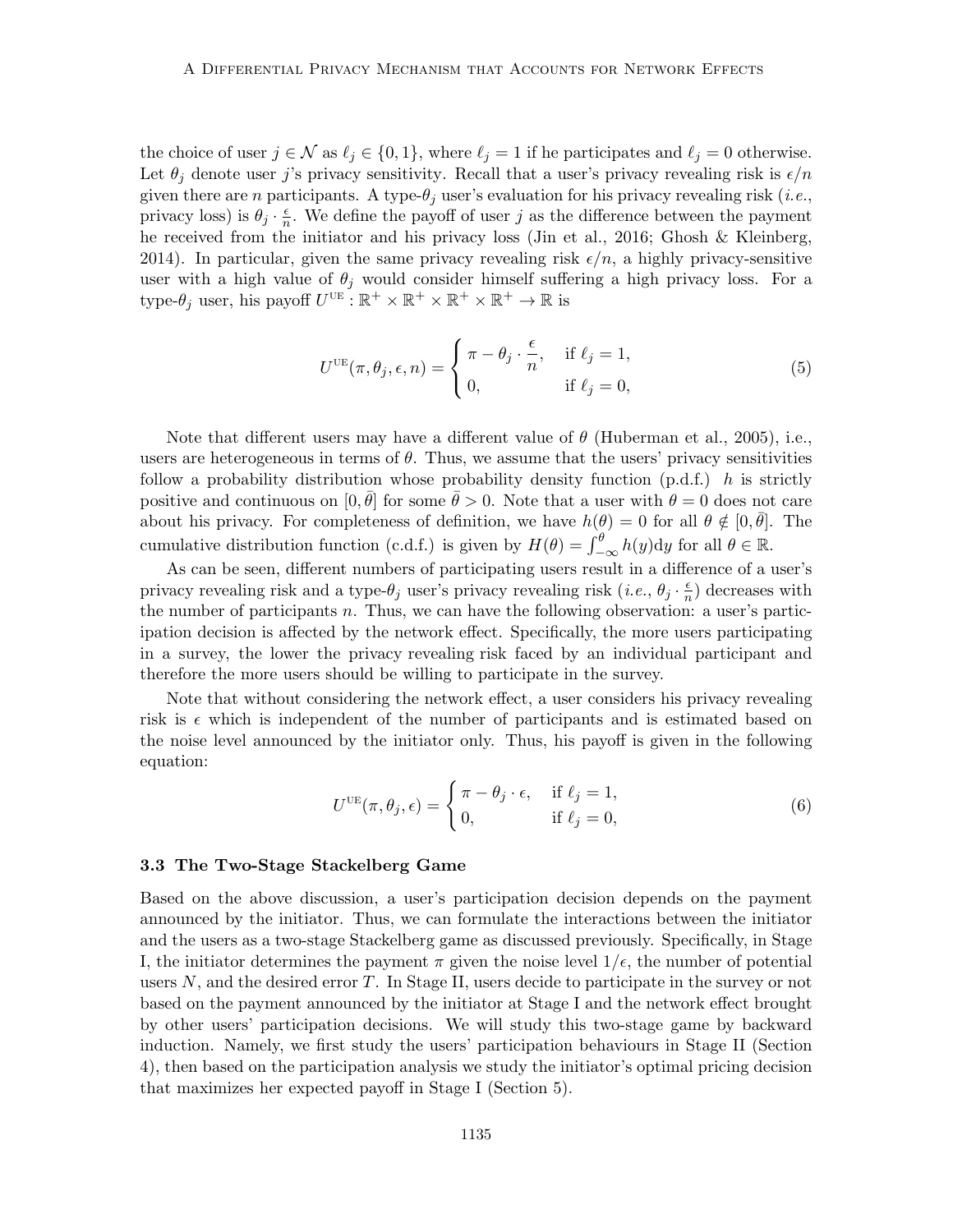# 4. The Users' Best Strategies

In this section, given the payment specified by the initiator in Stage I, we study strategies of users who are self-interested and participate only when participation brings a non-negative payoff. As shown in (5), a user's payoff varies with the number of participants so we will formulate the interaction among users as a population game and study the existence and uniqueness of an equilibrium in this game. Before explaining this population game, we begin by defining one standard term that is used for defining population games.

**Definition 1.** Consider a population of individuals that can use a set of pure strategies,  $\ell$ . A social state is a vector x that gives a mass of users  $x_{\ell}$  with which each strategy  $\ell \in \ell$  is played in the population (Sandholm, 2010).

In our model, each user can choose to participate  $(\ell = 1)$  or not  $(\ell = 0)$ , i.e.,  $\ell = \{1, 0\}$ . Then, the social state is  $x = (x_1, x_0)$ , where  $x_1$  represents the mass of users choosing  $\ell = 1$ and  $x_0 = 1-x_1$  denotes the mass of users choosing  $\ell = 0$ . Now we can define the Population Game formally as follows.

Definition 2. *[Population Game]* 

- Players: Potential users in the set  $N$  with different privacy sensitivities;
- Strategies: The user  $j \in \mathcal{N}$ 's strategy is his participation decision  $\ell_j \in \ell$ ;
- Social State:  $\mathbf{x} = (x_1, x_0)$ ;
- Payoffs: The users' payoffs are defined in  $(5)$ .

In this game, a type- $\theta_j$  user's optimal strategy (*i.e.*, best response)  $\ell_j^*$  is the strategy in  $\ell$  that is optimal at each social state x (Sandholm, 2010), *i.e.*, the strategy that maximizes the user's payoff defined in (5). Formally, we define the Nash equilibrium (NE) of the population game as follows.

**Definition 3.** A social state  $x^* = (x_1^*, x_0^*)$  is a Nash equilibrium if each user chooses a best response to this state and no user can improve his payoff by deviating from his best response  $\ell_j^*$  to a different response  $\ell_j$ .

To find and study the Nash equilibrium, we first need to analyze users' best responses. As each user will form a belief on the number of participants when he makes a participation decision, we construct and analyze a dynamic model that specifies how users form their beliefs and make decisions. In more detail, we introduce a virtual discrete time system with time periods indexed  $t = 1, 2, \ldots$ , where user j makes his participation decision at the beginning of slot  $t$ , based on his belief of the number of participants at the end of the previous time  $slot^{10}$ .

<sup>10.</sup> Note that each user makes this participation decision only once (because a crowdsourcing system only allows a user to share his data once in order to avoid duplicate data) and it is independent of anyone else (because users are anonymous in crowdsourcing systems and do not know other users' identities). The main purpose of introducing the virtual discrete time system is to characterize the relation between the payment and the number of participants, and to facilitate the calculation of the initiator's optimal pricing strategy later. Such an analysis technique is commonplace in the existing literature, e.g., Manshaei et al. (2008); Ren and Van der Schaar (2012); Luo et al. (2016).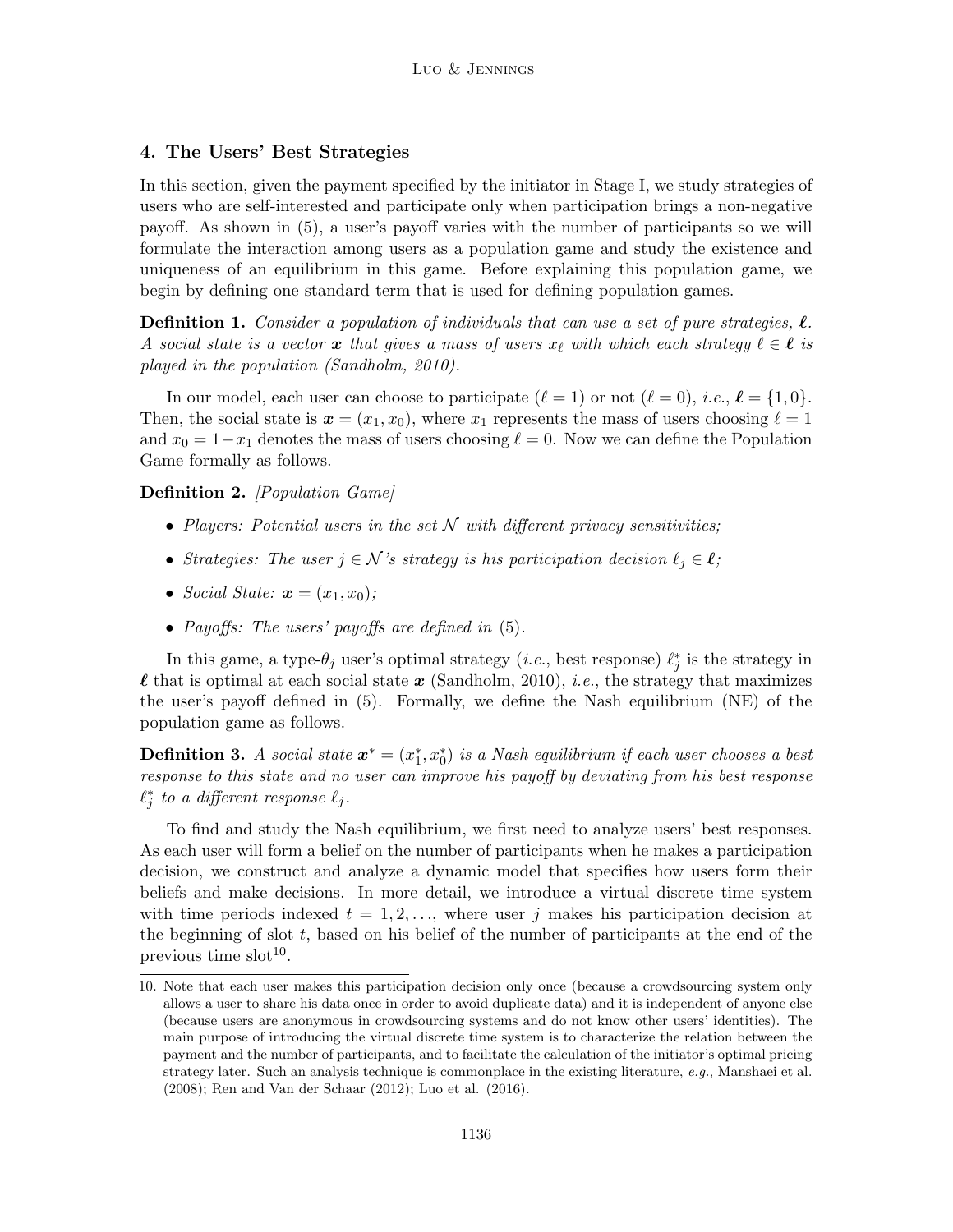Note that the population game assumes that all users have the same belief of the mass of participants and the number of participants at the same time slot. This is a standard assumption (Sandholm, 2010) and holds in many practical crowdsourcing settings as an initiator often updates the number of participants in real-time and publicizes this number in the systems (e.g., Netflix, QuestionPro and SurveyMonkey).

Let  $x_1^{t-1}$  denote the users' common belief of the mass of participants at the end of slot t − 1. We also let function  $f : [0,1] \times \mathbb{R}^+ \to \mathbb{R}^+$  characterize the number of participants that the users believe at time t. For a user who knows the number of potential users except himself is  $N-1$  and believes the mass of participants at the end of slot  $t-1$  is  $x_1^{t-1}$ , the number of participants that this user believes at time t is  $f(x_1^{t-1}, N) = x_1^{t-1} \cdot (N-1)$ . Let a user's privacy sensitivity be  $\theta$ . Then this user participates at slot t if and only if  $\pi \geq \theta \cdot \frac{\epsilon}{f(x^{t-1})}$  $\frac{\epsilon}{f(x_1^{t-1},N)+1}$ . That is, only those users with a privacy sensitivity smaller than or equal to  $\frac{\pi \cdot [f(x_1^{t-1}, N)+1]}{\epsilon}$  will participate at slot t. Let function  $g: [0, 1] \to [0, 1]$  characterize the mass of participants in time slot  $t$  given the participant fraction in the previous slot  $t-1$ . Recall that the c.d.f. of user's privacy sensitivity is H. Then, the mass of participants evolves following a sequence  $\{x_1^t\}_{t=0}^{\infty}$  in  $[0,1]$  generated by

$$
x_1^t = g(x_1^{t-1}) = H\left(\frac{\pi \cdot [f(x_1^{t-1}, N) + 1]}{\epsilon}\right)
$$
 (7)

for  $t = 1, 2, \ldots$ , starting from a given initial point  $x_1^0 \in [0, 1]$ . Note that the payment  $\pi$  is fixed over time. Given the user participation dynamics (7), we are interested in whether the mass of participants will stabilize in the long run and, if so, to what value.

Let  $\Delta x$  be the change of participant mass between two successive time slots, e.g.,  $t-1$ and  $t$ , that is

$$
\Delta x(x_1^{t-1}) = x_1^t - x_1^{t-1}.\tag{8}
$$

Obviously, if  $\Delta x$  is zero in slot t, i.e.,  $x_1^t = x_1^{t-1}$ , then users will not change their participation strategies in the future and the mass of participants remains the same from that time slot on. Thus, this user participation dynamic system reaches an equilibrium. Formally,

**Proposition 1.** A social state  $x^* = (x_1^*, x_0^*)$  where  $x_1^* + x_0^* = 1$  is a Nash equilibrium if and only if

$$
\Delta x(x_1^*) = H\left(\frac{\pi \cdot [f(x_1^*, N) + 1]}{\epsilon}\right) - x_1^* = 0. \tag{9}
$$

We provide the detailed proof of Proposition 1 in Appendix A. Notice that under a fixed payment  $\pi$ , (9) can have multiple solutions, which results in different Nash equilibria. In such cases, there are a number of strategies that do equally well in the population and the population could drift in the direction of their other strategies and their corresponding Nash equilibrium. In more detail, we illustrate the dynamics of social state in Figure 1. The blue line denotes the isoline of  $\Delta x = 0$  and the red line denotes the line of  $x_1 + x_0 = 1$ . By Proposition 1, the intersections between the blue curve and the red line are the Nash equilibria. The black arrows denote the social state changing directions at any given social state.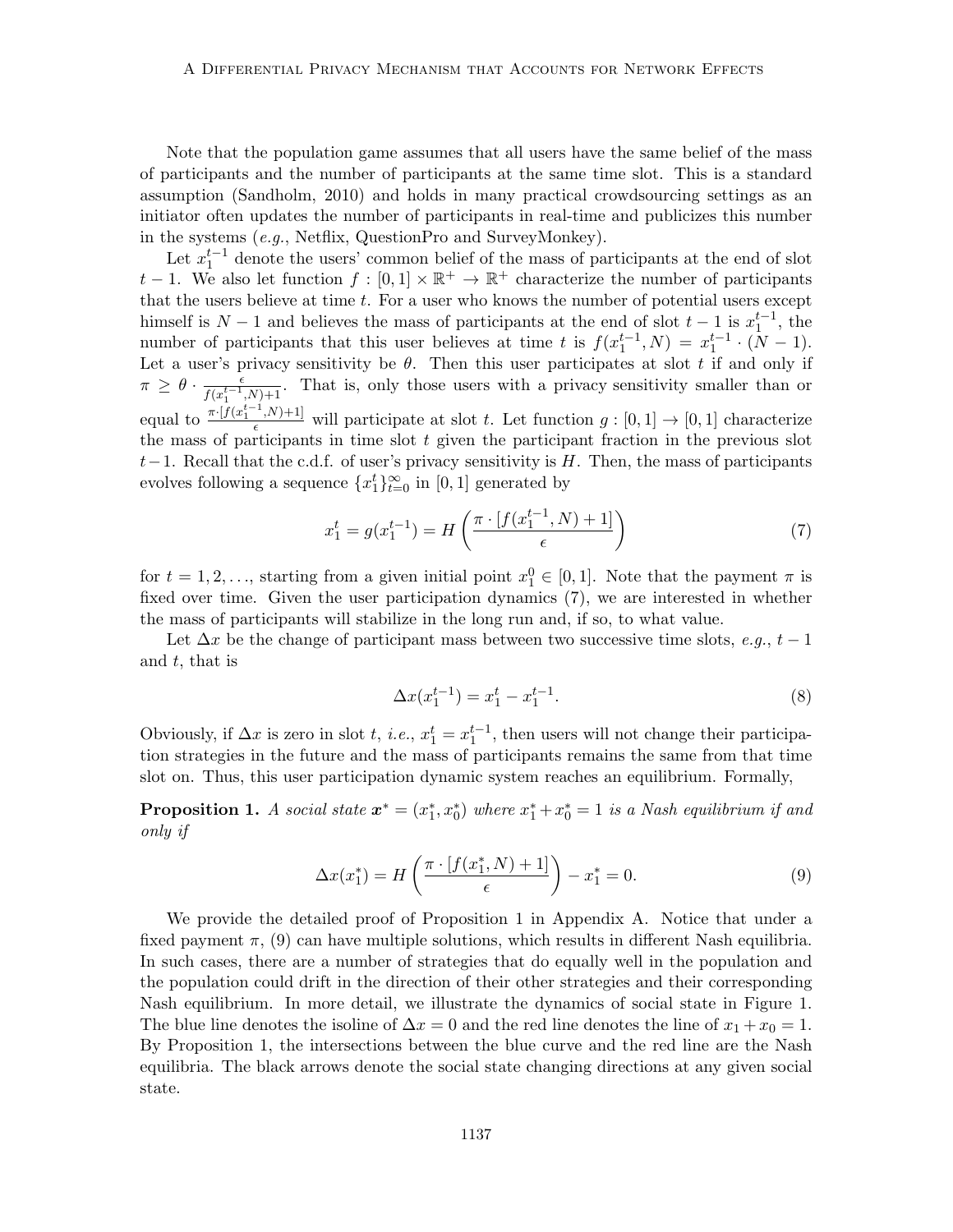

Figure 1: Dynamics of the social state  $\boldsymbol{x} = (x_1, x_0)$ . From the initial social state  $\boldsymbol{x}_1^0 =$  $(0.4, 0.6)$ , the social state will gradually evolve to  $x_1^1, x_1^2, \ldots$ , and eventually achieve the equilibrium  $x_1^*$  located in the top-left corner. From the initial social state  $x_3^0 = (0.6, 0.4)$ , the social state will evolve to the equilibrium  $x_3^*$  located in the bottom-right corner.

We let  $x_m^*, \forall m \in \{1, 2, ..., M\}$  denote the m-th Nash equilibrium in a population game, where M denotes the number of Nash equilibrium in this game. Moreover, for  $m \in \{1, 2, \ldots, M\}$ , let  $\boldsymbol{x}_m^0$  represent the initial social state before the social state eventually achieves the equilibrium  $x_m^*$ . We use  $x_m^t$ ,  $t = 1, 2, \ldots$  to show the social state at time slot t given the initial social state  $x_m^0$ . Thus, from the initial social state  $x_m^0$ , the social state will evolve by following the path  $x_m^1, x_m^2, \ldots$  and eventually achieve the equilibrium  $x_m^*$ .

In this example, given  $\pi = 0.16$  and  $1/\epsilon = 0.1$ , there are three equilibrium points  $x_1^*, x_2^*$ and  $x_3^*$ , and which will eventually emerge depends on the initial social state. For example, from the initial social state  $x_1^0 = \{0.4, 0.6\}$ , the social state will change following the route  $x_1^0 \rightarrow x_1^1 \rightarrow x_1^2 \rightarrow \ldots \rightarrow x_1^*$  as shown by the dashed arrow. From the initial social state  $x_3^0 = \{0.6, 0.4\}$ , the social state will follow the route  $x_3^0 \rightarrow x_3^1 \rightarrow x_3^2 \rightarrow \ldots \rightarrow x_3^*$ . Note that no initial social state other than  $x_2^* = \{0.53, 0.42\}$  will converge to the Nash equilibrium  $x_2^*$ . In fact, the equilibria  $x_1^*$  and  $x_3^*$  are stable in the sense that a small fluctuation around these equilibria will not drive the social state away from the equilibrium, while  $x_2^*$  is unstable as a tiny fluctuation on this equilibrium will drive the social state to a different value.

We formalize the stability of the Nash Equilibrium in the next two results.

# **Definition 4.** An equilibrium is stable (also called an evolutionarily stable state) if it is not affected by any small fluctuation around it (Sandholm, 2010).

The stable equilibrium characterizes the robustness of an equilibrium to a small change in social state. Studying the stability of an equilibrium is important as it begs the questions of how equilibrium is established in the first place and whether this equilibrium will persist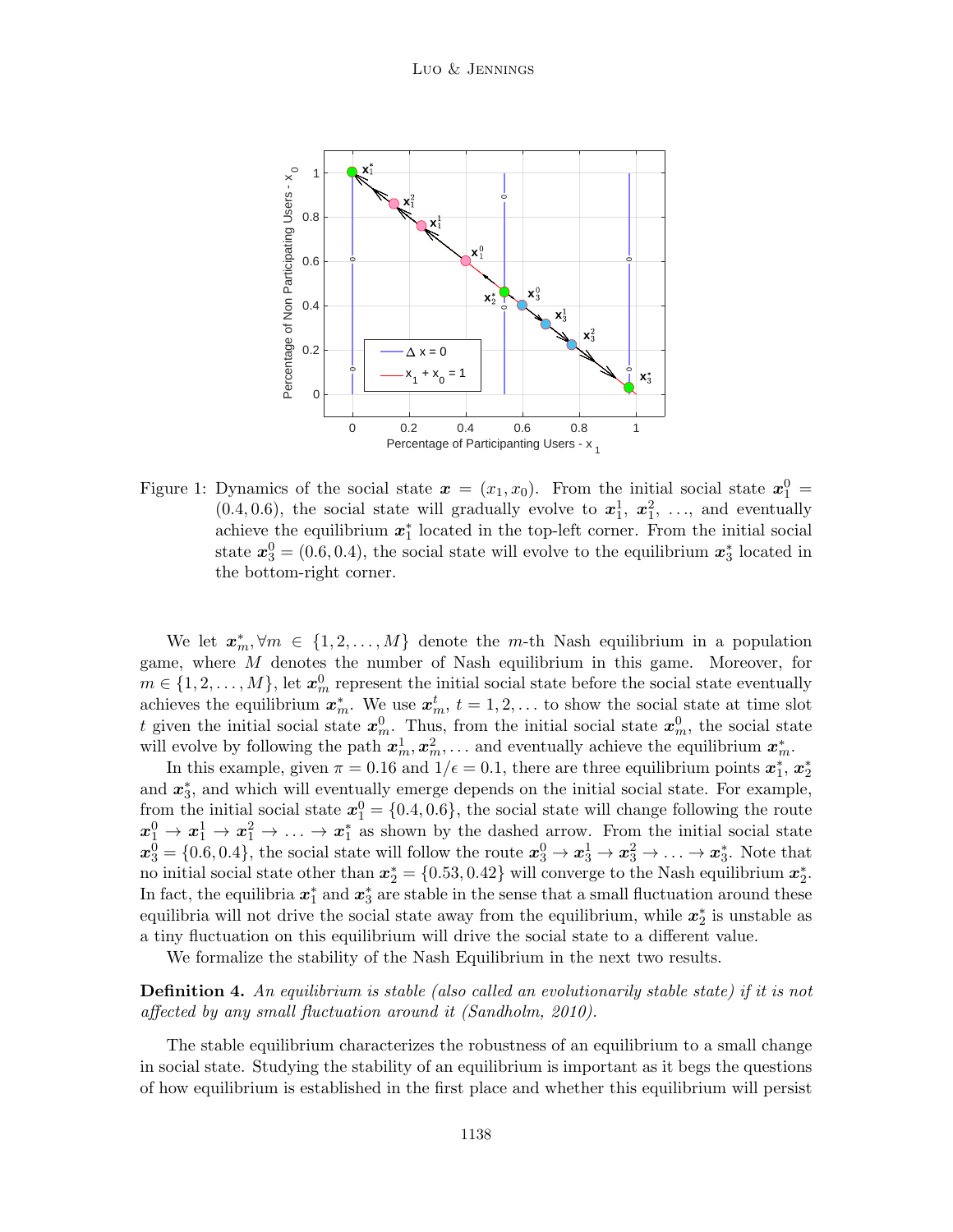in the face of occasional small disturbances in behaviour. We characterize the uniqueness of the stable Nash equilibrium in the following proposition and theorem. The detailed proofs of all theorems and propositions are given in the appendices.

**Proposition 2.** For the given number of potential users  $N \geq 1$  and any payment  $\pi$ , there exists a unique stable Nash equilibrium if

$$
\max_{x_1 \in [0,1]} \frac{\mathrm{d}f(x_1, N)/\mathrm{d}x_1}{f(x_1, N) + 1} < \frac{1}{K},\tag{10}
$$

where  $K = \max_{\theta \in [0,\bar{\theta}]} h(\theta)\theta$ .

Notice that condition (10) is sufficient but not necessary for uniqueness. In particular, we observe through numerical simulations that in some cases (e.g.,  $\theta \sim U(0,1)$  or  $\theta \sim$  $Beta(5, 2)$ , there still exists a unique stable Nash equilibrium for any payment  $\pi$  although the condition (10) is violated. Nevertheless, the condition in (10) leads to the insight that if the number of participants that a user believes does not grow too rapidly (*i.e.*,  $K \cdot df(x_1, N)/dx_1$  is smaller than  $f(x_1, N) + 1$  for any  $x_1 \in [0, 1]$ , there exists a unique stable Nash equilibrium.

Suppose the uniqueness condition in Proposition 2 is satisfied. Then based on the optimal participant mass  $x_1^*$  derived from  $(9)$ , we characterize the unique stable Nash equilibrium by the following theorem<sup>11</sup>.

**Theorem 1.** For any payment  $\pi$  and noise level  $1/\epsilon$ , the unique stable Nash equilibrium is given by

(a) If  $\pi N/\epsilon \geq \bar{\theta}$ , there is a unique Nash equilibrium  $\mathbf{x}^* = (1,0)$ , where the number of participants is

$$
n = N,\tag{11}
$$

and each user's best response is

$$
\ell_j^* = 1, \ \forall j \in \mathcal{N}.\tag{12}
$$

(b) If  $\pi N/\epsilon < \bar{\theta}$ , there is a unique Nash equilibrium  $\mathbf{x}^* = (x_1^*, 1 - x_1^*)$ , where the mass of participants  $x_1$  is the solution of

$$
H\left(\frac{\pi \cdot [x_1 \cdot (N-1) + 1]}{\epsilon}\right) - x_1 = 0,\tag{13}
$$

<sup>11.</sup> Note that the uniqueness condition in Proposition 2 guarantees the existence of the unique stable Nash equilibrium and allows us to theoretically solve the optimal payment that maximizes the initiator's expected payoff as we will discuss in Section 5. If the assumption in Proposition 2 is violated, as long as a unique stable Nash equilibrium exists for any payment (e.g., the p.d.f. of  $\theta$  is uniformly distributed in [0,1] or  $\theta \sim Beta(5, 2)$ , we can still find the unique stable Nash equilibrium based on Theorem 1. As discussed in Section 1 and as we show in Section 5, it is practically impossible to find the optimal payment that maximizes the initiator's expected payoff if there exists multiple stable Nash equilibrium. This is because the payment strategy couples with the privacy guarantee level and all potential users' strategies.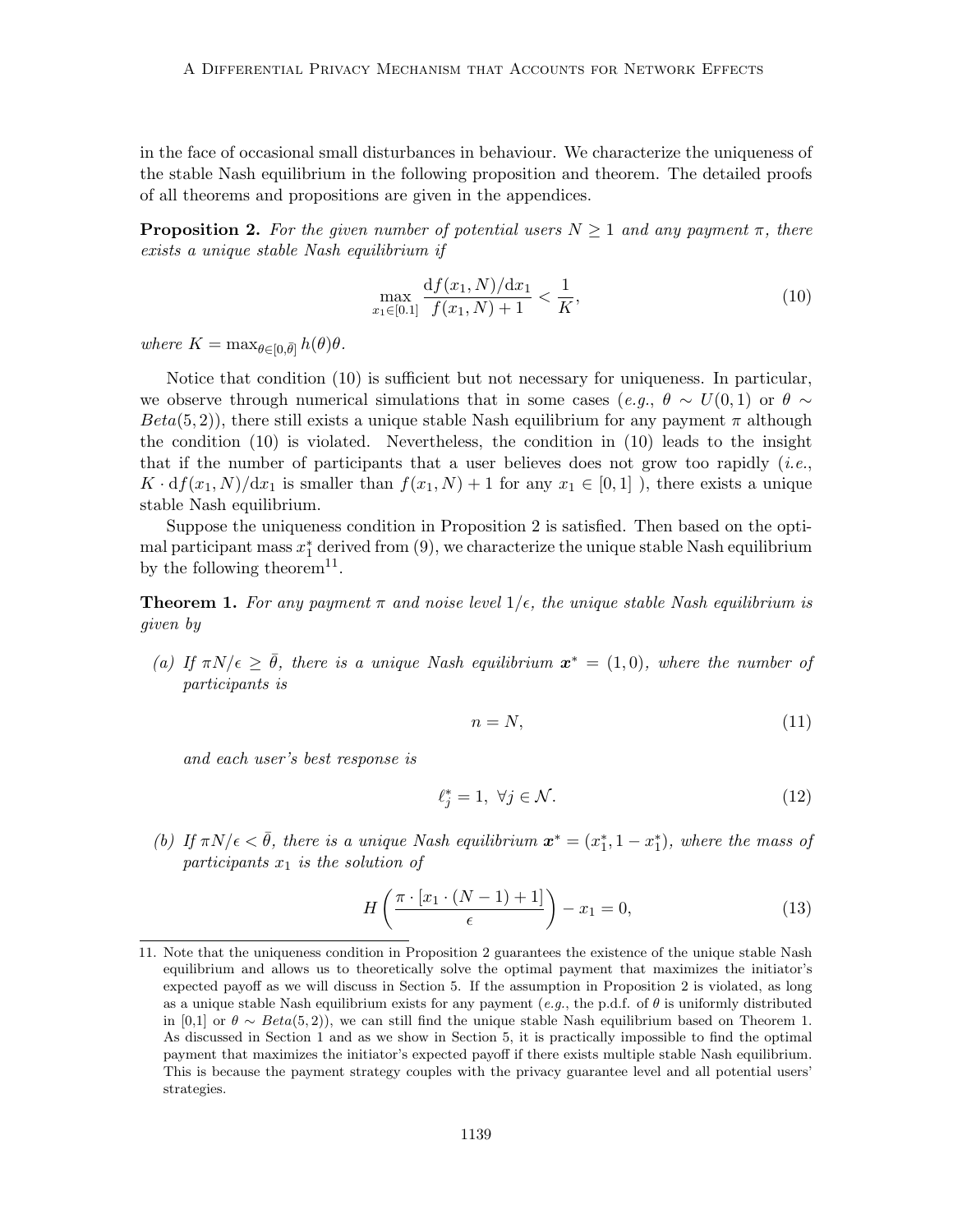the number of participants is  $n = [x_1^* \cdot (N-1) + 1]$  and each user's best response is

$$
\ell_j^* = \begin{cases} 1, & \text{if } \theta_j \le \theta^*, \\ 0, & \text{otherwise,} \end{cases}
$$
 (14)

where  $\theta^* = \frac{\pi \cdot [x_1^* \cdot (N-1)+1]}{\epsilon}$  $\frac{\sqrt{1-\frac{1}{1-\frac{1}{1-\frac{1}{1-\frac{1}{1-\frac{1}{1-\frac{1}{1-\frac{1}{1-\frac{1}{1-\frac{1}{1-\frac{1}{1-\frac{1}{1-\frac{1}{1-\frac{1}{1-\frac{1}{1-\frac{1}{1-\frac{1}{1-\frac{1}{1-\frac{1}{1-\frac{1}{1-\frac{1}{1-\frac{1}{1-\frac{1}{1-\frac{1}{1-\frac{1}{1-\frac{1}{1-\frac{1}{1-\frac{1}{1-\frac{1}{1-\frac{1}{1-\frac{1}{1-\frac{1}{1-\frac{1}{1-\frac{1}{1-\frac{1}{1-\frac{1}{1-\frac{1$ 

The detailed proof of Theorem 1 is given in Appendix C. In practical terms, this means that if the initiator's payment is not less than the privacy loss of the user with the highest privacy sensitivity, a user should participate irrespective of his own privacy sensitivity. Otherwise, only users with low privacy sensitivities should join.

#### 5. Maximizing the Initiator's Payoff

In this section, we study the optimal payment strategy for the initiator to maximize her expected payoff, based on the Nash equilibrium analysis in the previous section.

Based on Theorem 1, we can rewrite the initiator's expected payoff as

$$
U^{\text{IN}}(\pi) = -2v \exp\left(-\frac{n^*T^2}{12}\right) - v \exp\left(-\frac{T\epsilon}{2}\right) - \pi \cdot n^*.
$$
 (15)

Recall that the number of participants depends on the payment  $\pi$ . Directly solving the optimal payment that maximizes (15) is challenging, due to the difficulty in analytically characterizing the impact of the initiator's payment on the number of participants and the initiator's expected payoff. To this end, we transform the original payment maximization problem into an equivalent threshold maximization problem. The key insight is to view the privacy sensitivity  $\theta$  as the initiator's strategy and the payment as a function of the threshold. With such a transformation, the initiator's expected payoff is a function of the threshold, which allows us to characterize the property of the initiator's expected payoff analytically.

As Theorem 1 guarantees the uniqueness of the privacy sensitivity threshold  $\theta$ , there is a one-to-one correspondence between the optimal privacy sensitivity threshold  $\theta$  and the payment  $\pi$ . In this sense, once the initiator chooses the payment  $\pi$ , she has equivalently determined the privacy sensitivity threshold  $\theta$ . And any user  $j \in \mathcal{N}$  with privacy sensitivity  $\theta_i$  not larger than this threshold  $\theta$  will join the survey. Hence, we obtain the equivalent threshold maximization problem, where the strategy of the initiator is the privacy sensitivity threshold  $\theta$ , and the payment  $\pi$  is the function of the threshold  $\theta$ .

Based on Theorem 1, we can derive the payment and the number of participants as the functions of the threshold  $\theta$ , *i.e.*,

$$
\pi = \frac{\epsilon \theta}{(N-1)H(\theta) + 1},\tag{16}
$$

$$
n = (N - 1)H(\theta) + 1.
$$
\n(17)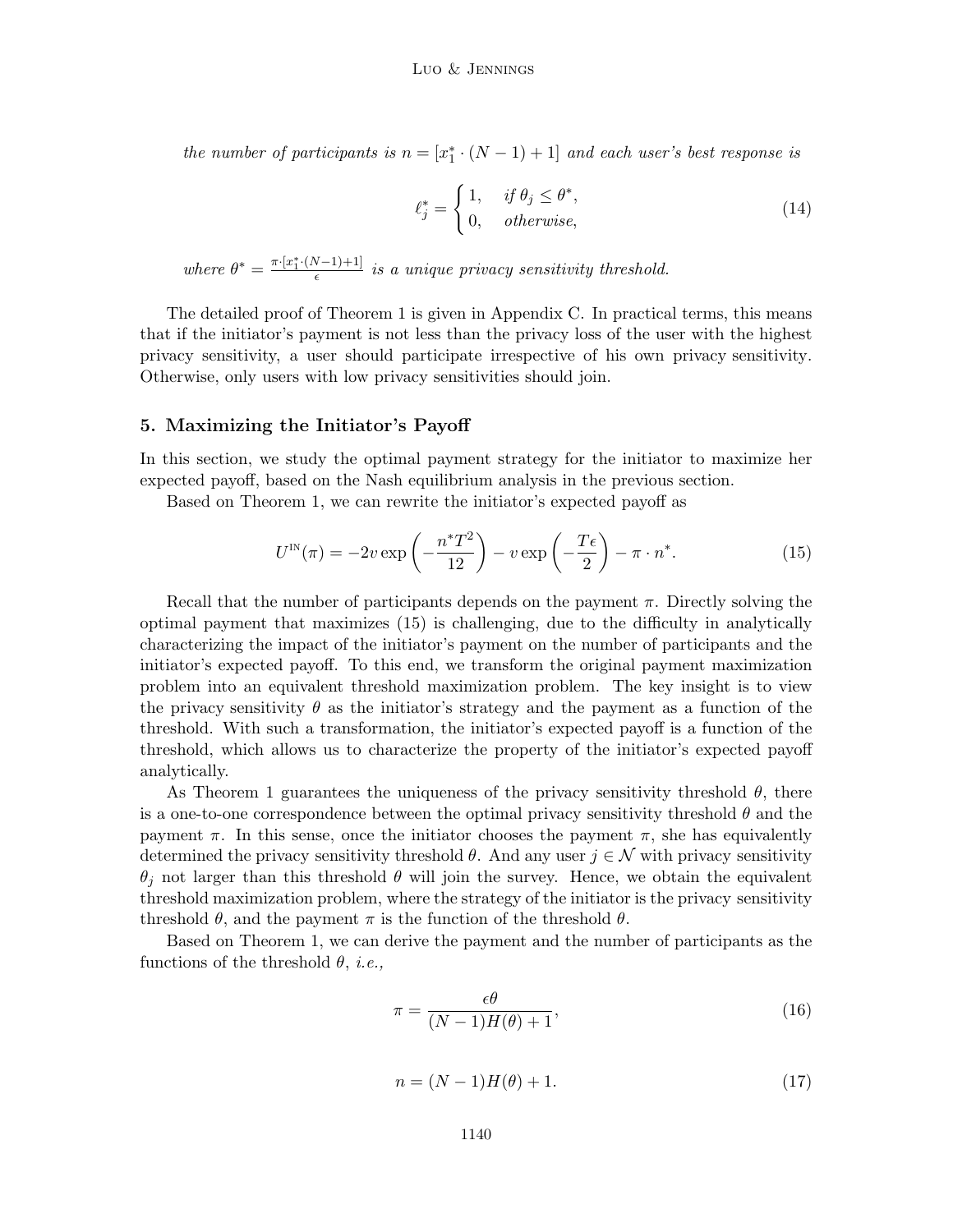Accordingly, the expected payoff of the initiator can be written as

$$
U^{\text{IN}}(\theta) = -2v \exp\left(-\frac{[(N-1)H(\theta) + 1]T^2}{12}\right) - v \exp\left(-\frac{T\epsilon}{2}\right) - \epsilon\theta. \tag{18}
$$

We first show the equivalence between the payment maximization problem and the threshold maximization problem.

**Proposition 3.** If  $\theta^*$  is an optimal solution of (18), then  $\pi^*$ , calculated by substituting  $\theta^*$ into  $(16)$ , is an optimal solution of  $(15)$ .

As per Proposition 3, we can focus on finding the optimal solution of (18). It is clear that a solution  $\theta^* \in [0, \bar{\theta}]$  that maximizes (18) exists as the constraint set  $(i.e., \theta \in [0, \bar{\theta}])$  is compact and the objective function  $(i.e., U^{\text{IN}}(\theta))$  is continuous.

By taking the second order derivative of (18) with respect to  $\theta$ , we have

$$
\frac{\mathrm{d}^2 \tilde{U}^{\text{IN}}(\theta)}{\mathrm{d}\theta^2} = \frac{vT^2}{6}(N-1)\exp\left(-\frac{[(N-1)H(\theta) + 1]T^2}{12}\right)
$$

$$
\cdot \left[\frac{\mathrm{d}h(\theta)}{\mathrm{d}\theta} - [h(\theta)]^2 \frac{(N-1)T^2}{12}\right].
$$
(19)

We can easily check that  $d^2\tilde{U}^{IN}(\theta)/d\theta^2 < 0$  if  $dh(\theta)/d\theta \leq 0$  for any  $\theta \in [0, \bar{\theta}]$ . This means if the p.d.f. h of a user's privacy sensitivity is a monotonic non-increasing function, such as a uniform or exponential distribution, the initiator's expected payoff in (18) is strictly concave in  $\theta \in [0, \bar{\theta}]$  and there exists a unique solution that maximizes the initiator's expected payoff defined in (18). In such cases, we can obtain the optimal privacy sensitivity threshold  $\theta^*$ (*i.e.*, the optimal solution of  $(18)$ ) by using the following equation:

$$
\frac{\mathrm{d}\tilde{U}^{\text{IN}}(\theta)}{\mathrm{d}\theta} = \frac{vT^2}{6}(N-1)h(\theta)\exp\left(-\frac{[(N-1)H(\theta)+1]T^2}{12}\right) - \epsilon.
$$
 (20)

Recall that the value of noise level  $1/\epsilon$  is [0,  $+\infty$ ]. By using (20), we obtain the optimal value of  $\theta^*$  in Theorem 2 and  $\pi^*$  in Theorem 3 given the p.d.f. h is a monotonic non-increasing function for any  $\theta \in [0, \bar{\theta}]$ . The proofs are given in Appendix E and F, respectively.

**Theorem 2.** Suppose the p.d.f. h is monotonic and non-increasing in  $[0, \bar{\theta}]$ . Then, there exists a unique optimal solution  $\theta^*$  for the initiator, where for

- (a) low noise level:  $1/\epsilon \leq 1/[\frac{vT^2}{6}]$  $\frac{T^2}{6}(N-1)h(0) \exp(-\frac{T^2}{12})$ ] the optimal threshold is  $\theta^* = 0$ and only users with privacy sensitivity  $\theta = 0$  will participate.
- (b) medium noise level:  $1/[\frac{vT^2}{6}]$  $\frac{T^2}{6}(N-1)h(0)\exp(-\frac{T^2}{12})] < 1/\epsilon < 1/[\frac{vT^2}{6}]$  $\frac{T^2}{6}(N-1)h(\bar{\theta})\exp(-\frac{NT^2}{12})],$ the optimal threshold  $\theta^*$  satisfies

$$
\frac{vT^2}{6}(N-1)h(\theta) \cdot \exp\left(-\frac{[(N-1)H(\theta) + 1]T^2}{12}\right) - \epsilon = 0.
$$
 (21)

and users with privacy sensitivity  $\theta \leq \theta^*$  will participate.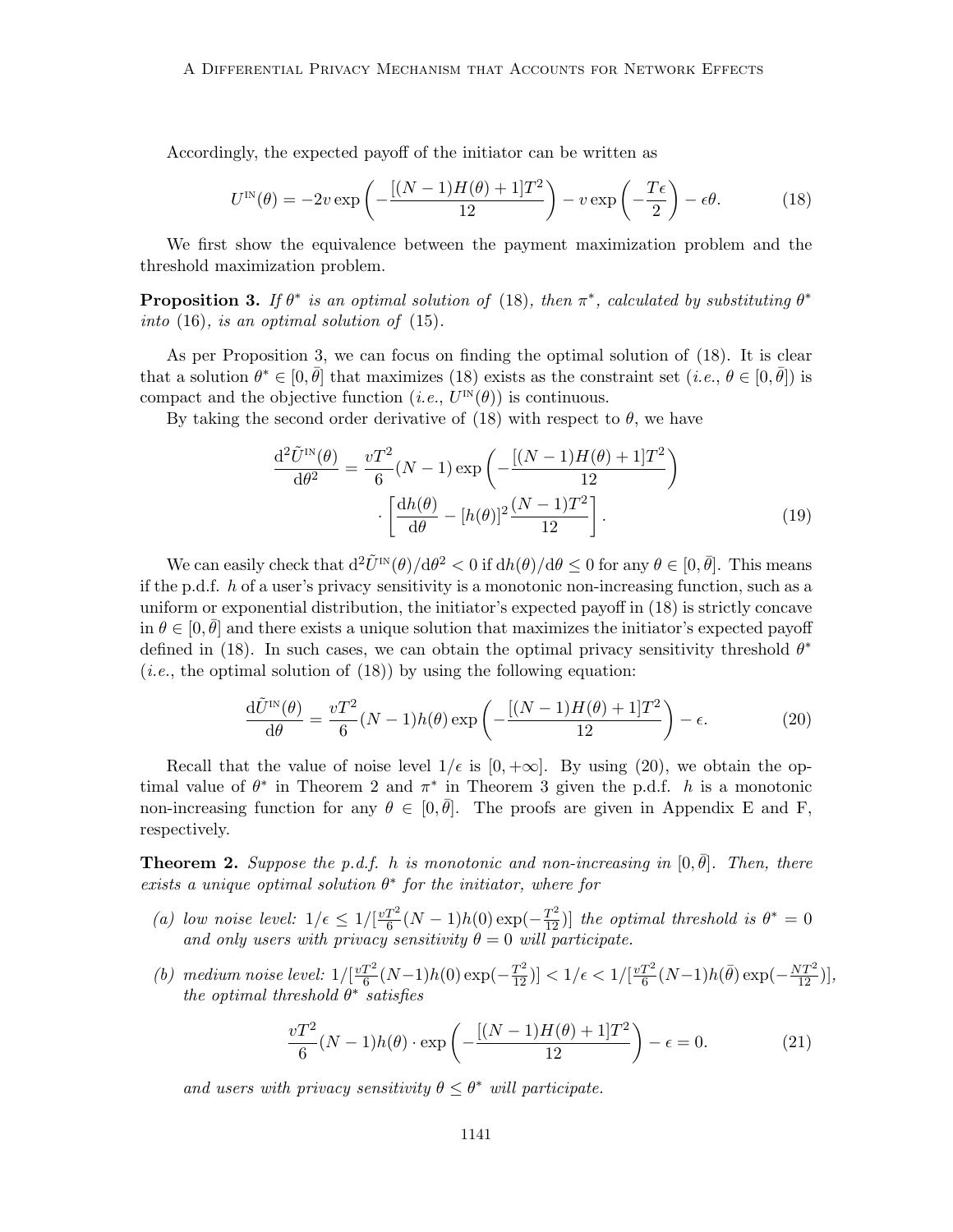(c) high noise level:  $1/\epsilon \geq 1/[\frac{vT^2}{6}]$  $\frac{T^2}{6}(N-1)h(\bar{\theta})\exp(-\frac{NT^2}{12})]$ , the optimal threshold  $\theta^* = \bar{\theta}$ and all the potential users will participate.

Based on Proposition 3 and Theorem 2, we obtain the following theorem to characterize the optimal payment.

**Theorem 3.** Suppose the p.d.f. h is monotonic and non-increasing in  $[0, \bar{\theta}]$ . Then, there exists a unique optimal solution  $\pi^*$  for the initiator, where for

- (a) low noise level:  $\frac{1}{\epsilon} \leq 1/[\frac{vT^2}{6}]$  $\frac{T^2}{6}(N-1)h(0) \exp(-\frac{T^2}{12})]$ , the optimal payment is  $\pi^* = 0$  $* = 0;$  (22)
- (b) medium noise level:  $1/[\frac{vT^2}{6}]$  $\frac{T^2}{6}(N-1)h(0)\exp(-\frac{T^2}{12})] < \frac{1}{\epsilon} < 1/[\frac{vT^2}{6}]$  $\frac{T^2}{6}(N-1)h(\bar{\theta})\exp(-\frac{NT^2}{12})],$ the optimal payment is

$$
\pi^* = \frac{\epsilon \theta^*}{(N-1)H(\theta^*) + 1},
$$
\n(23)

where  $\theta^*$  is the optimal solution of (21).

(c) high noise level:  $\frac{1}{\epsilon} \geq 1/[\frac{vT^2}{6}]$  $\frac{T^2}{6}(N-1)h(\bar{\theta})\exp(-\frac{NT^2}{12})]$ , the optimal payment is  $\pi^* = \epsilon \bar{\theta}/N.$ (24)

Theorem 3 implies that the initiator's optimal payment increases with the noise level, given the p.d.f. h is a monotonic non-increasing function for any  $\theta \in [0, \bar{\theta}]$ . As different added noise levels affect the initiator's computational accuracy, Theorem 3 helps the initiator to achieve a good tradeoff between the computational accuracy and her total payment. In more detail, we have the following propositions to characterize the relationship between the initiator's payment  $\pi^*$  and the added noise level, given the p.d.f. h is a monotonic non-increasing function for any  $\theta \in [0, \bar{\theta}].$ 

**Proposition 4.** Suppose the p.d.f. h is monotonic and non-increasing in  $[0, \bar{\theta}]$ . Then with a low noise level, i.e.,  $1/\epsilon \leq 1/[\frac{vT^2}{6}]$  $\frac{T^2}{6}(N-1)h(0) \exp(-\frac{T^2}{12})]$ , the optimal payment  $\pi^*$  is zero and only users with no privacy sensitivity will join the survey.

Intuitively, it is easier to infer the true computational result  $q(D)$  from the published computational result  $\mathcal{L}(D)$  in the low noise setting than in the high noise one. With a decrease in the added noise level  $1/\epsilon$ , a user's privacy revealing risk  $\epsilon/n$  increases, which prevents users from participating in the survey. In such cases, the initiator needs to pay a large amount of money to incentivize users to participate. However, when the noise level is too low, *i.e.*,  $1/\epsilon \leq 1/[\frac{vT^2}{6}]$  $\frac{T^2}{6}(N-1)h(0) \exp(-\frac{T^2}{12})$ , the benefit regarding the accuracy brought by incentivizing a large number of users to participate is smaller than the payment made to the users. As the initiator's goal is to maximize her expected payoff, she is willing to give up the accuracy in return for a low cost.

**Proposition 5.** Suppose the p.d.f. h is monotonic and non-increasing in  $[0, \bar{\theta}]$ . Then with a high noise level, i.e.,  $1/\epsilon \geq 1/[\frac{vT^2}{6}]$  $\frac{T^2}{6}(N-1)h(\bar{\theta})\exp(-\frac{NT^2}{12})]$ , the optimal payment  $\pi^*$ decreases as the number of potential users N increases.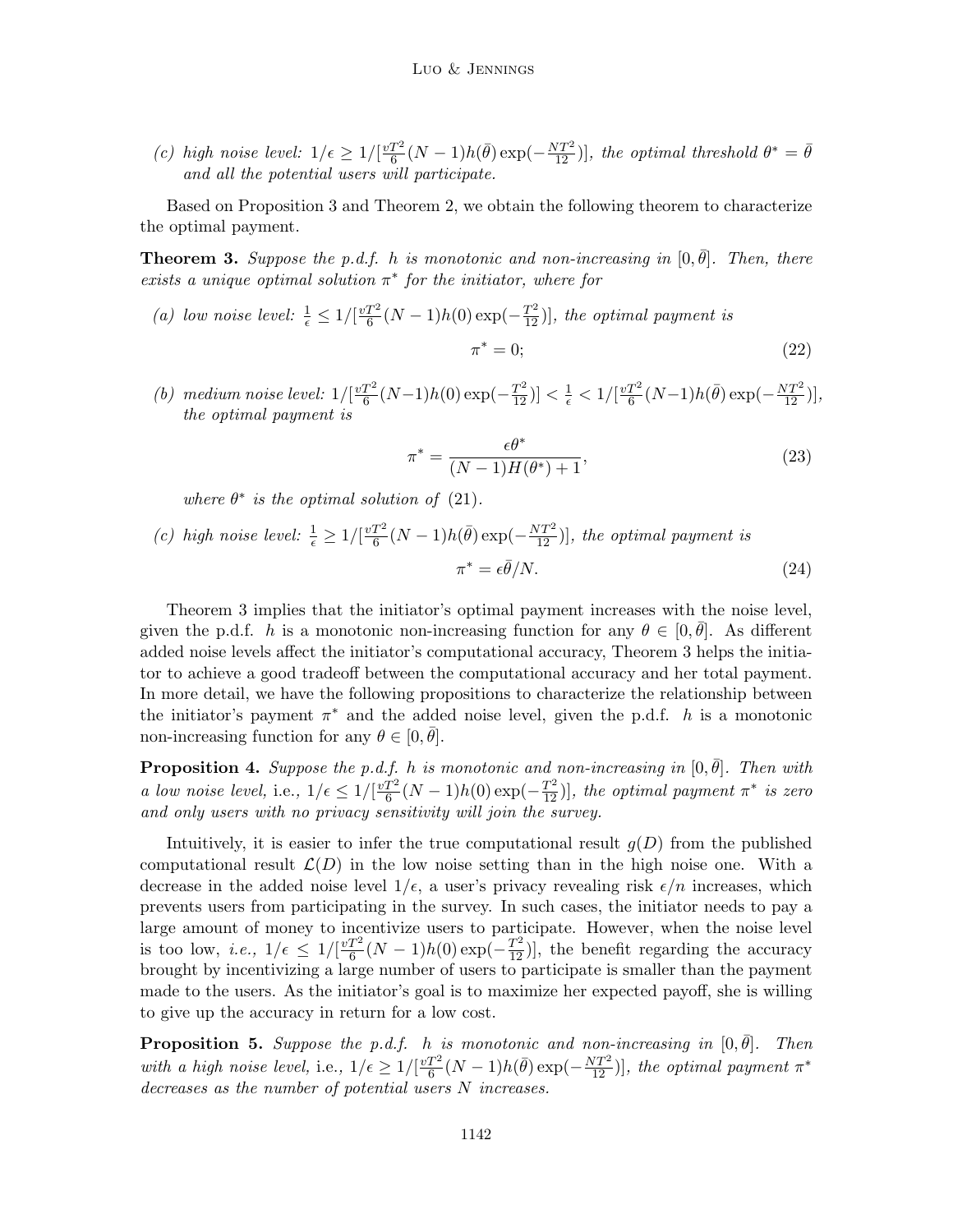

Figure 2: Optimal payment with different noise levels  $1/\epsilon$  v.s. different numbers of potential users when  $\theta$  is uniformly distributed in [0, 1].

When the noise level is high, a user's privacy revealing risk decreases and the initiator can incentivize users to participate without paying too much. When the number of potential users increases, the number of participants also increases given the same noise level and payment. Due to the network effect, the more users participating in this survey, the more difficult it is to identify whether a given user's private data is included in the computational dataset. This means more users are willing to participate and the initiator can decrease the payment made to the users.

**Proposition 6.** Suppose the p.d.f. h is monotonic and non-increasing in  $[0, \bar{\theta}]$ . Then, with a medium noise level,  $1/[\frac{vT^2}{6}]$  $\frac{T^2}{6}(N-1)h(0)\exp(-\frac{T^2}{12})] < 1/\epsilon < 1/[\frac{vT^2}{6}]$  $\frac{T^2}{6}(N-1)h(\bar{\theta})\exp(-\frac{NT^2}{12})],$ the relationship between the optimal payment  $\pi^*$  and the noise level  $1/\epsilon$  depends on the value of  $T$  and the functions of  $H$  and  $h$ . For example, when all users' privacy sensitivities are uniformly distributed in [0,1],  $T = 0.4$  and  $1/\epsilon = 1.33$ , the optimal payment  $\pi^*$  increases with the number of potential users when  $N \leq 40$ , and decreases with the number of potential users N when  $N > 40$ .

Proposition 6 reflects the impact of the network effect under a medium noise level. When the number of potential users is not so large, e.g.,  $N \leq 40$ , the network effect's benefit is less obvious as the number of participants is small. Under a medium noise level, the initiator has to increase the payment to incentivize as many participants as possible from the pool of potential users to guarantee the accuracy. When the potential users' number is large enough, the network effect's impact allows the initiator to decrease the payment without jeopardizing the computational accuracy.

In more detail, Figure 2 shows the value of the optimal payment with different numbers of potential users when  $T = 0.4$  and a user's privacy sensitivity  $\theta$  is uniformly distributed in  $[0, 1]$ . Note that the performance for other values of T are similar. We can see that the payment is zero and independent of the number of potential users when the noise level is low (*i.e.*,  $1/\epsilon = 0.37$ ) and the payment decreases with the number of potential users when the noise level is high (*i.e.*,  $1/\epsilon = 2.39$ ), as discussed in Propositions 4 and 5. As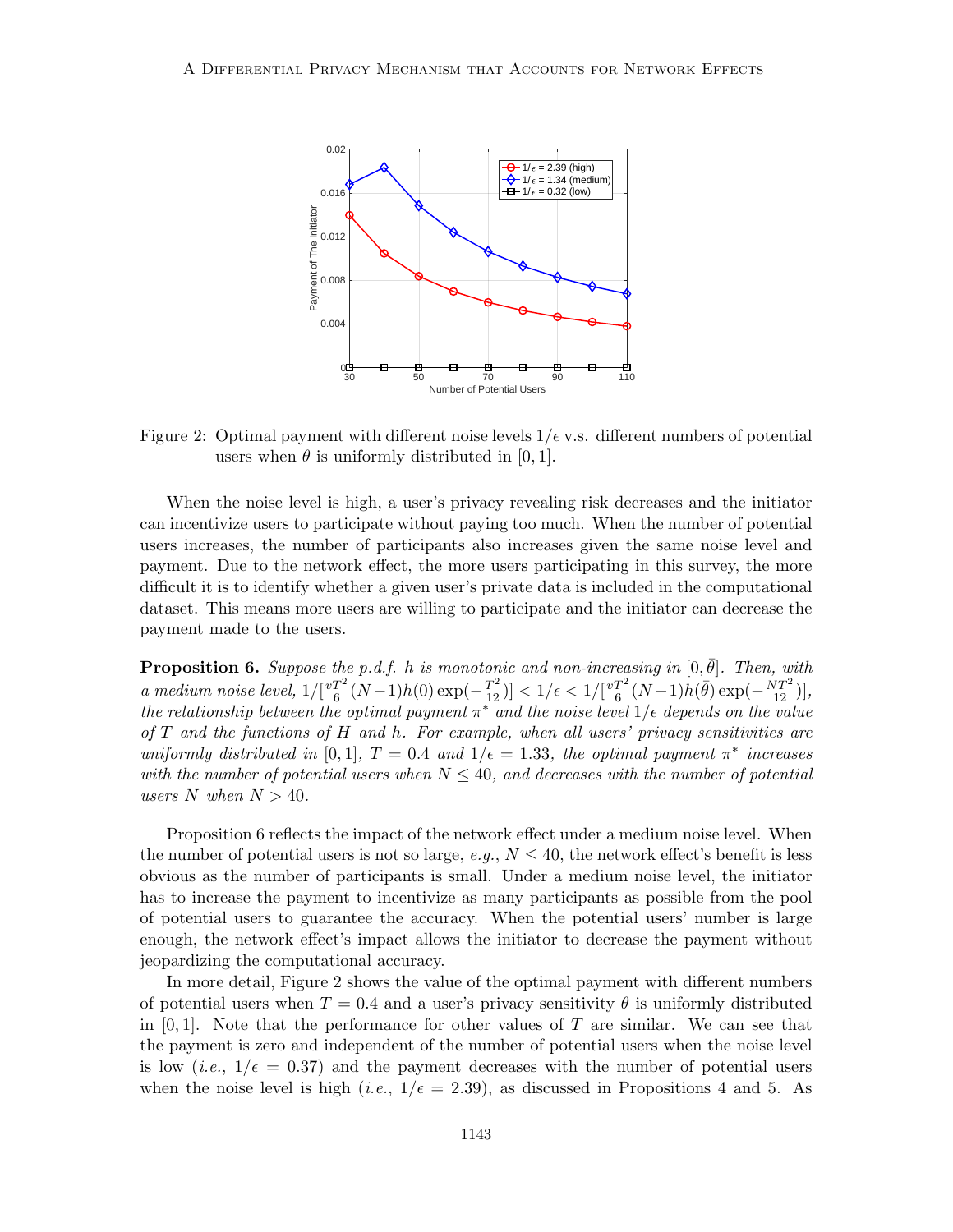per Proposition 6, the payment first increases with the number of potential users and then decreases with it when the noise level is medium (*i.e.*,  $1/\epsilon = 1.35$ ). The number of potential users that determines the monotonicity of the payment is  $N = 40$  as shown in Figure 2.

Note that Theorem 2, Theorem 3 and Propositions 4-6 only hold in a scenario where the p.d.f. h of a user's privacy sensitivity is monotonic and non-increasing on the interval  $[0, \bar{\theta}]$ , as such a function guarantees (18) has a unique solution. However, in practice, the privacy sensitivities of users may follow other distributions, like log-normal or beta, which result in multiple solutions that can maximize the initiator's expected payoff defined in (18). As the initiator's expected payoff achieved in all these solutions is the same and the purpose of the initiator is to use minimum cost to obtain high computational accuracy so that her expected payoff is maximized, we have the following theorem.

**Theorem 4** (Optimal Payment under Other Functions of h). Suppose the p.d.f. h is not monotonic or non-increasing on the interval  $[0, \bar{\theta}]$ . Then, if there still exists a unique solution that maximizes the initiator's payoff defined in (18), the initiator selects that solution as the optimal  $\theta^*$  and the payment calculated by substituting  $\theta^*$  into (16) is the optimal payment. Otherwise, the initiator selects the solution that achieves the minimum payment as the optimal solution  $\theta^*$  and the payment calculated by substituting  $\theta^*$  into (16) is the optimal payment.

Theorem 4 implies that we can still find the optimal payment that maximizes the initiator's payoff under a general distribution. Thus, we can design a mechanism that works under a general distribution of users' privacy sensitivities.

# 6. The PINE Mechanism

Based on the analysis of our two-stage Stackelberg game in Sections 4 and 5, we present the higher-level structure of the PINE mechanism in Algorithm 1, where  $\mathcal{N}^{\text{P}}$  denotes the set of participating users.

As shown by the input in Algorithm 1, the payment announced by the initiator is calculated based on Theorem 3 or 4 (depending on the p.d.f. h of a user's privacy sensitivity). Here, the value of the payment depends on the noise level  $1/\epsilon$  that is predetermined by the initiator, the initiator's targeted error  $T$  and the number of potential users  $N$  that the initiator can ask to contribute data. Steps 2-8 show a type- $\theta_j$  user's behaviour which is characterized by Theorem 1. After collecting data from the participating users, the initiator computes and publishes the average of the dataset as described in Section 3.1 and shown by Steps 9-11.

We also characterize the properties of PINE in the following proposition.

**Proposition 7.** PINE is Individually Rationality (IR), exhibits  $\epsilon/n$ -differential privacy and maximizes the initiator's payoff defined in (15).

Proposition 7 shows that PINE incentivizes users to participate as it satisfies the IR condition. Meanwhile, PINE maximizes the initiator's expected payoff (as shown by Theorems 3 and 4), while providing all participants with a differential privacy guarantee (as discussed in Section 3.2).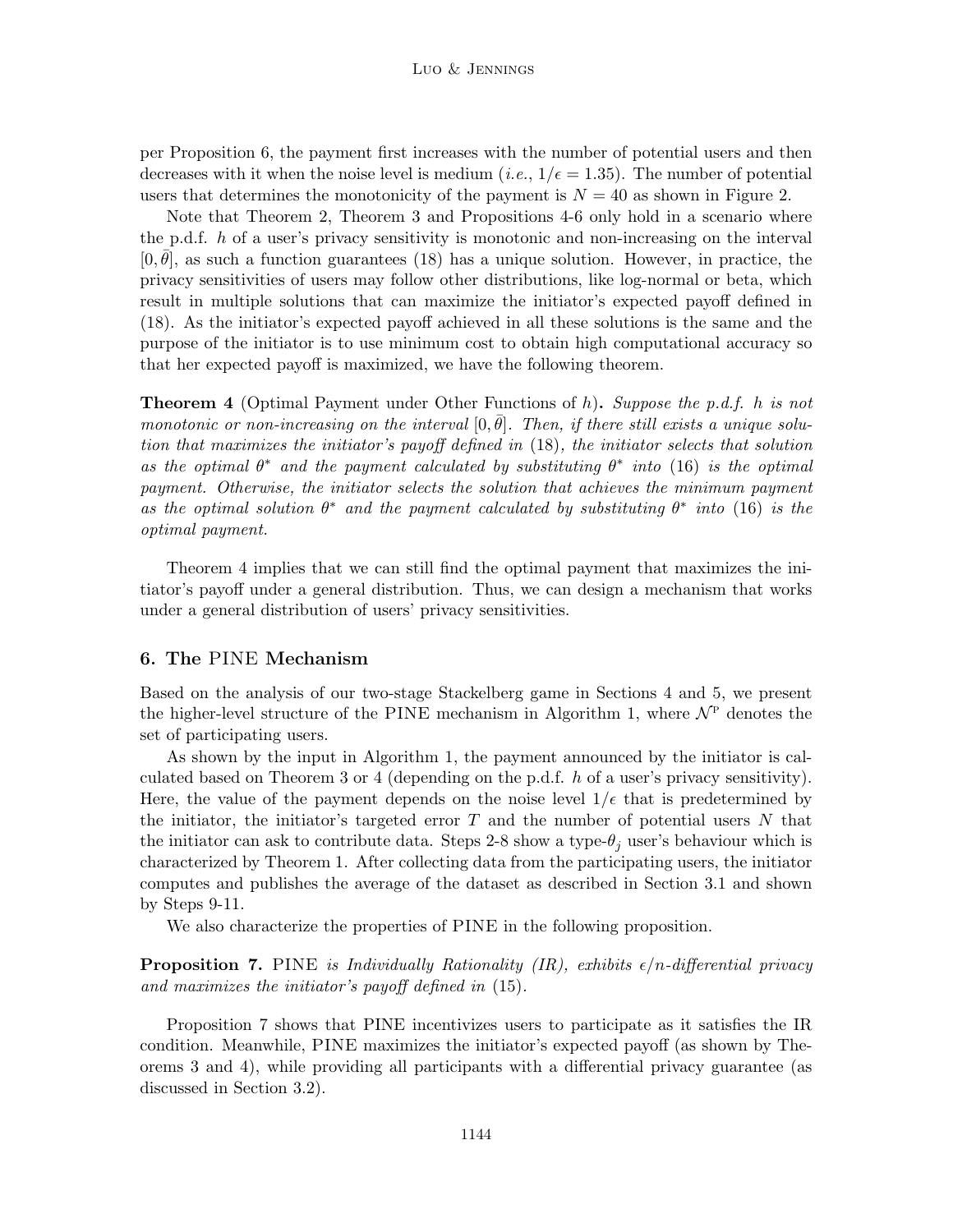| Algorithm 1 PINE                                                                                                                     |
|--------------------------------------------------------------------------------------------------------------------------------------|
| <b>Input:</b> the noise level: $1/\epsilon$                                                                                          |
| the number of potential users: $N$                                                                                                   |
| the target error: $T$                                                                                                                |
| the payment: $\pi \propto \%$ if p.d.f. h is monotonic and non-increasing, then                                                      |
| $\%$ calculate $\pi$ based on Theorem 3, otherwise use                                                                               |
| $%$ % Theorem 4.                                                                                                                     |
|                                                                                                                                      |
| $1:$ procedure                                                                                                                       |
| for user $j \in \mathcal{N}$ whose privacy sensitivity is $\theta_j \in [0, \theta]$ do<br>2:                                        |
| if $\pi N/\epsilon \geq \bar{\theta}$ then<br>3:                                                                                     |
| $\ell_i = 1$ , <i>i.e.</i> , reporting data $d_i \in \{0, 1\}$ to the initiator;<br>4:                                               |
| else if $\pi N/\epsilon < \bar{\theta}$ and $\theta_i \leq \theta^*$ (the value of $\theta^*$ is determined by Theorem 1) then<br>5: |
| $\ell_i = 1$ , <i>i.e.</i> , reporting data $d_i \in \{0, 1\}$ to the initiator;<br>6:                                               |
| else<br>7:                                                                                                                           |
| $\ell_i = 0$ , <i>i.e.</i> , not to participates.<br>8:                                                                              |
| Initiator computes the average of the dataset: $g(D) = \frac{1}{ N^{\rm P} } \sum_{j \in \mathcal{N}^{\rm P}} d_j$ .<br>9:           |
| Initiator adds noise w to the computational result: $\mathcal{L}(D) = g(D) + w$ , where $w \sim$<br>10:                              |
| $Lap(0,1/\epsilon)$                                                                                                                  |
| Initiator publishes the differentially private result $\mathcal{L}(D)$ .<br>11:                                                      |

#### 7. Empirical Evaluation

In this section, we conduct an empirical study to evaluate the performance of PINE. This complements our theoretical analysis. In particular, the latter concentrates on how to utilize the network effect to maximize the initiator's expected payoff, while in this section we are interested in quantifying the benefit of utilizing the network effect in terms of the initiator's expected payoff and how the number of potential users affects this benefit. We first focus on synthetic data. This allows us to systematically control the properties of data such as the distribution of the users' privacy sensitivities, the accuracy of the users' data and the number of potential users so that the performance of PINE is solely affected by the system parameters that we are interested in. However, as we are also interested in real crowdsourcing settings, we then evaluate the performance of PINE on two real-world data sets. Because movie rating and survey investigation are two of the most common applications in crowdsourcing systems (Howe, 2008), we select standard data sets from these domains. Specifically, we use the Netflix Prize Data Set (Narayanan & Shmatikov, 2008) and the census income data set (Dheeru & Karra Taniskidou, 2017).

Note that given a dataset (either synthetic or real-world), the true mean of the dataset and the mean value of the added noise level, we can calculate the empirical values of  $Pr[|g(D)+w-\mu| \geq T]$  which we refer to the failure probability. As the worst failure probability defined in (3) is the upper bound of failure probability, the value of failure probability which depends on the users' contributed data and the realized added noise level is a better reflection of the performance of mechanisms in practical settings. Thus, we calculate the expected payoff of the initiator in this section based on the following equation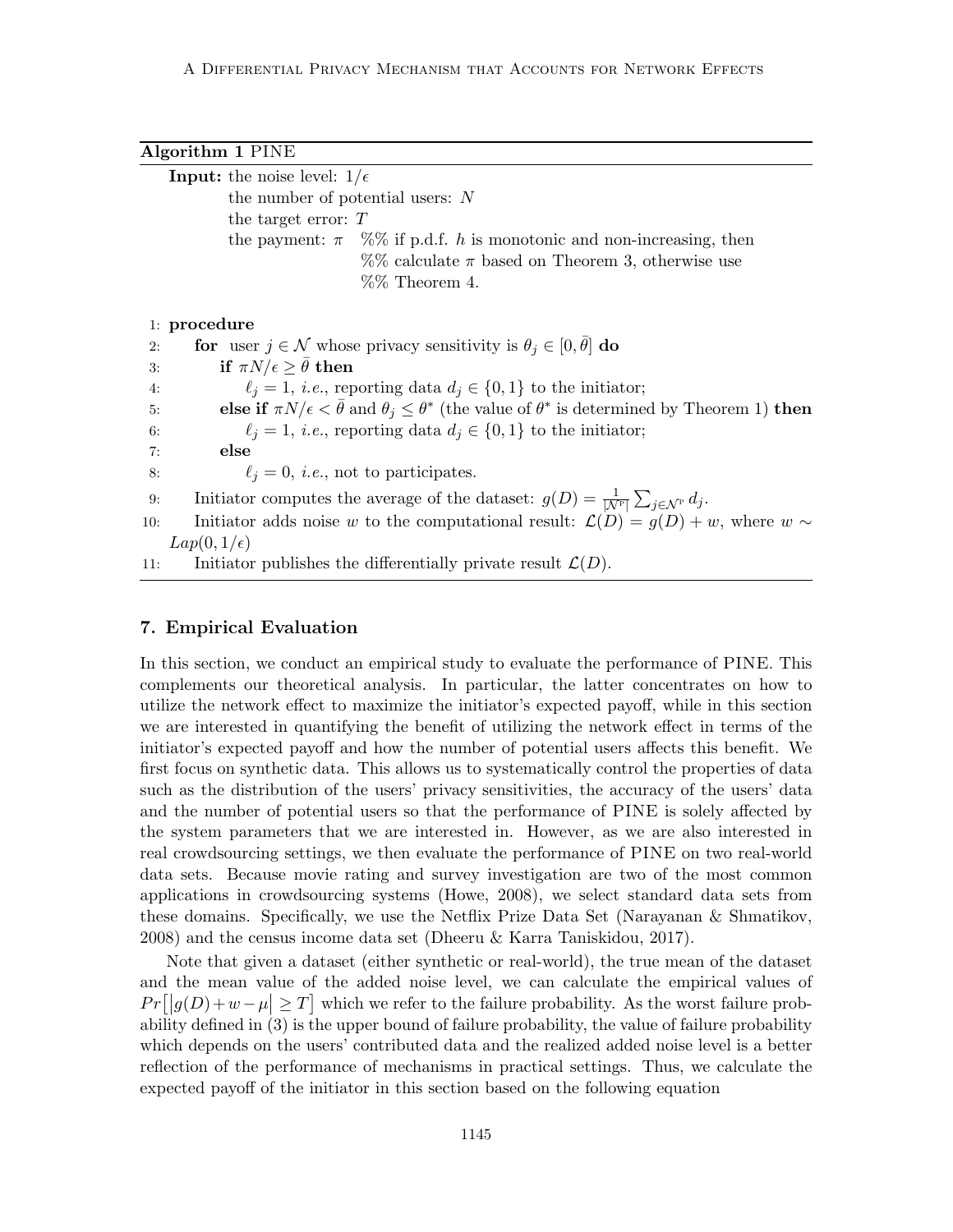$$
\bar{U}^{\text{IN}}(v,n,T,w,\mu,\pi) = -v \cdot Pr\big[|g(D) + w - \mu| \ge T\big] - \pi \cdot n. \tag{25}
$$

Compared with the initiator's expected payoff defined in (4), the difference comes from the initiator's utility obtained from the computation which is calculated based on her failure probability instead of the worst failure probability.

In the following, we first describe the benchmarks (Section 7.1), then detail our results using synthetic data (Section 7.2), before moving onto real-world data sets in Section 7.3.

# 7.1 Benchmarks

To evaluate PINE, we compare its performance to a number of benchmark methods:

- 1. Simple: Similar to PINE, except this mechanism does not consider the network effect and results in an  $\epsilon$  privacy revealing risk to a user that is independent of the number of participants (see Appendix L).
- 2. REAP: As detailed in Section 2, REAP incentivizes all users and adds different noise levels to users' contributing data. The payment to a user is determined by all users' privacy sensitivities that are elicited by the initiator from users. Although REAP minimizes the initiator's worst failure probability given a fixed budget, we revise it to maximize the initiator's expected payoff defined in (4) for a fair comparison<sup>12</sup>.
- 3. MinCostAuction: As detailed in Section 2, MinCostAuction determines the optimal number of participants to minimize the total payment of the initiator given a target error. Thus, for a fair comparison, we apply MinCostAuction by revising its payment to an incentive for a subset of users' participation so that the initiator's expected payoff defined in (4) is maximized. Furthermore, MinCostAuction requires the added noise level to be  $1/\epsilon = T/(2 \cdot \ln(3))$  to guarantee T-accuracy (*i.e.*, the difference between the initiator's published computational result and the true value of the population is less than T). Thus, we also let the noise be  $1/\epsilon = T/(2 \cdot \ln(3))$  in all our experiments.

## 7.2 Results in the Synthetic Data Settings

In this section, we study how much the initiator's expected payoff (calculated based on (25)) is affected by utilizing the network effect. We also study the impact of the number of potential users N on the value of the network effect.

Throughout our simulations, let the number of potential users N range from  $13\,50$  to 250 and let these users' data take the value 1 with probability 0.25 and the value 0 with probability 0.75 (*i.e.*, the true mean of the users' contributed data is  $\mu = 0.75$ ). We run the simulation 5000 times and randomly generate the users' contributed data in each round. We calculate the initiator's failure probability and expected payoff based on the average

<sup>12.</sup> With such a revision, REAP aims to choose the optimal payment that maximizes the initiator's expected payoff, which is the same as the goal of PINE.

<sup>13.</sup> Recall that this is the number of users for an individual task, not all the people in the crowdsourcing system. Even for real crowdsourcing systems, the number of users who perform each given task is typically in this range (Hara et al., 2018; Difallah et al., 2018).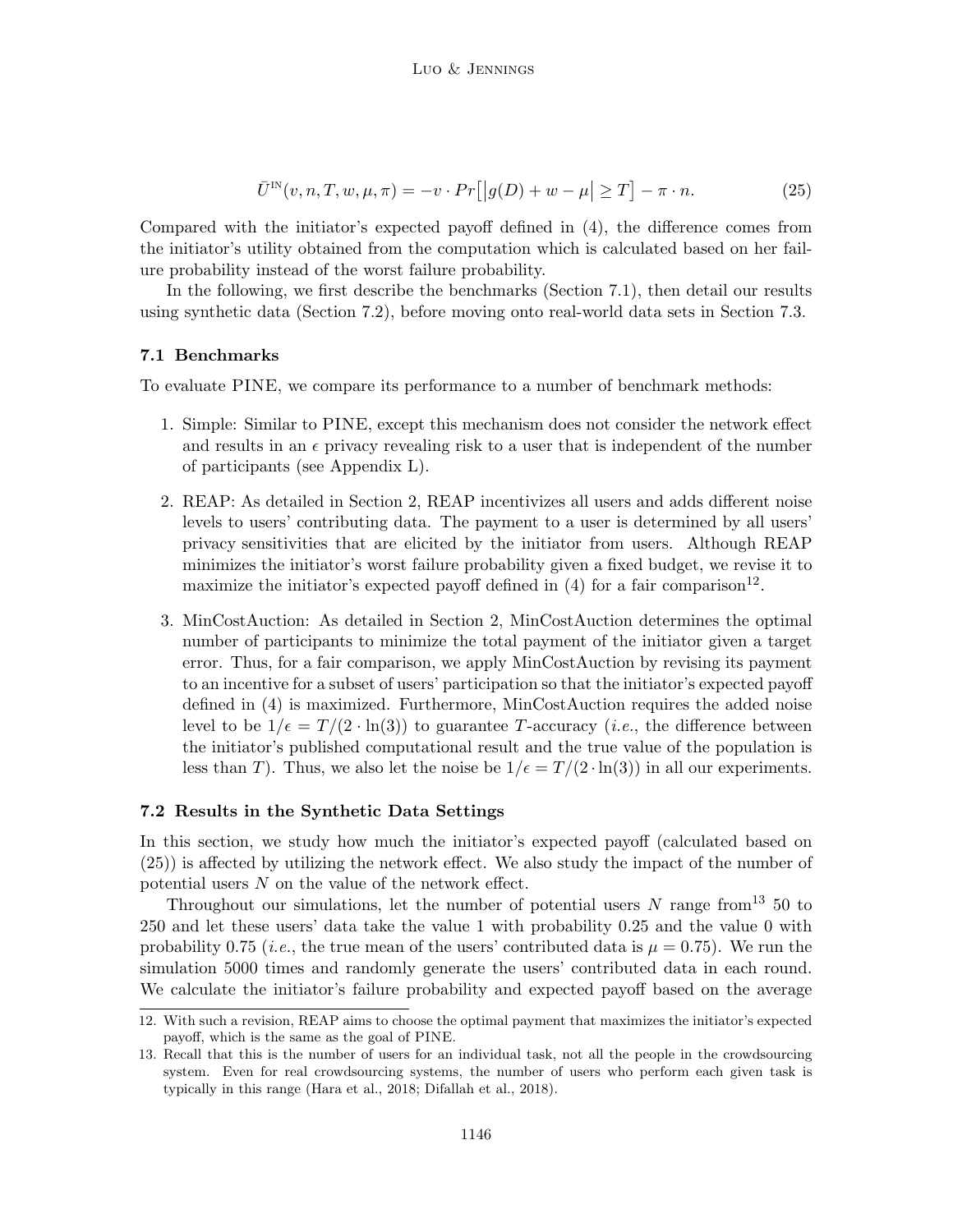

Figure 3: (a) The expected payoff of the initiator and (b) the total payment of the initiator vs. different numbers of potential users.

value in these 5000 runs. We also fix the monetary punishment  $v = 10$ , the initiator's target error  $T = 0.8$  and the corresponding noise level  $1/\epsilon = T/(2 \cdot \ln(3)) = 0.36$ . To verify the assumption in Theorem 3, we assume each user's privacy sensitivity  $\theta$  is uniformly distributed in [0, 1]. Note that the p.d.f. of the uniform distribution is monotonic and non-increasing so that we can calculate the optimal payment based on Theorem 3. As we discussed in Section 4, there still exists a unique stable participation equilibrium for any payment  $\pi$  when  $\theta \sim U(0,1)$ . Thus, we can obtain the number of participants based on Theorem 1. In all of the graphics, the error bars are too small to be visible.

Figure 3.a illustrates the expected payoff of the initiator with different numbers of users. Here, it can be seen that PINE outperforms the other three mechanisms by utilizing the network effect. The improvement regarding the initiator's expected payoff increases with the number of potential users and is at least 50% when the number of potential users is small  $(i.e., N = 50)$  and 75% when the number of potential users is large  $(i.e., N = 250)$ . This is because with the increase in the number of potential users, the benefit of the network effect also increases. Hence, PINE can decrease the total payment (see Figure 3.b) to attract more participants (see Figure 4.a). Meanwhile, the increased number of participants can lower the failure probability (see Figure 4.b). The decreased payment and the failure probability increase the initiator's expected payoff. Figure 3.a also shows the expected payoff of the initiator achieved by PINE is a concave function of the number of potential users due to the diminishing marginal effect brought by the network effect.

In Figure 3.a, the Simple mechanism increase with the number of potential users N. This is because two things happen when  $N$  increases: (i) more users are recruited to contribute data, which reduces the initiator's failure probability (see Figure 4.b) and (ii) the initiator recruits more users with litter increasing in her payment (see Figures 3.a and 4.a). MinCostAuction is independent of the number of potential users  $N$  as it does not incentivize any user to participate. This is because the benefit regarding the accuracy brought by incentivizing users to participate is smaller than the payment made to the users. As the initiator's goal is to maximize her expected payoff, she is willing to give up the accuracy in return for a low cost.

Figure 3.a also shows that the performance of REAP decreases with the number of potential users. This is because REAP incentivizes all users to participate so its total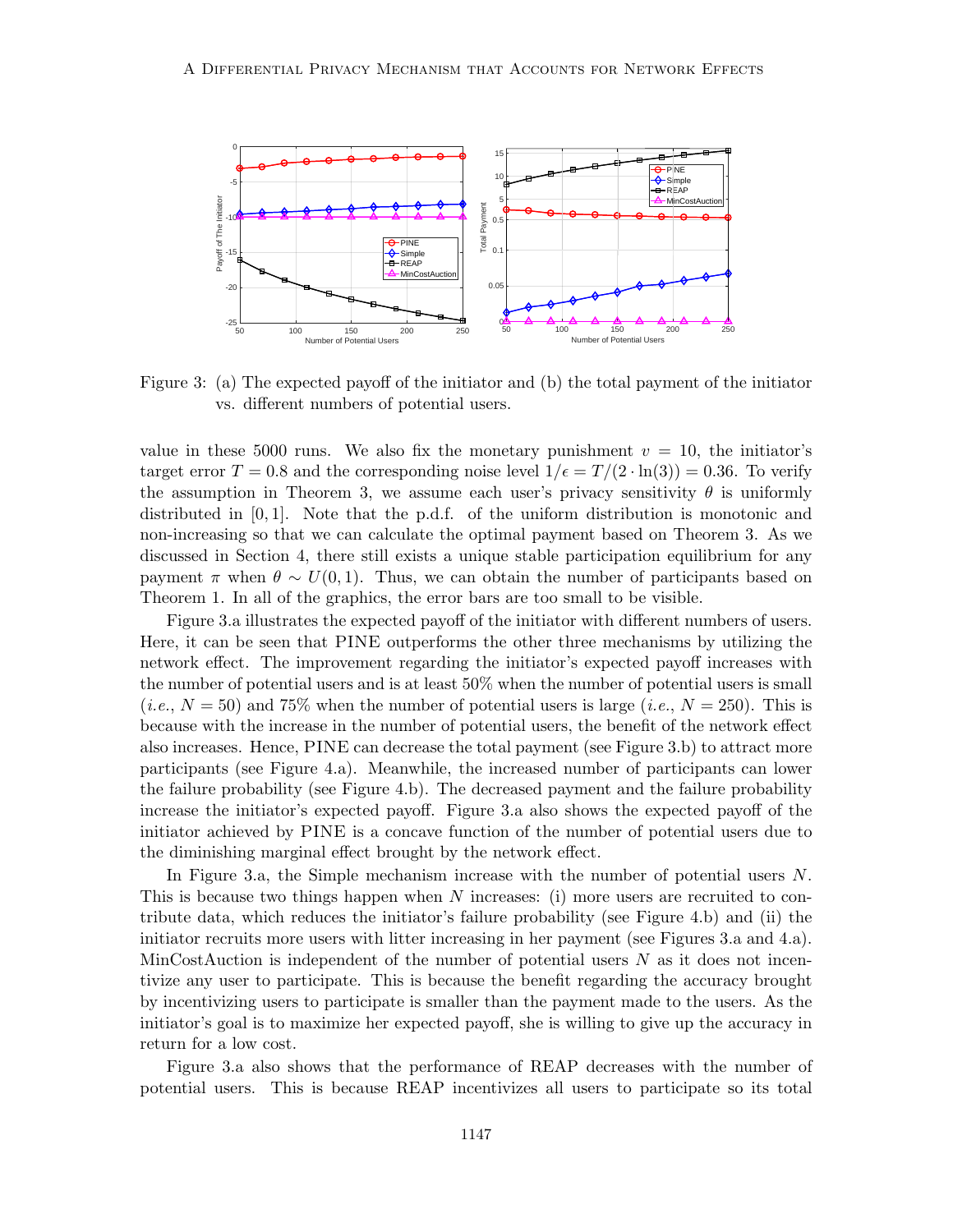

Figure 4: (a) The number of participants and (b) the failure probability vs. different numbers of potential users.

payment increases with the number of potential users (see Figure 3.b). Meanwhile, REAP adds different noise levels to every user's contributing data. With the increasing number of participants, the data collected by the initiator contains more noise which makes it more difficult for the initiator to infer the true mean. Thus, the failure probability of REAP increases with the number of potential users (see Figure 4.b). With the increasing payment and failure probability, the initiator's expected payoff achieved by REAP decreases.

To conclude this section, we note that PINE outperforms other benchmarks by effectively utilizing network effects. The largest performance gain is achieved with a high number of potential users, as the network effect increases with the number of participants (see discussion in Section 3.2) and the latter depends on the number of potential users (see Theorem 1 and 3). Thus, PINE is particularly beneficial for settings with a large number of potential users.

#### 7.3 Results in the Real-World Data Settings

While we have so far used synthetic data to show the impact of the number of potential users on the performance of PINE, we now explore PINE's performance in realistic settings. This complements the synthetic data setting, because the mechanism has to cope with actual behaviour rather than mathematically convenient assumptions.

Considering the Netflix data set first. We pick the movie with the most ratings from this data set so that we can have the largest number of potential users  $(i.e., 581)$  from this data set. Based on an experimental study by Huberman et al. (2005) on users' general attitudes towards privacy<sup>14</sup>, we assume  $22\%$  of participants are privacy fundamentalists who are extremely concerned about any use of their data (*i.e.*, their privacy sensitivities  $0.78 < \theta_i \leq$ 1), 48% are the pragmatic majority who are concerned about their data, but less so than the fundamentalists (*i.e.*, their privacy sensitivities are  $0.3 < \theta_j \leq 0.78$ ), 27% are marginally concerned and generally willing to provide data (*i.e.*, their privacy sensitivities are  $0.03 <$ 

<sup>14.</sup> In the experiment of Huberman et al. (2005), they collected 128 answers from users to the question "How important to you is your personal privacy information" and clustered these users' attitudes into four types: Critical, Very Important, Somewhat Important and Not Important. As shown by Figure 3 in their paper, the price requested by users for sharing their information increases with their attitude types. Thus, we need to pay more to users who value their privacy more.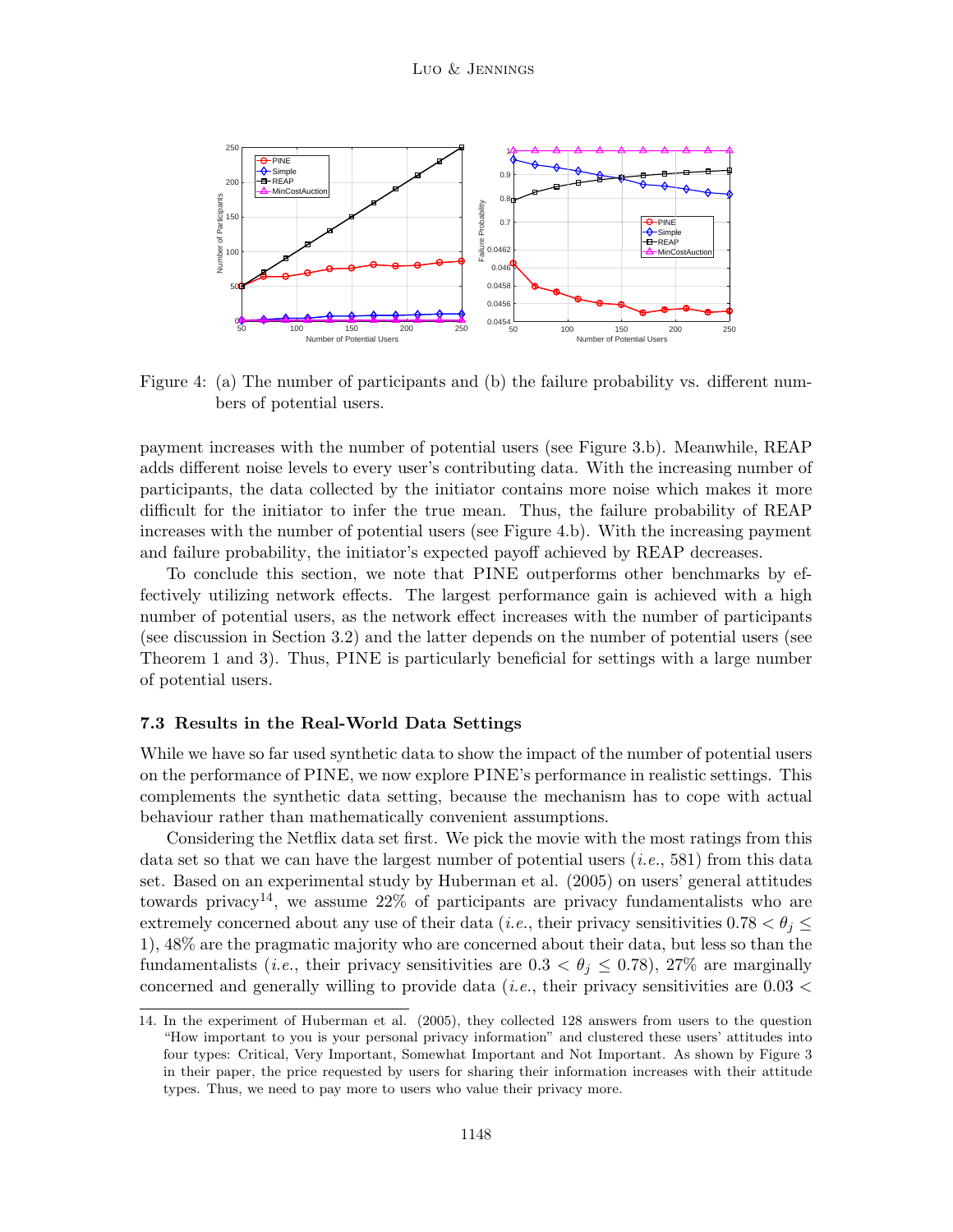

Figure 5: Density plot for different Beta distributions for generating  $\theta$ : (a)  $\theta \sim Beta(5, 2)$ and (b)  $\theta \sim Beta(0.5, 0.5)$ .



Figure 6: The expected payoff of the initiator vs. different numbers of potential users when (a)  $\theta \sim Beta(5, 2)$  and (b)  $\theta \sim Beta(0.5, 0.5)$ .

 $\theta_i \leq 0.3$ ), and 3% do not really value their privacy (*i.e.*, their privacy sensitivities  $0 \leq \theta_j \leq$ 0.03). Thus, we put a  $Beta(5, 2)$  distribution for each user's privacy sensitivity  $\theta$  as shown in Figure 5.a. To characterize the impact of  $\theta$ 's distribution on the mechanisms' performance, we also evaluate the performance when  $\theta$  follows a  $Beta(0.5, 0.5)$  distribution (shown in Figure 5.b) where most users are either always willing  $(i.e.,$  their privacy sensitivities are  $0 \le \theta_i \le 0.03$ ) or reluctant (*i.e.*, their privacy sensitivities are  $0.9 < \theta_i \le 1$ ) to share their data. By comparing Figure 5.a with Figure 5.b, we can see that these two distributions show highly opposing distributions of users' attitude towards privacy.

We can check that the sufficient condition in Proposition 2 is violated in the case where  $\theta \sim Beta(5, 2)$  and  $\theta \sim Beta(0..5, 0.5)$  for any  $N > 1$ . However, our numerical simulations show that there still exists a unique stable participation equilibrium. Thus, the number of participants when  $\theta$  follows these two distributions can be obtained based on Theorem 1. As the p.d.f. of Beta distribution is not monotonic and non-increasing, we obtain the payment of the initiator based on Theorem 4.

In this setting, the movie's true rating is the mean value of all the users' ratings provided by this data set  $(i.e., 581$  ratings in total). The initiator estimates the movie's rating by averaging all participating users' ratings. We run 5000 times in this simulation and randomly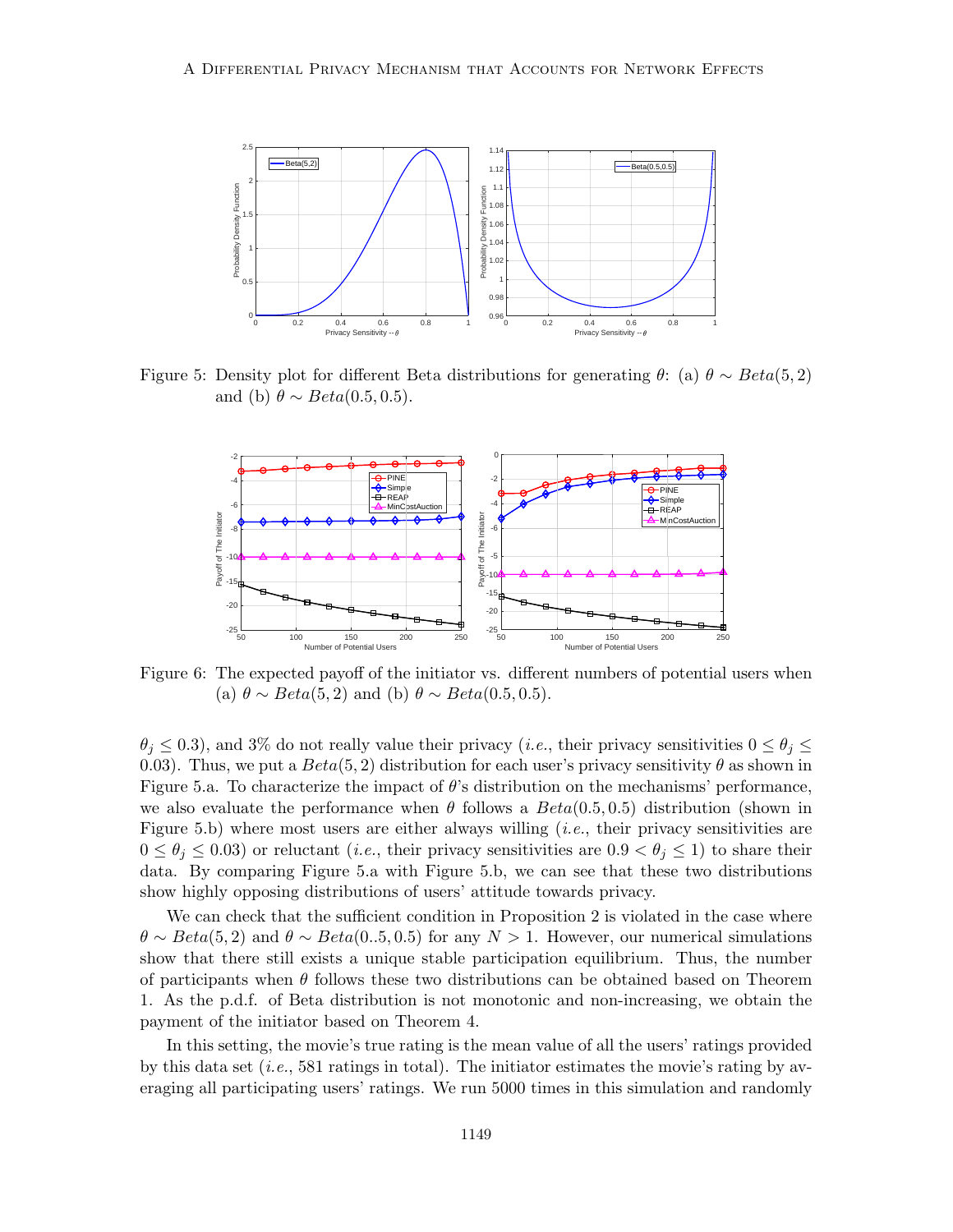

Figure 7: The number of participants vs. different numbers of potential users when (a)  $\theta \sim Beta(5, 2)$  and (b)  $\theta \sim Beta(0.5, 0.5)$ .

select  $N$  users out of the 581 users as potential users in each round and let each potential user's privacy sensitivity be randomly drawn from a beta distribution based on the experimental study by Huberman et al. (2005). We calculate the initiator's failure probability based on the average value in these 5000 runs. We fix the monetary punishment  $v = 10$ , the initiator's target error  $T = 0.8$  and the corresponding noise level  $1/\epsilon = T/(2 \cdot \ln(3)) = 0.36$ for illustrative purpose (the results for other distributions and other values of  $T$  are broadly similar).

Figure 6 illustrates the expected payoff of the initiator with different numbers of potential users (N from 50 to 250) when (a)  $\theta \sim Beta(5, 2)$  and (b)  $\theta \sim Beta(0.5, 0.5)$ . The error bars in Figure 6 are too small to be visible. From both Figure 6.a and Figure 6.b, we can see that PINE outperforms the three benchmark mechanisms and similar observations can be drawn with those from the synthetic data in Section 7.2. By comparing Figure 6.a with Figure 6.b, we can see the network effect has a higher impact on the initiator's expected payoff when  $\theta \sim Beta(5, 2)$  than when  $\theta \sim Beta(0.5, 0.5)$ . This is because when  $\theta \sim Beta(5, 2)$ , most of the users are pragmatists whose concerns about privacy can be significantly reduced by the presence of privacy protection measures. As PINE both adds noise to protect participants' privacy, as do the other three mechanisms, and utilizes the network effect to provide users with further privacy protection, the mechanism can attract a large number of users without increasing the payment significantly (see Figures 7.a and 8.a). However, when  $\theta \sim Beta(0.5, 0.5)$ , most users either do not care about their privacy (*i.e.*,  $\theta = 0$ ) or value their data extremely importantly (*i.e.*,  $\theta = 1$ ). This means incentivizing users with high privacy sensitivities is expensive, so PINE focuses on incentivizing users with a small value of  $\theta$  with a small amount of payment (see Figures 7.b and 8.b). However, among these users, most of them have  $\theta = 0$  and so their participation strategies are independent of their privacy revealing risk. Thus, the impact of the network effect is less obvious.

Figure 6 also shows that the Simple mechanism has a relatively better performance when  $\theta \sim Beta(0.5, 0.5)$ . This is because when  $\theta \sim Beta(0.5, 0.5)$ , the number of users with a small value of  $\theta$  increases. Thus, the Simple mechanism can attract some participants with quite a small amount of money (see Figures 7.b and 8.b). However, when  $\theta \sim Beta(5, 2)$ , as shown by Figure 5.a, most users have a median value of privacy sensitivity (*i.e.*,  $\theta_i \in$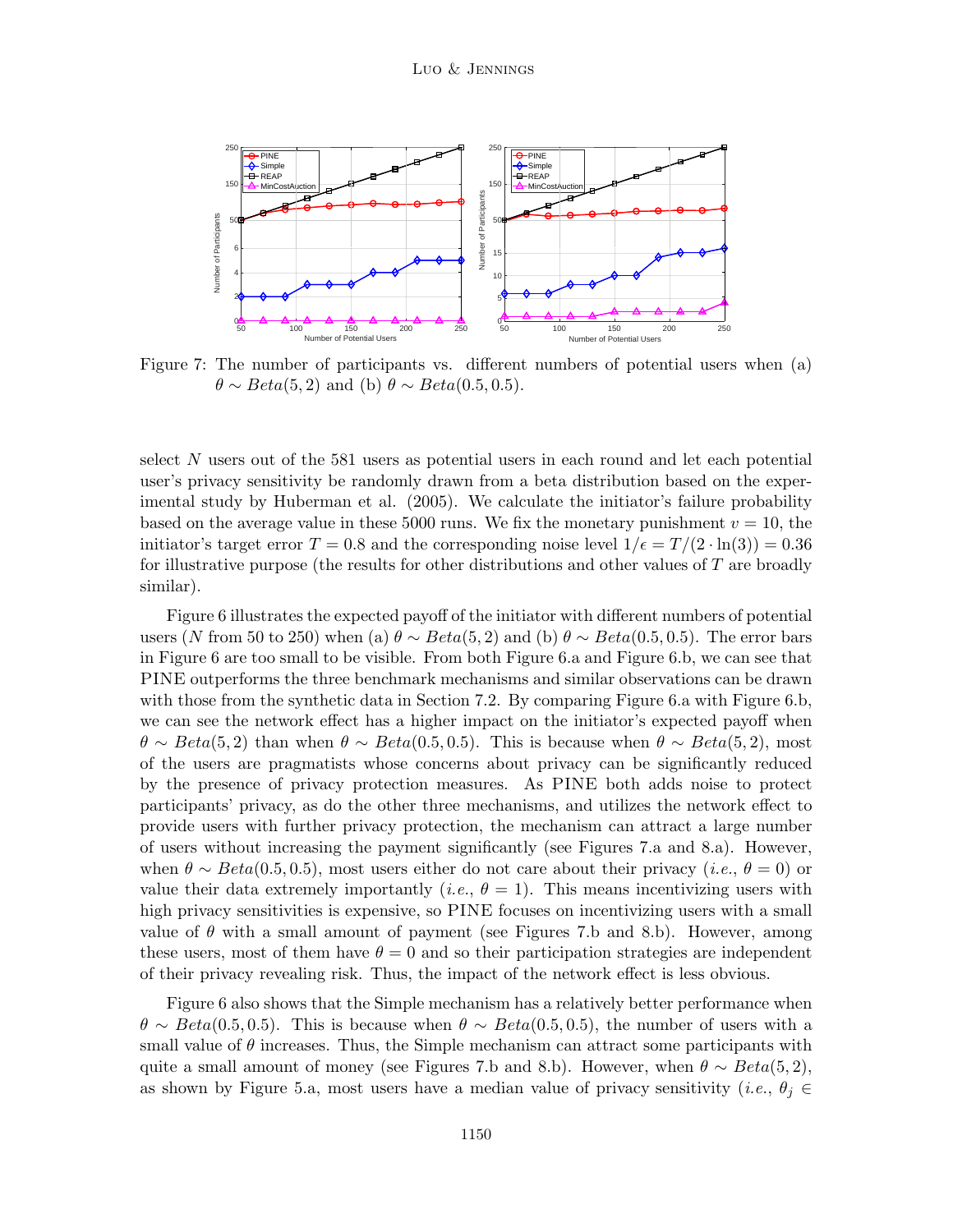

Figure 8: The total payment of the initiator vs. different numbers of potential users when (a)  $\theta \sim Beta(5, 2)$  and (b)  $\theta \sim Beta(0.5, 0.5)$ .



Figure 9: The expected payoff of the initiator vs. different numbers of potential users based on (a) a Nexflix data set and (b) a census income data set when  $\theta \sim Beta(5, 2)$ .

[0.5, 0.9]). In such cases, the Simple mechanism needs to pay more to incentivize users to participate (see Figure 8.a).

As the movie rating data set contains a medium number of ratings, we also want to see if we obtain the same results on a larger data set and also from a different domain. Thus, we turn to the census income data set (Dheeru & Karra Taniskidou, 2017) that has 32561 instances. By comparing different mechanisms' performance on these two data sets, we can explore the impact of the data set on the initiator's expected payoff. The standard census income data set contains census income data extracted from the 1994 and 1995 current population surveys conducted by the U.S. Census Bureau. In particular, each instance shows whether a participant's income is below or above the 50K US dollars level. The purpose of the initiator is to compute the percentage of people whose income is above 50K US dollars based on this data set. Similar to our Netflix studies, the true percentage is the mean value of all users' responses provided by this data set  $(i.e., 32561)$ responses in total) and the initiator estimates the percentage of people by averaging all participating users' responses. We also run this simulation 5000 times and calculate the initiator's failure probability based on the average value in these 5000 runs. We put a  $Beta(5, 2)$  distribution for each user's privacy sensitivity  $\theta$  to be consistent with our Netflix studies and keep the other parameters the same.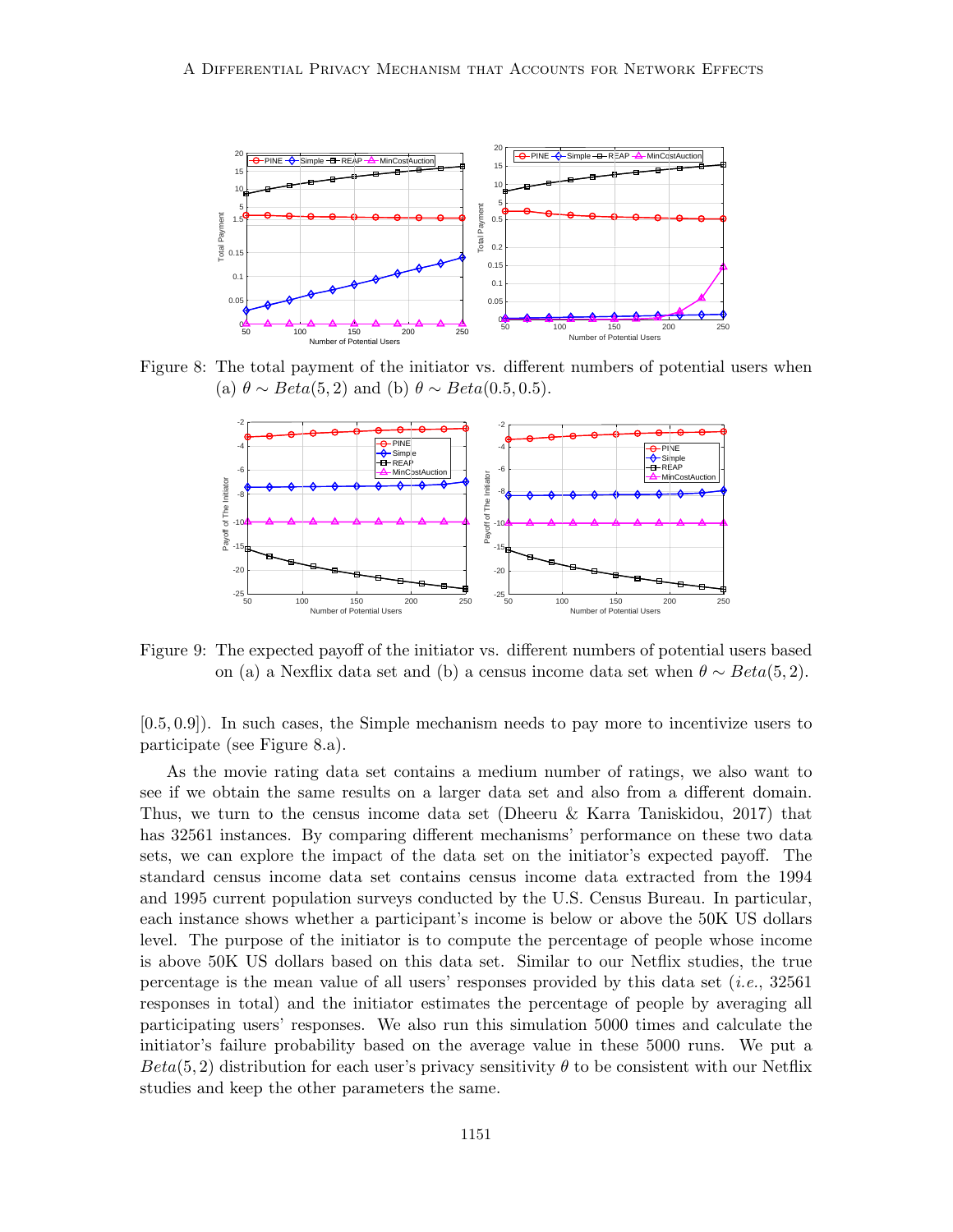

Figure 10: The failure probability vs. different numbers of potential users based on (a) a Nexflix data set and (b) a census income data set when  $\theta \sim Beta(5, 2)$ .

Figure 9 illustrates the expected payoff of the initiator with different numbers of potential users (N from 50 to 250) based on (a) the Netflix data set and (b) the census income data set. Comparing with these two figures, we can see that the impact of the number of potential users on the initiator's payoff (calculated based on (25)) are broadly similar. However, both figures show that the impact of the network effect in the census data set is higher than that in the Netflix income data set. This is because in the Netflix income data set, 90.8% of the participants rate the movie as good. Thus, even the Simple mechanism which only attracts a few participants does not result in a high failure probability (see Figure 10.a). Thus, even though PINE can utilize the network effect to attract more participants without paying too much, the benefit of reducing the failure probability is small. This means there is only a small difference between PINE and the Simple mechanism.

Based on the real-world data, we can see that PINE consistently outperforms all three benchmarks. However, the empirical evaluation on real-world data sets provides several new insights. First, the performance gain by exploiting the network effect is particularly strong when most potential users are pragmatists who are willing to provide data when the initiator provides sufficient incentivization and some degree of privacy guarantee. Second, although the benefit of utilizing the network effect degrades when the users' contributed data has high accuracy, PINE still outperforms existing benchmarks by decreasing the total payment.

#### 8. Conclusions

We have presented a new model that can be used to underpin the design of incentives for crowdsourcing applications with privacy-sensitive users. Our mechanism utilizes network effects to optimize the initiator's payoff and provides all participating users with differential privacy guarantees. Our analysis shows that with the network effect, a user's privacy revealing risk depends on the number of participants. Thus all potential users' participation decisions couple together and form a Population Game. By analyzing this population game, we prove the existence and uniqueness of the equilibrium and show that it depends on the privacy guarantee provided by the initiator, the reward provided by the initiator, and the population size. Based on the equilibrium result, we design a novel mechanism, PINE, that incentivizes appropriate numbers of participants to maximize the initiator's payoff.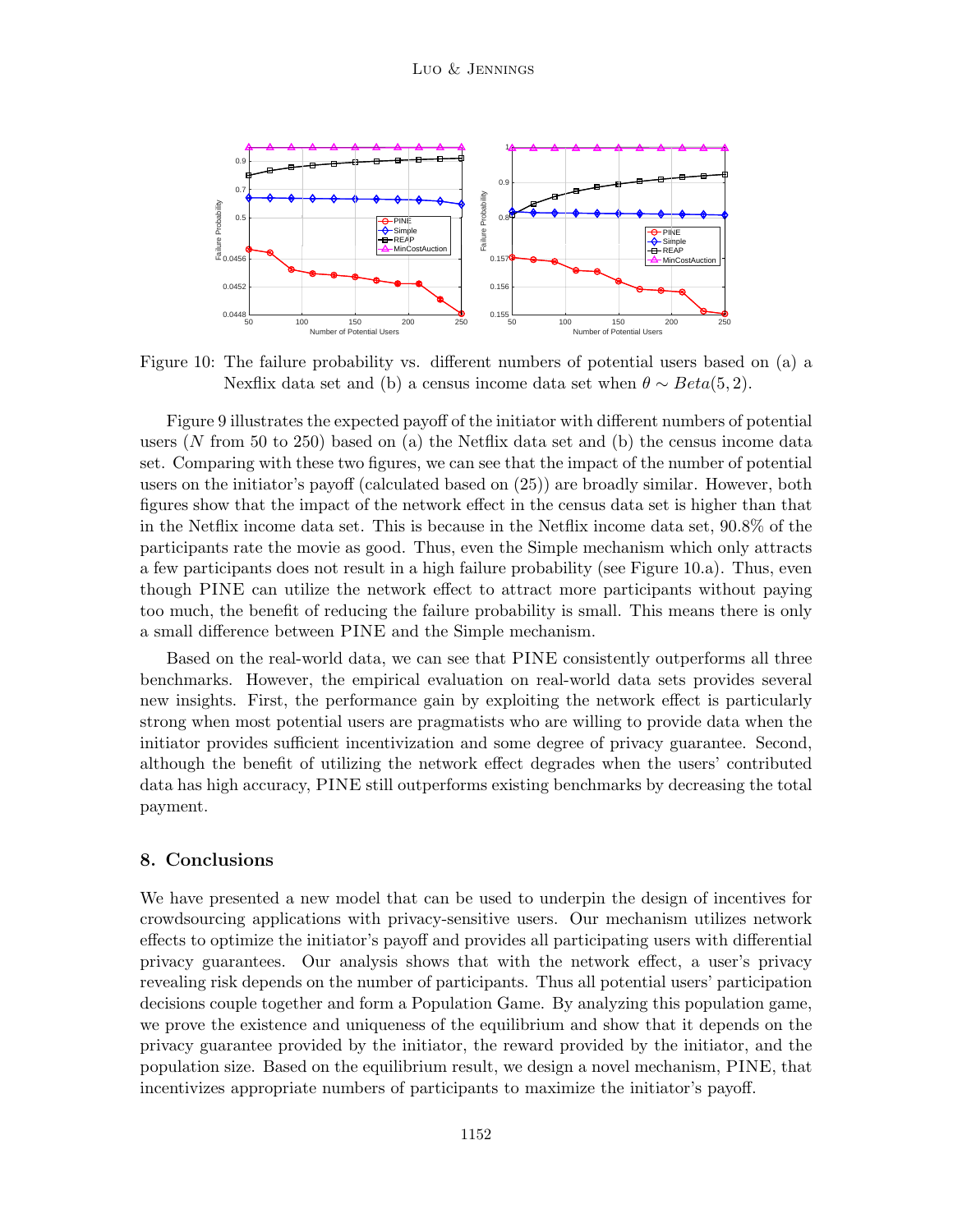Based on our theoretical results, we use synthetic data to systematically explore the benefit of utilizing the network effect and study the impact of system parameters on the performance of PINE. We show that utilizing the network effect can significantly improve the initiator's payoff compared to the state of the art mechanisms by up to 75%. Furthermore, the performance is particularly strong when the population size is large. To further characterize the performance of PINE, we also apply it to two standard real-world data sets. These results show that when most potential users are pragmatists whose concerns about privacy can be significantly reduced by the presence of privacy protection measures and users' contributed data are less accurate, PINE can effectively exploit the network effect to improve the initiator's payoff.

More generally, this work is an important initial step towards a sound theoretical basis for crowdsourcing systems which aim to improve their computational accuracy and provide effective privacy protection for participants with minimum payment. Such guarantees are likely to become increasingly important as people become ever more aware of the value of their data. Although couched in terms of crowdsourcing, this work is applicable to a wide range of applications that require users to send information to data aggregators performing monitoring or control tasks (e.g., database-assisted TV white space networks, cloud-computing systems and smart grid systems). In all of these systems, a data aggregator (i.e., a database in a TV white space network, a data center in a cloud-computing system and a concentrator in a smart grid system) acts like an initiator in our paper. They all collect users' data such as spectrum occupation, server usage and electricity consumption and announce the computational result based on the collected dataset to help users make their resource usage decisions such as accessing new spectrum, selecting a new server and increasing the electricity consumption. As the collected data contains users' private information, privacy-sensitive users will be reluctant to share their data and the data aggregator needs to incentivize them to contribute data with appropriate monetary reward. Due to the similarity between these systems and the crowdsourcing systems we considered in this paper, PINE could be used with minimal adaptation.

There are several possible directions to extend this work. First, as in common in the literature, we assume that there is no correlation between a user's evaluation for his privacy loss and his private data. While this is justifiable in several online settings such as collecting data regarding watching movie behaviour, mobile applications for traffic monitoring, or polls in online communities, there are also several other settings where this assumption is unlikely to hold. For example, consider a database of HIV status: value 1 corresponds to the data owner having HIV, while value 0 means that he does not. Typically, users who have HIV will set a much higher value on privacy of their value 1 than those who do not have HIV. Another example is to consider a database indicating whether a motor vehicle has been damaged. When the database can be publicly accessed, the owner of a damaged car cannot sell the car for the same price as an equivalent undamaged car. Thus, his privacy evaluation for revealing data is higher than the owner of an undamaged car. Exploring these settings where a user's evaluation for his privacy loss depends on his private data will lead to a different formulation and result. Second, as is also common in the literature, we assume that the noise level is an exogenous system parameter. Again, however, in some cases this may not be appropriate. For example, the initiator may be able to adjust the value of the noise level to improve her computational accuracy (Machanavajjhala et al., 2011).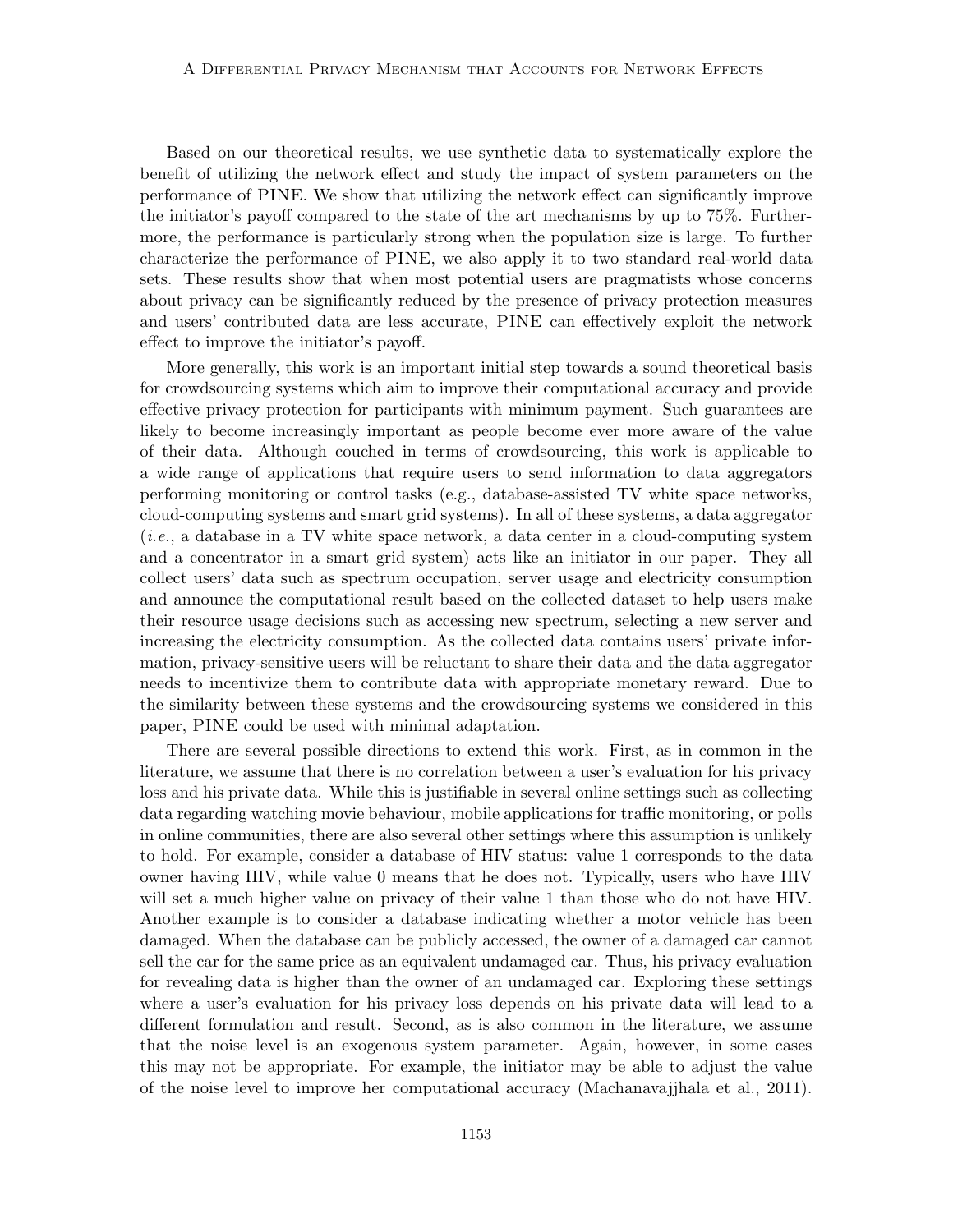Hsu et al. (2014) have some preliminary results on how to choose  $\epsilon$  without considering the network effect. The detailed analysis for finding the optimal value of  $\epsilon$  by considering the network effect, however, is much more challenging. It involves the negotiation process between the initiator and all users and requires the initiator to know private information of users such as their data and their evaluations for their privacy loss. Third, we assume that the initiator is a trusted entity to whom all the users send their private data once they have decided to participate. However, PINE fails to guarantee that the initiator will not collude with a third party for her own personal benefit (e.g., the initiator can sell this data to advertisement companies to make profit) or due to legal commitments (e.g., a government may force the initiator to reveal the private data). To date, there is no effective method preventing the initiator from collusion. When an initiator is considered to be untrustworthy, the existing study lets users contribute their randomized data instead of true data to the initiator to protect users' privacy (Jin et al., 2016). However, such a method will decrease the computational accuracy of the initiator due to the randomness added to users' data. Thus, designing a mechanism to prevent this collusion without jeopardizing the benefits of the initiator and users deserves careful study in future work.

# Appendix A. Proof of Proposition 1

Recall that in (8),  $\Delta x(x_1^t) = x_1^t - x_1^{t-1}$ . Once the value of  $\Delta x(x_1^t)$  is zero in slot t, we have  $x_1^t = x_1^{t-1}$  which means that users will no longer change their participation strategies in the future and the social state remains the same from that time slot onwards. This satisfies the definition of Nash Equilibrium. Note that  $(7)$  shows the value of  $x_1^t$  depends on the value of  $x_1^{t-1}$ . Thus, by substituting (7) into (8) and setting (8) equal to zero, we get the result.

#### Appendix B. Proof of Proposition 2

Recall that  $x_1 + x_0 = 1$  and the value of  $x_1$  evolves following a sequence that is generated by (7). Thus, to prove the Nash equilibrium  $(x_1^*, x_0^*)$  is unique and stable, we only need to show the sequence always converges to a unique fixed point irrespective of the starting point. As shown by Bertsekas and Tsitsiklis (1989), given a contraction mapping  $T$ , the update sequence generated by  $y^t = T(y^{t-1}), t = 1, 2, ...$  can converge to a fixed point  $y^*$ satisfying  $T(y^*) = y^*$  starting from any initial value  $y^0 \in \chi$ . Here,  $\chi$  is a closed subset of  $\mathbb{R}^n$ . Thus, to prove Proposition 2, we will show that the function g defined in (7) is a contraction mapping on  $[0, 1]$  with respect to the absolute value norm if condition  $(10)$  is satisfied. A contraction mapping function is defined as follows.

**Definition 5.** A mapping  $\mathbf{T} : \chi \to \chi$ , where  $\chi$  is a closed subset of  $\mathbb{R}^n$  is called a contraction *if there is a real number*  $\kappa \in [0,1)$  *such that* 

$$
||T(y_1) - T(y_2)|| \le \kappa \cdot ||y_1 - y_2||, \ \forall y_1, y_2 \in \chi,
$$
\n(26)

where  $\|\cdot\|$  is some norm defined on  $\chi$ .

Suppose  $\pi = 0$ . Then  $g(x_1) = 0$  for all  $x_1 \in [0,1]$ , and thus g is a contraction with  $\kappa = 0.$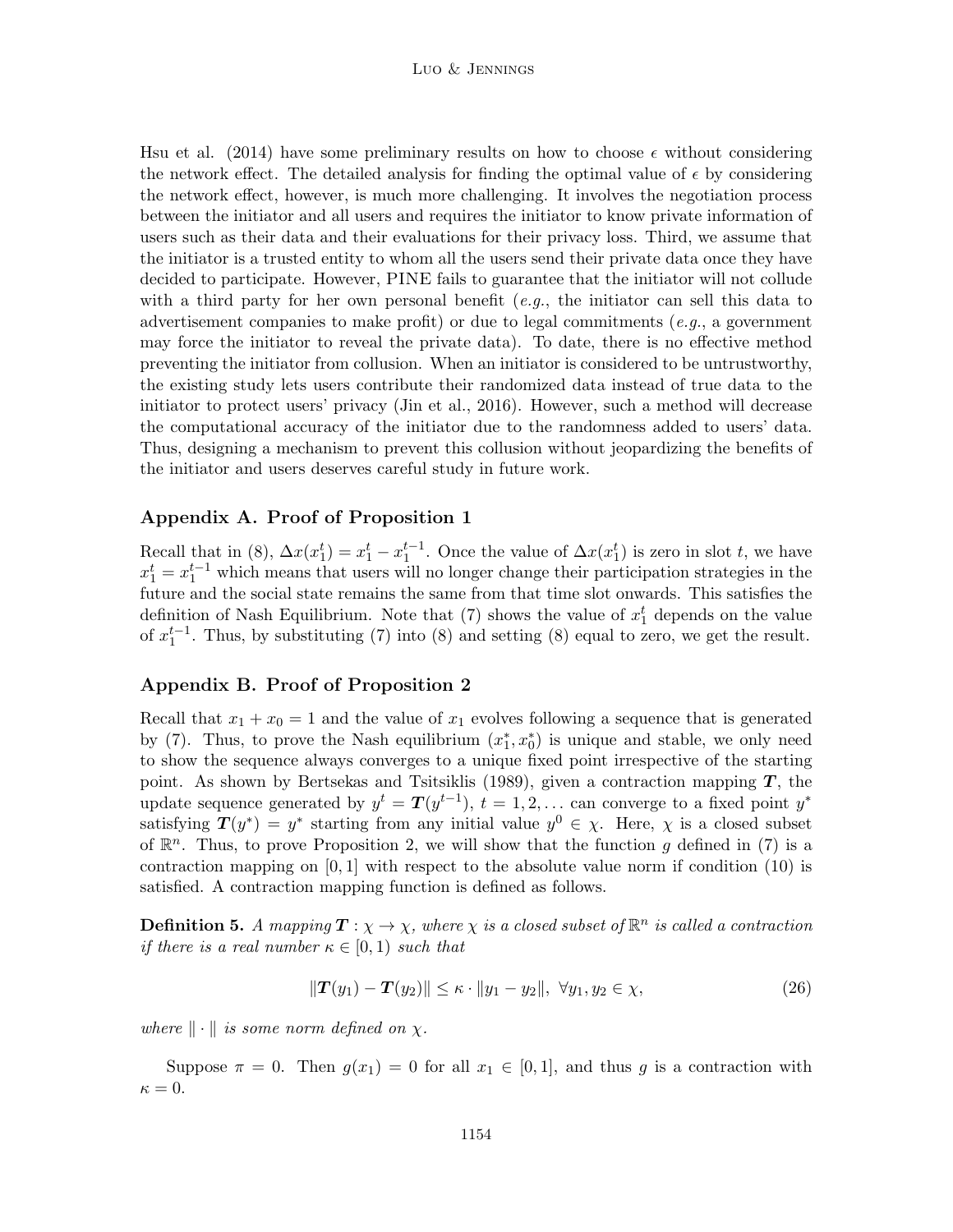Suppose  $\pi > 0$ . Let  $x_{1,a}$  and  $x_{1,b}$  be two different real numbers arbitrarily chosen from the interval [0, 1]. Without loss of generality, we let  $x_{1,a} > x_{1,b}$ . We will show that

$$
|g(x_{1,a}) - g(x_{1,b})| \le \kappa \cdot |x_{1,a} - x_{1,b}|,\tag{27}
$$

where  $\kappa = K \cdot \max_{x_1 \in [0,1]} \frac{df(x_1,N)/dx_1}{f(x_1,N)+1}$  and  $K = \max_{\theta \in [0,\bar{\theta}]} h(\theta)\theta$ . Based on (10), we can easily check that  $\kappa \in [0,1)$ . Hence, once we prove (27) holds, g is a contraction. As  $0 < \frac{\pi \cdot [f(x_{1,b},N)+1]}{\epsilon} < \frac{\pi \cdot [f(x_{1,a},N)+1]}{\epsilon}$  $\frac{a}{\epsilon}$ , we have the following three settings.

1.  $\frac{\pi \cdot [f(x_{1,a},N)+1]}{\epsilon} < \bar{\theta}$  and  $\frac{\pi \cdot [f(x_{1,b},N)+1]}{\epsilon} < \bar{\theta}$ . Note that g is continuous in [0, 1] and differentiable in  $[x_{1,b}, x_{1,a}]$ . Thus, by the mean value theorem, there exists  $x_{1,c} \in$  $(x_{1,b}, x_{1,a})$  such that

$$
g'(x_{1,c}) = \frac{g(x_{1,a}) - g(x_{1,b})}{x_{1,a} - x_{1,b}}.\tag{28}
$$

Then we have

$$
|g(x_{1,a}) - g(x_{1,b})|
$$
  
\n
$$
= |g'(x_{1,c})| \cdot |x_{1,a} - x_{1,b}|
$$
  
\n
$$
= |h\left(\frac{\pi \cdot [f(x_{1,c}, N) + 1]}{\epsilon}\right) \cdot \frac{\pi [f(x_{1,c}, N) + 1]}{\epsilon} \cdot \frac{f'(x_{1,c}, N)}{f(x_{1,c}, N) + 1} | \cdot |x_{1,a} - x_{1,b}|
$$
  
\n
$$
\leq \kappa \cdot |x_{1,a} - x_{1,b}|.
$$
\n(29)

2.  $\frac{\pi \cdot [f(x_{1,b},N)+1]}{\epsilon}<\bar{\theta}\leq \frac{\pi \cdot [f(x_{1,a},N)+1]}{\epsilon}$  $\frac{a_{\alpha}N+1}{\epsilon}$ . We first let  $\bar{x} = \max\{x_1 \in [0,1] \mid \epsilon\}$  $\frac{\bar{\theta}\cdot \epsilon}{f(x_1,N)+1} \geq \pi$ . Note that  $x_{1,b} < \bar{x} \leq x_{1,a}$ . By applying the mean value theorem to g on the interval  $[x_{1,b}, \bar{x}],$  we have

$$
|g(\bar{x}) - g(x_{1,b})| \le \kappa \cdot |\bar{x} - x_{1,b}|. \tag{30}
$$

As  $g(\bar{x}) = g(x_{1,a}) = 1$  and  $\kappa \geq 0$ , we have

$$
|g(x_{1,a}) - g(x_{1,b})| = |g(\bar{x}) - g(x_{1,b})|
$$
  
\n
$$
\leq \kappa \cdot |\bar{x} - x_{1,b}|
$$
  
\n
$$
\leq \kappa \cdot |x_{1,a} - x_{1,b}|.
$$
\n(31)

3.  $\frac{\pi \cdot [f(x_{1,a},N)+1]}{\epsilon} \geq \bar{\theta}$  and  $\frac{\pi \cdot [f(x_{1,b},N)+1]}{\epsilon} \geq \bar{\theta}$ . In such a case,  $g(x_{1,a}) = g(x_{1,b}) = 1$ , and (27) is trivially satisfied.

# Appendix C. Proof of Theorem 1

We first prove that in an equilibrium  $x^* = (x_1^*, 1 - x_1^*)$ , all users whose privacy sensitivities are below or equal to a certain threshold  $\theta^* = \frac{\pi \cdot [x_1^* \cdot (N-1)+1]}{\epsilon}$  $\frac{\sqrt{p-1}}{e}$  participate and all users with stricter privacy concerns, *i.e.*, with privacy sensitivities above  $\theta^*$ , do not participate, and no user can benefit by deviating from this strategy.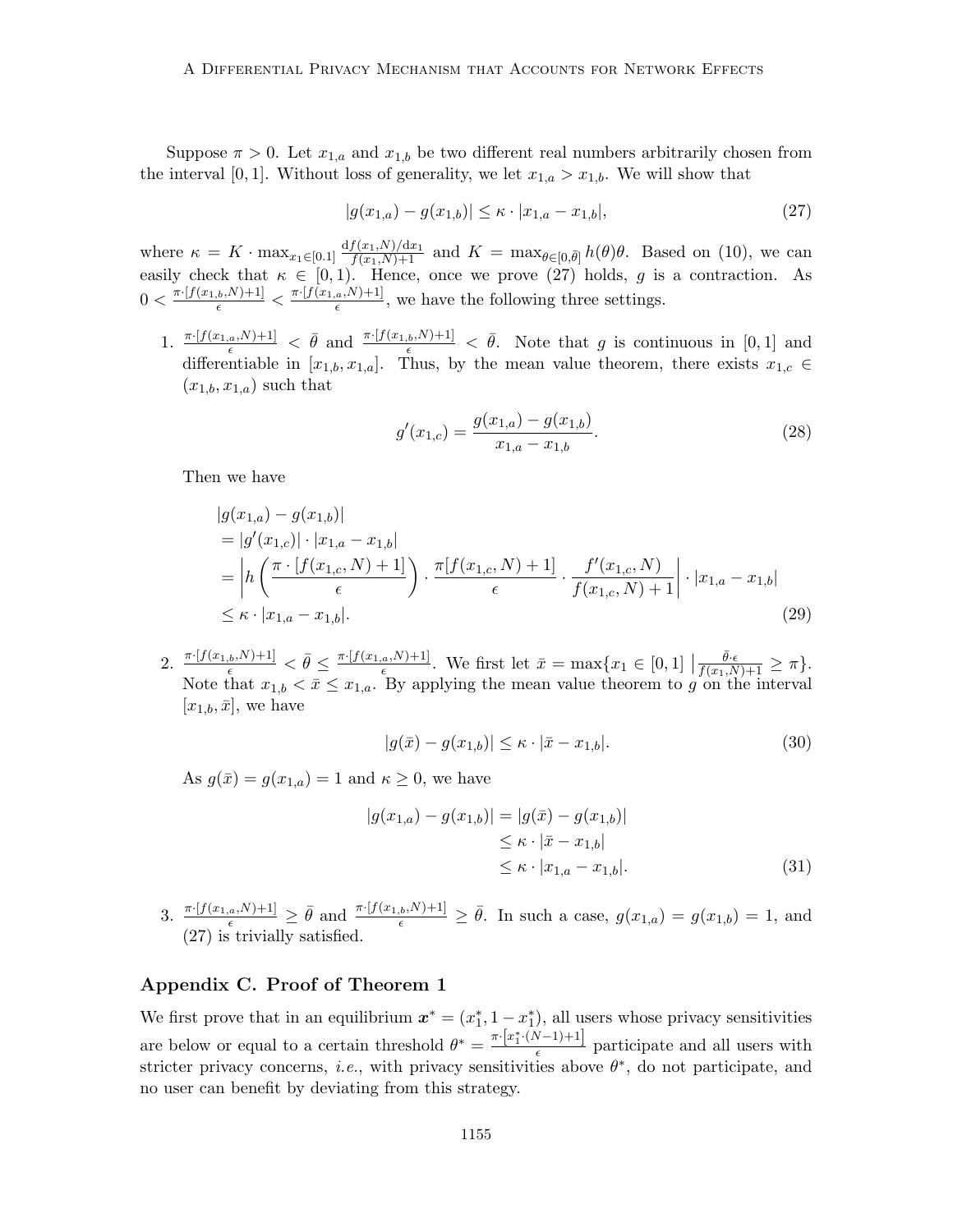Recall that the payoff of user  $j \in \mathcal{N}$  is

$$
U^{\text{UE}}(\pi, \theta_j, \epsilon) = \begin{cases} \pi - \theta_j \cdot \frac{\epsilon}{n^*}, & \text{if } \ell_j = 1, \\ 0, & \text{if } \ell_j = 0, \end{cases}
$$
 (32)

where  $n^* = [x_1^* \cdot (N-1) + 1]$ . By checking (32), we can see that every user with  $\theta_j \leq \theta^*$ must obtain a non-negative payoff, and every user with  $\theta_j > \theta^*$  must receive a negative expected payoff from participating. Hence,  $\theta^*$  is an equilibrium threshold that determines the participation decisions of users.

Recall that the value of  $\theta$  lies in  $[0, \bar{\theta}]$  for all users. Then when  $\pi N/\epsilon \geq \bar{\theta}$  and  $n^* = N$ , we have  $\theta^* \geq \bar{\theta}$  and all potential users' privacy sensitivities are below or equal to the optimal threshold  $\theta^*$ . Thus, all users participate. Only when  $\pi N/\epsilon < \bar{\theta}$ , we have

$$
n^* = [x_1^* \cdot (N - 1) + 1] < N,\tag{33}
$$

where  $x_1^*$  is the solution of  $H\left(\frac{\pi\cdot[x_1\cdot(N-1)+1]}{\epsilon}\right)$  $\left(\frac{N-1}{\epsilon}+1\right)^{N-1}$  = 0. Based on the above equation, we have  $\theta^* < \bar{\theta}$ , and only users with privacy sensitivity  $\theta_j \leq \theta^*$  participate.

Based on Proposition 2 and its proof provided in Appendix B, we can prove the uniqueness and stability of the Nash equilibrium.

#### Appendix D. Proof of Proposition 3

Based on the proof of Theorem 1, we can see that the number of participants has a unique value given a payment  $\pi$ . As shown in (17), there exists a one-to-one correspondence between n and  $\theta$  due to the monotonic property of c.d.f. H. This means that given a payment  $\pi$ , the threshold  $\theta$  is uniquely determined. Thus we can rewrite the initiator's expected payoff, which is a function of payment  $\pi$  defined in (15), as a function of the optimal threshold  $\theta$ . Due to the one-to-one correspondence between the optimal privacy sensitivity threshold  $\theta$ and the payment  $\pi$ , (18) and (15) have the same value given a value  $\theta^*$  and  $\pi^*$ . Here, the payment  $\pi^*$  is calculated by substituting  $\theta^*$  into (16). This proves the result.

#### Appendix E. Proof of Theorem 2

By taking the second order derivative of (18) with respect to  $\theta$ , we have

$$
\frac{\mathrm{d}^2 \tilde{U}^{\text{IN}}(\theta)}{\mathrm{d}\theta^2} = \frac{vT^2}{6}(N-1)\exp\left(-\frac{[(N-1)H(\theta)+1]T^2}{12}\right)
$$

$$
\cdot \left[\frac{\mathrm{d}h(\theta)}{\mathrm{d}\theta} - [h(\theta)]^2 \frac{(N-1)T^2}{12}\right].
$$
(34)

We can easily check that  $\frac{d^2 \tilde{U}^{IN}(\theta)}{d\theta^2}$  $\frac{U^{IN}(\theta)}{d\theta^2} < 0$  if  $\frac{dh(\theta)}{d\theta} \leq 0$  for any  $\theta \in [0, \bar{\theta}],$  which means, if the p.d.f.  $h$  of a user's privacy sensitivity is a monotonic non-increasing function such as a uniform distribution or an exponential distribution, the initiator's expected payoff in (18) is strictly concave in  $\theta \in [0, \bar{\theta}]$  and there exists a unique solution that maximizes the initiator's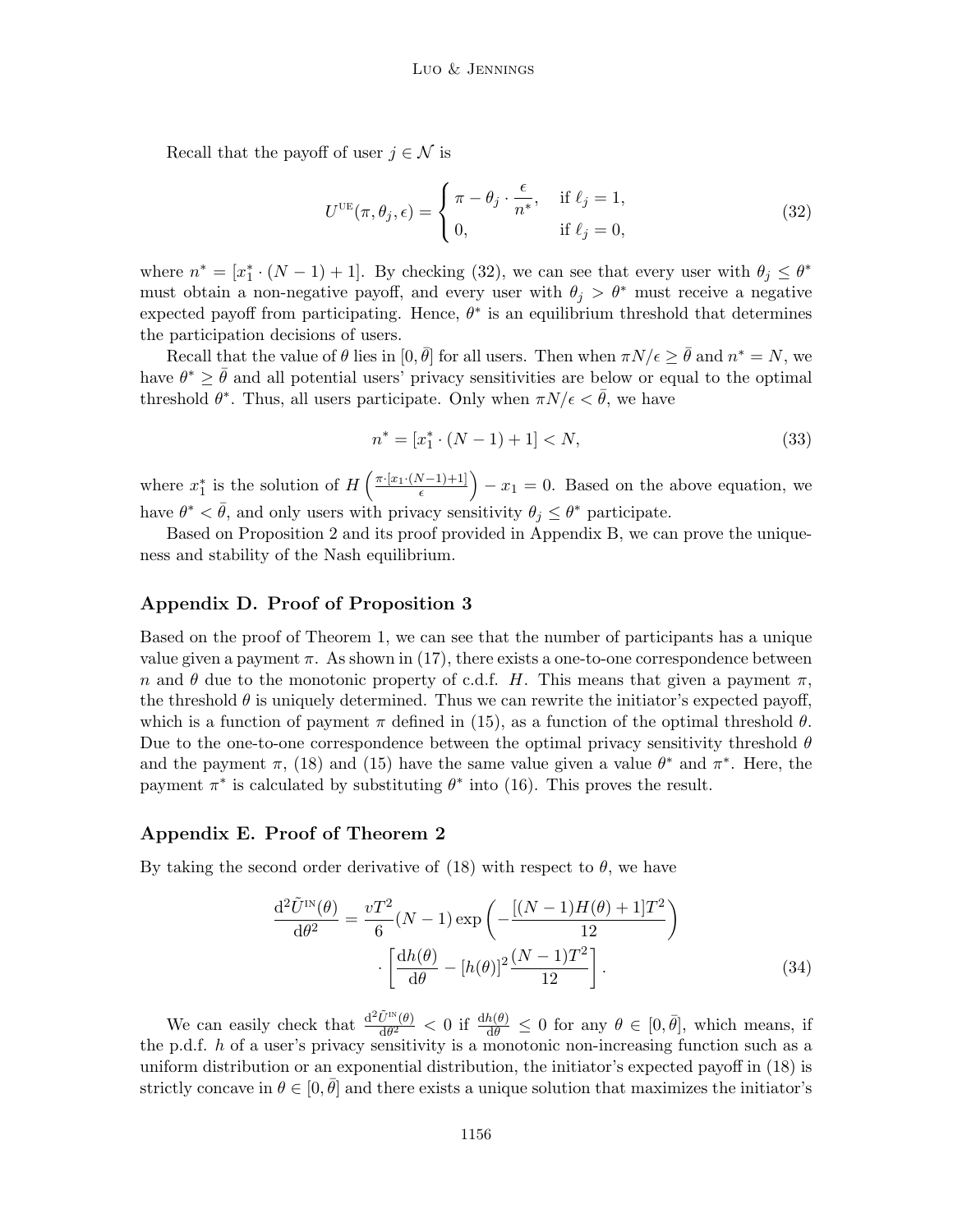expected payoff defined in (18). In such cases, we can obtain the optimal privacy sensitivity threshold  $\theta^*$  (*i.e.*, the optimal solution of (18)) by checking the following equation:

$$
\frac{\mathrm{d}\tilde{U}^{\text{IN}}(\theta)}{\mathrm{d}\theta} = \frac{vT^2}{6} \cdot (N-1) \cdot h(\theta) \cdot \exp\left(-\frac{[(N-1)H(\theta) + 1]T^2}{12}\right) - \epsilon. \tag{35}
$$

Recall that the value of noise level  $\frac{1}{\epsilon}$  is  $[0, +\infty]$ , h is strictly positive and non-increasing on  $[0, \bar{\theta}]$  and  $h(\theta) = 0$  for all  $\theta \notin [0, \bar{\theta}]$ . When the noise level satisfies  $\frac{1}{\epsilon} \leq 1/[\frac{vT^2}{6}]$  $\frac{T^2}{6} \cdot (N-1)$  ·  $h(0) \cdot \exp(-\frac{T^2}{12})]$ , we have

$$
\frac{\mathrm{d}\tilde{U}^{\text{IN}}(\theta)}{\mathrm{d}\theta}\Big|_{\theta=0} = \frac{vT^2}{6} \cdot (N-1) \cdot h(0) \cdot \exp\left(-\frac{T^2}{12}\right) - \epsilon \le 0. \tag{36}
$$

This means that the value of  $\frac{d\tilde{U}^{in}(\theta)}{d\theta}$  is always negative given  $\theta \in [0, \bar{\theta}]$ . Hence, the initiator's expected payoff defined in (18) decreases with the value of  $\theta \in [0, \bar{\theta}]$ . The optimal threshold that maximizes the expected payoff of the initiator is  $\theta^* = 0$ .

When the noise level satisfies  $\frac{1}{\epsilon} \geq 1/[\frac{vT^2}{6}]$  $\frac{T^2}{6} \cdot (N-1) \cdot h(\bar{\theta}) \cdot \exp(-\frac{NT^2}{12})]$ , we have

$$
\frac{\mathrm{d}\tilde{U}^{\text{IN}}(\theta)}{\mathrm{d}\theta}\Big|_{\theta=\bar{\theta}} = \frac{vT^2}{6} \cdot (N-1) \cdot h(\bar{\theta}) \cdot \exp\left(-\frac{NT^2}{12}\right) - \epsilon \ge 0. \tag{37}
$$

This means that the value of  $\frac{d\tilde{U}^{iN}(\theta)}{d\theta}$  is always positive given  $\theta \in [0, \bar{\theta}]$ . Hence, the initiator's expected payoff defined in (18) increases with the value of  $\theta \in [0, \bar{\theta}]$ . The optimal threshold that maximizes the expected payoff of the initiator is  $\theta^* = \overline{\theta}$ .

When the noise level satisfies  $1/[\frac{vT^2}{6}]$  $\frac{T^2}{6} \cdot (N-1) \cdot h(0) \cdot \exp(-\frac{T^2}{12})] < \frac{1}{\epsilon}$  $\frac{1}{\epsilon}$  and  $\frac{1}{\epsilon}$  <  $1/[\frac{vT^2}{6}]$  $\frac{I^{\prime 2}}{6}$  .  $(N-1) \cdot h(\bar{\theta}) \cdot \exp(-\frac{NT^2}{12})]$ , we have

$$
\frac{\mathrm{d}\tilde{U}^{\text{IN}}(\theta)}{\mathrm{d}\theta}\Big|_{\theta=0} = \frac{vT^2}{6} \cdot (N-1) \cdot h(0) \cdot \exp\left(-\frac{T^2}{12}\right) - \epsilon > 0. \tag{38}
$$

$$
\frac{\mathrm{d}\tilde{U}^{\text{IN}}(\theta)}{\mathrm{d}\theta}\Big|_{\theta=\bar{\theta}} = \frac{vT^2}{6} \cdot (N-1) \cdot h(\bar{\theta}) \cdot \exp\left(-\frac{NT^2}{12}\right) - \epsilon < 0. \tag{39}
$$

Due to the monotonicity of  $\frac{d\tilde{U}^{IN}(\theta)}{d\theta}$ , there exists a unique value  $\theta^* \in [0, \bar{\theta}]$  such that

$$
\frac{\mathrm{d}\tilde{U}^{\text{IN}}(\theta)}{\mathrm{d}\theta}\Big|_{\theta=\theta^*} = \frac{vT^2}{6} \cdot (N-1) \cdot h(\theta^*) \cdot \exp\left(-\frac{[(N-1)H(\theta^*)+1]T^2}{12}\right) - \epsilon = 0,\tag{40}
$$

and this value  $\theta^*$  maximizes the expected payoff of the initiator.

# Appendix F. Proof of Theorem 3

Based on Proposition 3, the optimal payment is obtained by substituting the results of Theorem 2 into (16). In more detail, when the noise level satisfies  $\frac{1}{\epsilon} \leq 1/[\frac{vT^2}{6}]$  $\frac{T^2}{6} \cdot (N-1)$  ·  $h(0) \cdot \exp(-\frac{T^2}{12})]$ , the optimal payment is

$$
\pi(\theta = 0) = 0; \tag{41}
$$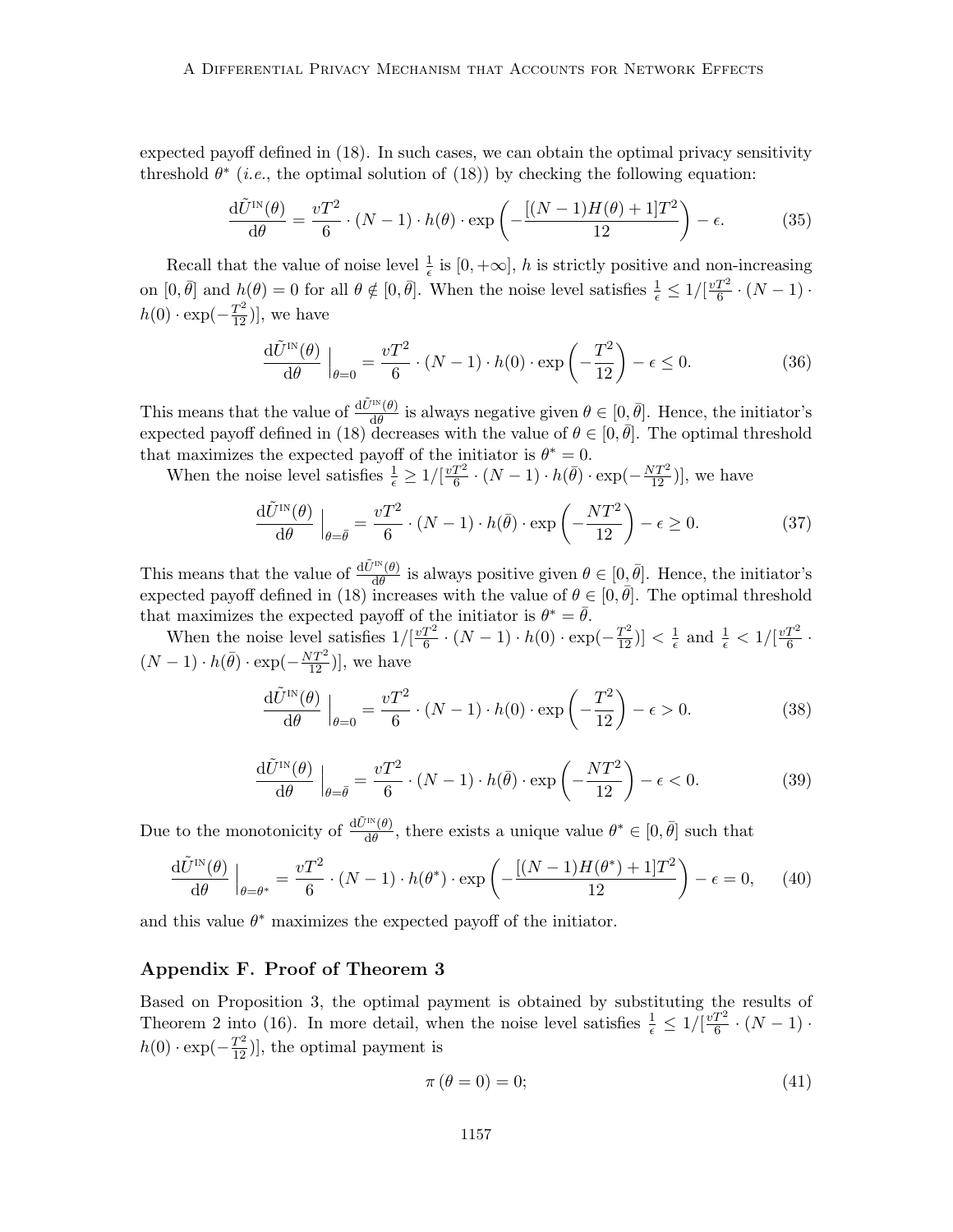when the noise level satisfies  $\frac{1}{\epsilon} \geq 1/[\frac{vT^2}{6}$  $\frac{T^2}{6}(N-1) \cdot h(\bar{\theta}) \cdot \exp(-\frac{NT^2}{12})]$ , the optimal payment is

$$
\pi\left(\theta=1\right)=\frac{\epsilon\cdot\bar{\theta}}{N};\tag{42}
$$

when the noise level satisfies  $1/[\frac{vT^2}{6}]$  $\frac{T^2}{6} \cdot (N-1) \cdot h(0) \cdot \exp(-\frac{T^2}{12})] < \frac{1}{\epsilon}$  $\frac{1}{\epsilon}$  and  $\frac{1}{\epsilon} < 1/[\frac{vT^2}{6}]$  $\frac{T^2}{6} \cdot (N 1) \cdot h(\bar{\theta}) \cdot \exp(-\frac{NT^2}{12})]$ , the optimal payment is

$$
\pi\left(\theta = \theta^*\right) = \frac{\epsilon \cdot \theta^*}{(N-1)H(\theta^*) + 1},\tag{43}
$$

where  $\theta^*$  is the optimal solution of (21).

# Appendix G. Proof of Proposition 4

As shown by Theorem 3, the optimal payment is  $\pi^* = 0$  when the added noise level satisfies  $\frac{1}{\epsilon} \leq 1/[\frac{vT^2}{6}]$  $\frac{T^2}{6} \cdot (N-1) \cdot h(0) \cdot \exp(-\frac{T^2}{12})$ . Recall that only users with non-negative expected payoff will participate in the survey. By checking (6), we can see that only the users with no privacy sensitivity satisfy this condition. This proves the result.

# Appendix H. Proof of Proposition 5

Based on Theorem 3, when  $\frac{1}{\epsilon} \geq 1/[\frac{vT^2}{6}]$  $\frac{T^2}{6} \cdot (N-1) \cdot h(\bar{\theta}) \cdot \exp(-\frac{NT^2}{12})]$ , the optimal payment is  $\pi^* = \frac{\epsilon \cdot \bar{\theta}}{N}$  $\frac{\partial}{\partial N}$ , and this payment decreases as the number of potential users N increases.

# Appendix I. Proof of Proposition 6

When the added noise level  $1/[\frac{vT^2}{6}]$  $\frac{T^2}{6} \cdot (N-1) \cdot h(0) \cdot \exp(-\frac{T^2}{12})] < 1/\epsilon$  and  $1/\epsilon < 1/[\frac{vT^2}{6}]$  $rac{I^2}{6} \cdot (N -$ 1)  $\cdot h(\bar{\theta}) \cdot \exp(-\frac{NT^2}{12})$ , the optimal payment is  $\pi^* = \frac{\epsilon \cdot \theta^*}{(N-1)H(\epsilon)}$  $\frac{\epsilon \cdot \theta^*}{(N-1)H(\theta^*)+1}$ , where  $\theta^*$  is the optimal solution of (21). We can see that the relationship between  $\pi$  and  $\theta$  depends on function H,  $\epsilon$  and T.

# Appendix J. Proof of Proposition 7

We first prove that PINE satisfies the Individual Rationality (IR) condition. Theorem 1 shows that in the Nash equilibrium, every user  $j \in \mathcal{N}$  with  $\theta_j \in [0, \theta^*]$  participates in the survey. As shown in  $(32)$ , a type- $\theta$  user's payoff decreases with his privacy sensitivity when he participates in the survey. Hence, we only need to prove that given the payment characterized by PINE, the payoff of a type- $\theta^*$  user must be zero. Otherwise, the initiator can reduce the payment by a small value of  $\delta > 0$ , which does not violate the IR condition but raises the initiator's expected payoff. By substituting (17) into (32), we have

$$
U^{\text{UE}}(\pi, \theta_j, \epsilon) = \pi - \theta^* \cdot \frac{\epsilon}{(N-1)H(\theta^*) + 1} = 0.
$$
\n(44)

We then prove that PINE supports differential privacy. The sensitivity of a function is the maximum by which the value of that function can change under any two neighbouring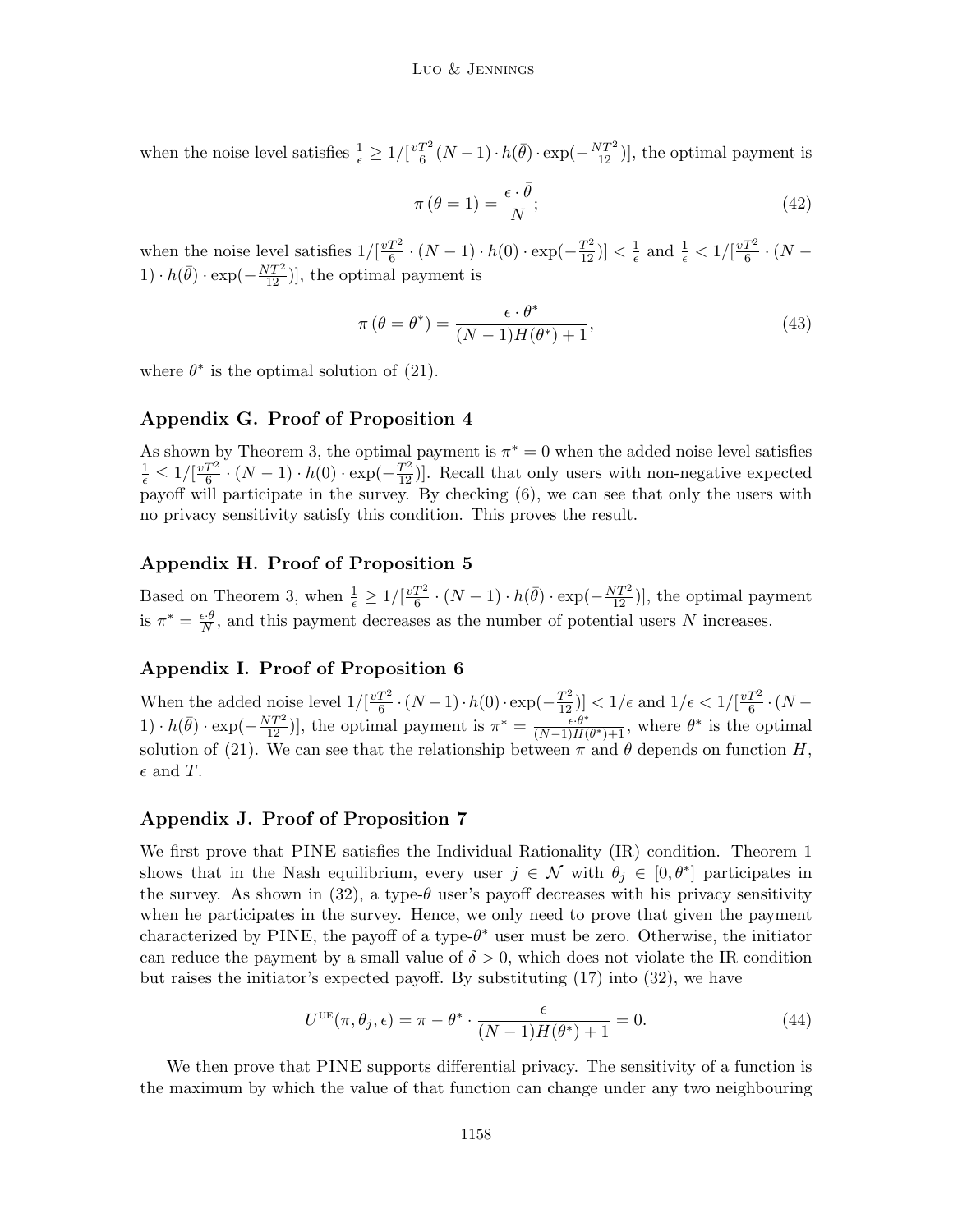datasets. Recall that  $g(D) = \frac{1}{n} \sum_{j=1}^{n} d_j$ . For any two neighbouring pairs of datasets D and D' where the dataset D includes private data of user  $j \in \mathcal{N}$  and the dataset D' does not, the difference between  $g(D)$  and  $g(D')$  is  $1/n$ . Hence, the sensitivity of  $g(D)$  is  $1/n$ . Recall that PINE requires the initiator to add noise drawn from the Laplace distribution  $Lap(0, 1/\epsilon)$  to her computational result  $g(D)$  whose sensitivity is  $1/n$ . As shown by (Dwork et al., 2006), we have

$$
Pr[\mathcal{L}(D) = a] \le e^{\epsilon/n} \cdot Pr[\mathcal{L}(D') = a],\tag{45}
$$

which shows that PINE supports  $\epsilon/n$ -differential privacy.

Based on the proof of Theorem 3, we can prove that PINE maximizes the initiator's expected payoff.

## Appendix K. Proof of Theorem 4

It is clear that a solution  $\theta^* \in [0, \bar{\theta}]$  that maximizes (18) exists as the constraint set (*i.e.*,  $\theta \in [0, \bar{\theta}]$ ) is compact and the objective function  $(i.e., U^{IN}(\theta))$  is continuous. If there is still a unique solution that maximizes the initiator's payoff defined in (18), the optimal payment can be obtained by substituting  $\theta^*$  into (16) based on Proposition 3. If there are multiple solutions that maximize the initiator's payoff defined in (18), we can check that the initiator's expected payoffs achieved for all these solutions are the same. As the purpose of the initiator is to use minimum cost to obtain high computational accuracy so that her expected payoff is maximized, the initiator should select the solution that brings the minimum payment. Based on Proposition 3, the corresponding reward calculated based on (16) by substituting the selected optimal solution  $\theta^*$  is the optimal solution that maximizes the initiator's expected payoff. Thus, we get the result.

#### Appendix L. The Simple Benchmark Mechanism

In order to evaluate the performance of PINE and show the benefit of utilizing the network effect, we need a benchmark mechanism that does not consider the network effect. Thus our Simple mechanism is based on the underlying ideas of Jin et al. (2018); Zhang et al. (2016); and Yang et al. (2018) and determines the initiator's optimal payment strategy and the way of publishing her computational result without including the network effect. In more detail, without knowing the benefit of the network effect, a type- $\theta_i$  user considers his privacy revealing risk is  $\epsilon$  which is independent of the number of participants and is estimated based on the added noise level  $(i.e., 1/\epsilon)$  announced by the initiator. Compared to (5), his payoff is given in the following equation:

$$
U^{\text{UE}}(\pi, \theta_j, \epsilon) = \begin{cases} \pi - \theta_j \cdot \epsilon, & \text{if } \ell_j = 1, \\ 0, & \text{if } \ell_j = 0, \end{cases}
$$
 (46)

As the user's payoff is decreasing with  $\theta$ , given the initiator's payment  $\pi$ , only users with  $\theta_j \leq \pi/\epsilon$  will participate. And the number of participants will be  $n = (N-1) \cdot H(\pi/\epsilon) + 1$ instead of (13).

As the initiator adds noise that is drawn from the Laplace distribution with mean zero As the initiator adds holds that is drawn from the Laplace distribution with mean zero<br>and standard deviation  $\sqrt{2}/\epsilon$  to her computational result, the initiator's optimal payment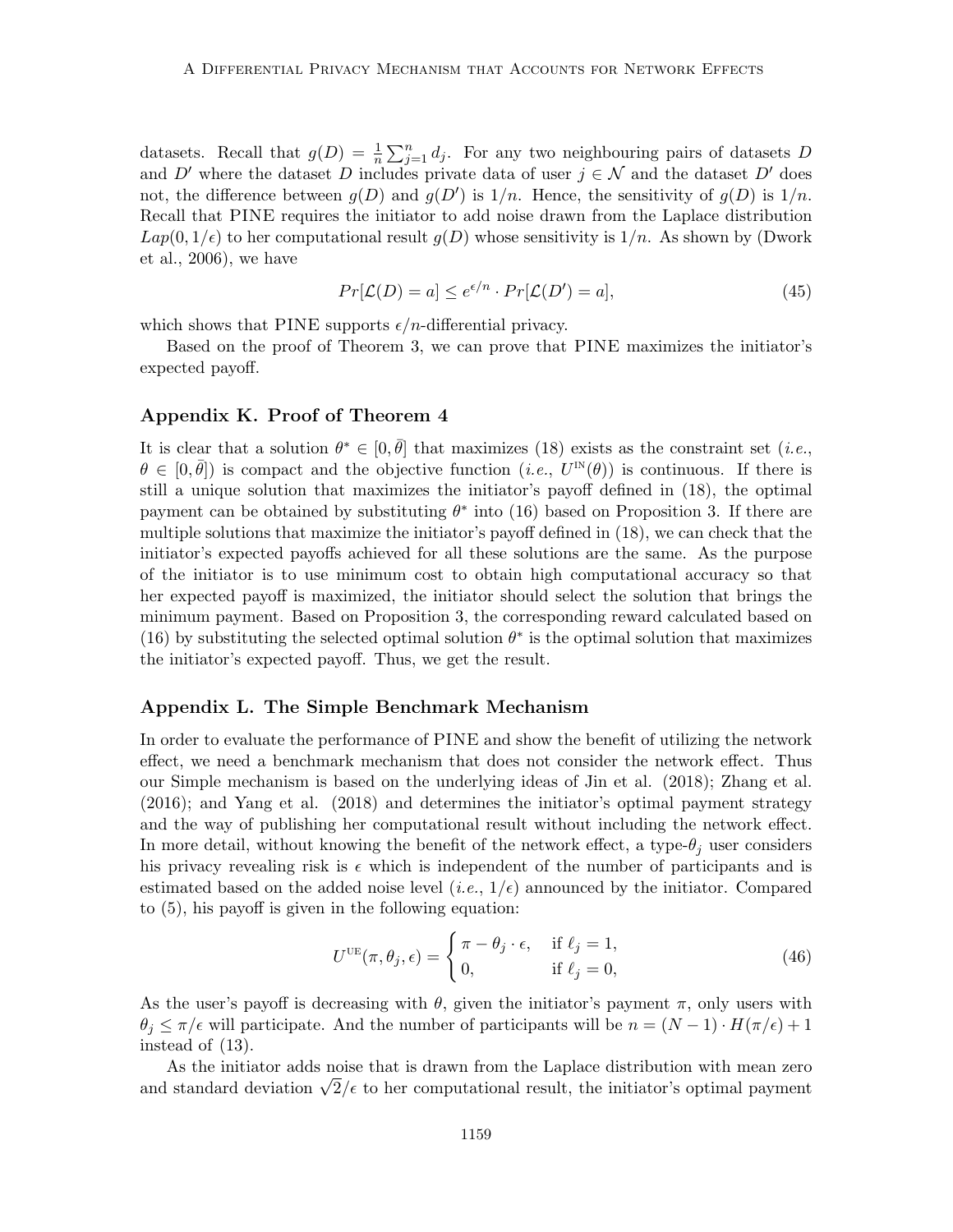$\pi^*$  is chosen to maximize the following equation instead of that defined in (15):

$$
U^{\text{IN,SIM}}(\pi) = -v \cdot \left[ 2 \exp\left( -\frac{[(N-1) \cdot H(\pi/\epsilon) + 1]T^2}{12} \right) + \exp\left( -\frac{T\epsilon}{2} \right) \right] - \pi \cdot [(N-1) \cdot H(\pi/\epsilon) + 1], \tag{47}
$$

Compared to PINE that uses network effects to decrease a user's privacy revealing risk (i.e., a user's privacy revealing risk decreases with the number of participants as shown in (5)), the Simple mechanism does not consider the network effect and a user's privacy revealing risk is a constant value (*i.e.*,  $\epsilon$  as shown in (46)).

#### References

- Ajorlou, A., Jadbabaie, A., & Kakhbod, A. (2016). Dynamic pricing in social networks: The word-of-mouth effect. Management Science.
- Apple (2017a). Differential privacy overview. https://images.apple.com/privacy/docs/ Differential\_Privacy\_Overview.pdf.
- Apple, D. P. T. (2017b). Learning with privacy at scale. https://machinelearning. apple.com/2017/12/06/learning-with-privacy-at-scale.html.
- Bertsekas, D. P., & Tsitsiklis, J. N. (1989). Parallel and distributed computation: numerical methods, Vol. 23. Prentice hall Englewood Cliffs, NJ.
- Brandt, F., & Sandholm, T. (2008). On the existence of unconditionally privacy-preserving auction protocols. ACM Transactions on Information and System Security, 11 (2), 6.
- Candogan, O., Bimpikis, K., & Ozdaglar, A. (2010). Optimal pricing in the presence of local network effects. In International Workshop on Internet and Network Economics, pp. 118–132. Springer.
- Chandra, P., Gujar, S., & Narahari, Y. (2017). Referral-embedded provision point mechanisms for crowdfunding of public projects. In International Conference on Autonomous Agents and Multiagent Systems, pp. 642–650.
- Chatzikokolakis, K., Palamidessi, C., & Stronati, M. (2014). A predictive differentiallyprivate mechanism for mobility traces. In International Symposium on Privacy Enhancing Technologies Symposium, pp. 21–41. Springer.
- Chen, Y., Li, B., & Zhang, Q. (2016a). Incentivizing crowdsourcing systems with network effects. In International Conference on Computer Communications, pp. 1–9.
- Chen, Y., Chong, S., Kash, I. A., Moran, T., & Vadhan, S. (2016b). Truthful mechanisms for agents that value privacy. ACM Transactions on Economics and Computation,  $\frac{1}{4}(3), 13.$
- Dandekar, P., Fawaz, N., & Ioannidis, S. (2014). Privacy auctions for recommender systems. ACM Transactions on Economics and Computation, 2(3), 12.
- Dheeru, D., & Karra Taniskidou, E. (2017). UCI machine learning repository..
- Difallah, D., Filatova, E., & Ipeirotis, P. (2018). Demographics and dynamics of mechanical turk workers. In International Conference on Web Search and Data Mining, pp. 135– 143.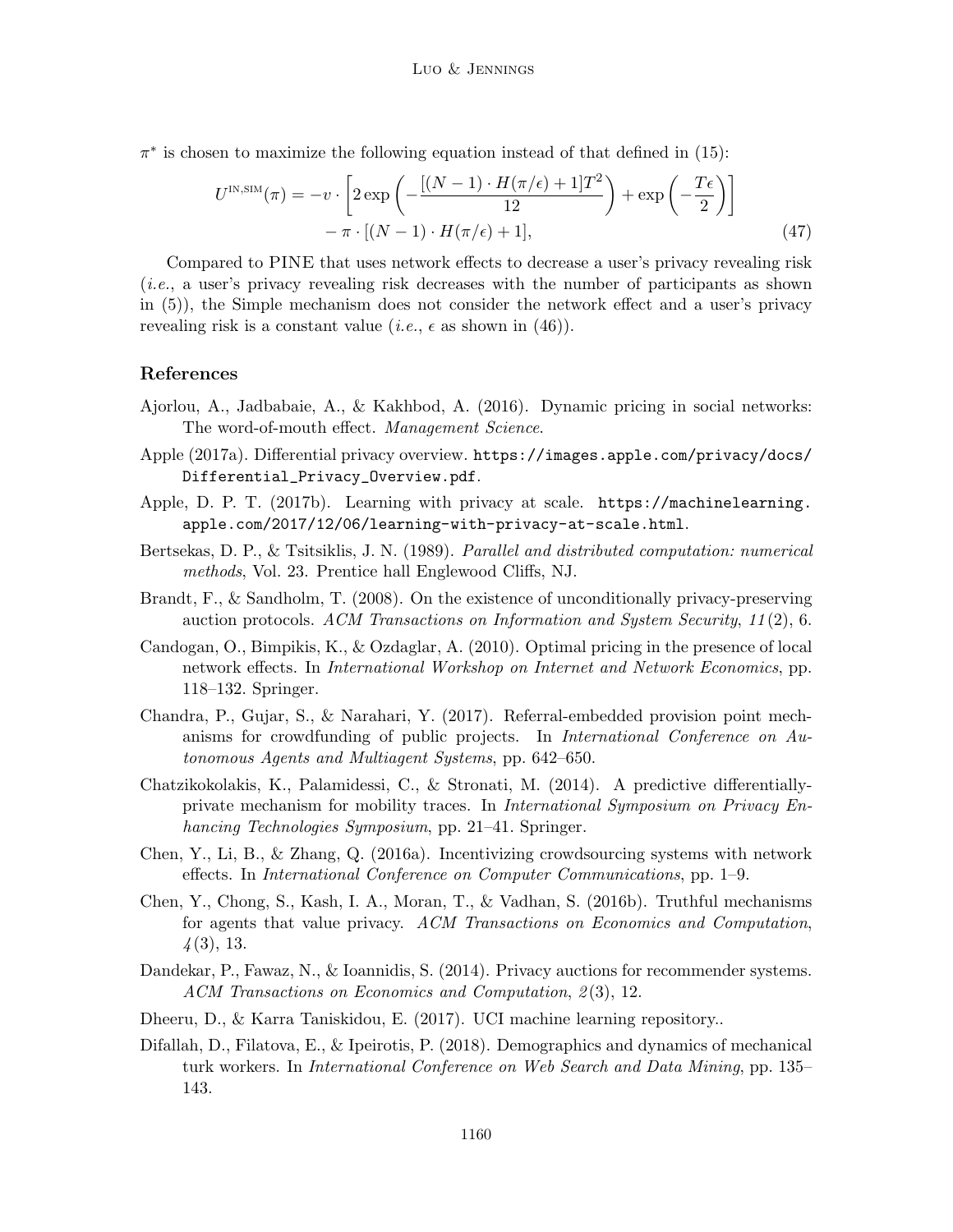- Dunyak, A., & Zhu, Q. (2018). Understanding mean-field effects of large-population user data obfuscation in machine learning. In Annual Conference on Information Sciences and Systems, pp. 1–6.
- Dwork, C. (2008). Differential privacy: A survey of results. In *International Conference on* Theory and Applications of Models of Computation, pp. 1–19. Springer.
- Dwork, C., McSherry, F., Nissim, K., & Smith, A. (2006). Calibrating noise to sensitivity in private data analysis. In Theory of Cryptography Conference, pp. 265–284. Springer.
- Easley, D., & Kleinberg, J. (2010). Networks, crowds, and markets: Reasoning about a highly connected world. Cambridge University Press.
- Erlingsson, U., Pihur, V., & Korolova, A. (2014). Rappor: Randomized aggregatable privacypreserving ordinal response. In ACM Conference on Computer and Communications Security, pp. 1054–1067.
- Feigenbaum, J., Jaggard, A. D., & Schapira, M. (2010). Approximate privacy: foundations and quantification. In ACM Conference on Electronic Commerce, pp. 167–178.
- Fudenberg, D., & Tirole, J. (1991). Game theory. Tech. rep., The MIT press.
- Gao, Y., Toni, F., Wang, H., & Xu, F. (2016). Argumentation-based multi-agent decision making with privacy preserved. In International Conference on Autonomous Agents and Multiagent Systems, pp. 1153–1161.
- Gatti, N., Lazaric, A., Rocco, M., & Trovò, F. (2015). Truthful learning mechanisms for multi-slot sponsored search auctions with externalities. Artificial Intelligence, 227, 93–139.
- Geng,  $Q_i, \&$  Viswanath, P. (2014). The optimal mechanism in differential privacy. In *IEEE* International Symposium on Information Theory, pp. 2371–2375.
- Ghosh, A., & Kleinberg, R. (2014). Optimal contest design for simple agents. In  $ACM$ Conference on Economics and Computation, pp. 913–930.
- Ghosh, A., & Ligett, K. (2013). Privacy and coordination: Computing on databases with endogenous participation. In ACM Conference on Electronic Commerce, pp. 543–560.
- Ghosh, A., & Roth, A. (2015). Selling privacy at auction. Games and Economic Behavior, 91, 334–346.
- Gradwohl, R. (2017). Information sharing and privacy in networks. In ACM Conference on Economics and Computation, pp. 349–350.
- Hara, K., Adams, A., Milland, K., Savage, S., Callison-Burch, C., & Bigham, J. P. (2018). A data-driven analysis of workers' earnings on amazon mechanical turk. In Conference on Human Factors in Computing Systems, p. 449.
- Ho, C.-J., Slivkins, A., & Vaughan, J. W. (2016). Adaptive contract design for crowdsourcing markets: Bandit algorithms for repeated principal-agent problems. Journal of Artificial Intelligence Research, 55, 317–359.
- Hoeffding, W. (1994). Probability inequalities for sums of bounded random variables. In The Collected Works of Wassily Hoeffding, pp. 409–426. Springer.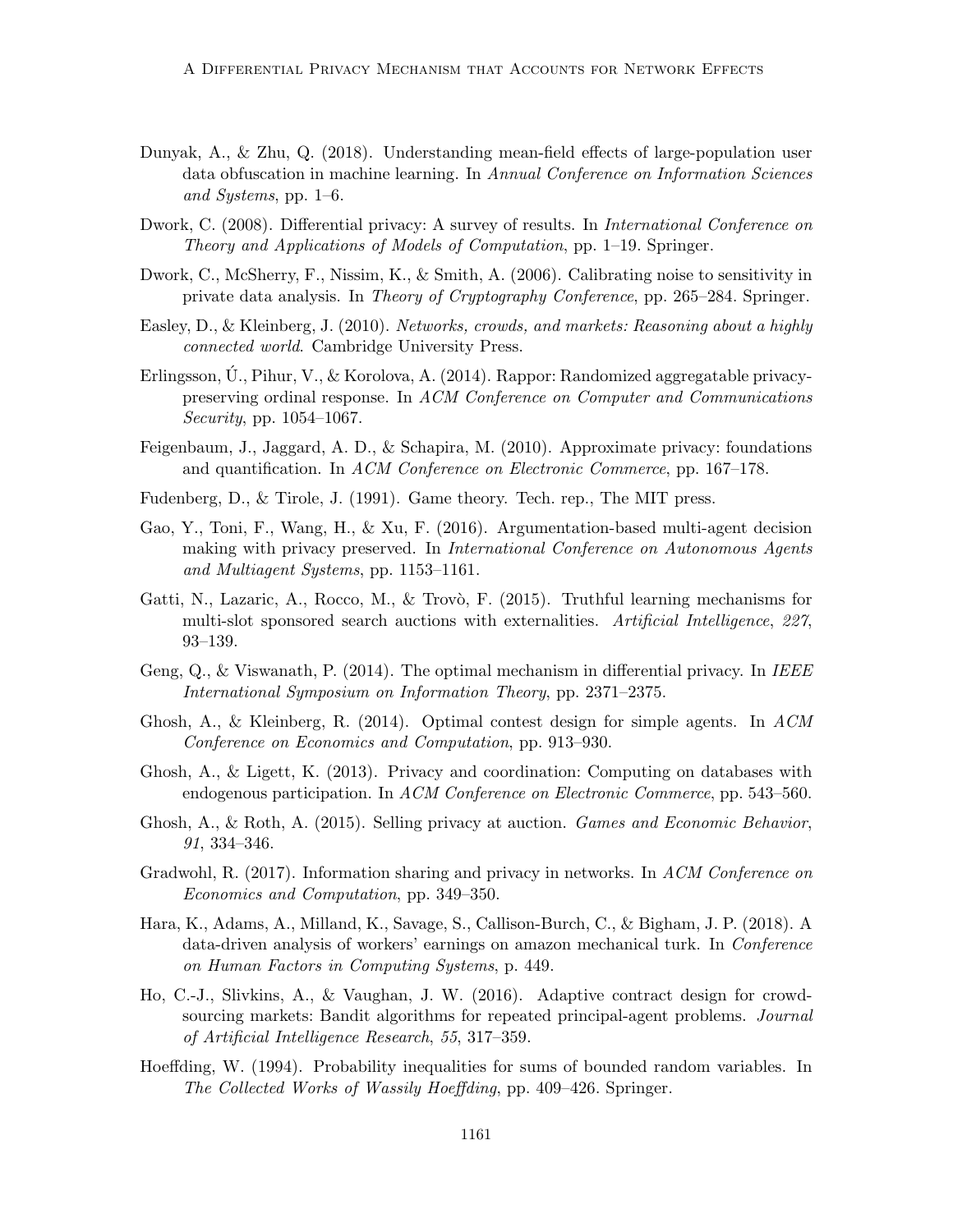- Howe, J. (2008). Crowdsourcing: How the power of the crowd is driving the future of business. Random House.
- Hsu, J., Gaboardi, M., Haeberlen, A., Khanna, S., Narayan, A., Pierce, B. C., & Roth, A. (2014). Differential privacy: An economic method for choosing epsilon. In IEEE Computer Security Foundations Symposium, pp. 398–410.
- Huberman, B. A., Adar, E., & Fine, L. R. (2005). Valuating privacy. *IEEE Security*  $\mathscr B$ *Privacy*,  $3(5)$ ,  $22-25$ .
- Jain, S., Ghalme, G., Bhat, S., Gujar, S., & Narahari, Y. (2016). A deterministic mab mechanism for crowdsourcing with logarithmic regret and immediate payments. In International Conference on Autonomous Agents and Multiagent Systems, pp. 86–94.
- Jain, S., Gujar, S., Bhat, S., Zoeter, O., & Narahari, Y. (2018). A quality assuring, cost optimal multi-armed bandit mechanism for expertsourcing. Artificial Intelligence, 254, 44–63.
- Jin, H., Su, L., Chen, D., Nahrstedt, K., & Xu, J. (2015). Quality of information aware incentive mechanisms for mobile crowd sensing systems. In ACM International Symposium on Mobile Ad Hoc Networking and Computing, pp. 167–176.
- Jin, H., Su, L., Xiao, H., & Nahrstedt, K. (2016). Inception: Incentivizing privacy-preserving data aggregation for mobile crowd sensing systems. In ACM Mobile Ad Hoc Networking and Computing, Vol. 16, pp. 341–350.
- Jin, H., Su, L., Xiao, H., & Nahrstedt, K. (2018). Incentive mechanism for privacy-aware data aggregation in mobile crowd sensing systems. IEEE/ACM Transactions on Networking (TON), 26 (5), 2019–2032.
- Kamar, E., & Horvitz, E. (2012). Incentives for truthful reporting in crowdsourcing. In International Conference on Autonomous Agents and Multiagent Systems, pp. 1329– 1330.
- Kifer, D., & Machanavajjhala, A. (2014). Pufferfish: A framework for mathematical privacy definitions. ACM Transactions on Database Systems, 39(1), 3.
- Krause, A., & Horvitz, E. (2010). A utility-theoretic approach to privacy in online services. Journal of Artificial Intelligence Research, 39, 633–662.
- Lev, O., Polukarov, M., Bachrach, Y., & Rosenschein, J. S. (2013). Mergers and collusion in all-pay auctions and crowdsourcing contests. In International Conference on Autonomous Agents and Multiagent Systems, pp. 675–682.
- Levit, V., Komarovsky, Z., Grinshpoun, T., & Meisels, A. (2018). Incentive-based search for efficient equilibria of the public goods game. Artificial Intelligence, 262, 142–162.
- Li, C., Li, D. Y., Miklau, G., & Suciu, D. (2014). A theory of pricing private data. ACM Transactions on Database Systems, 39 (4), 34.
- Liao, G., Chen, X., & Huang, J. (2018). Social-aware privacy-preserving correlated data collection. In ACM International Symposium on Mobile Ad Hoc Networking and  $Computing$ , pp. 11–20.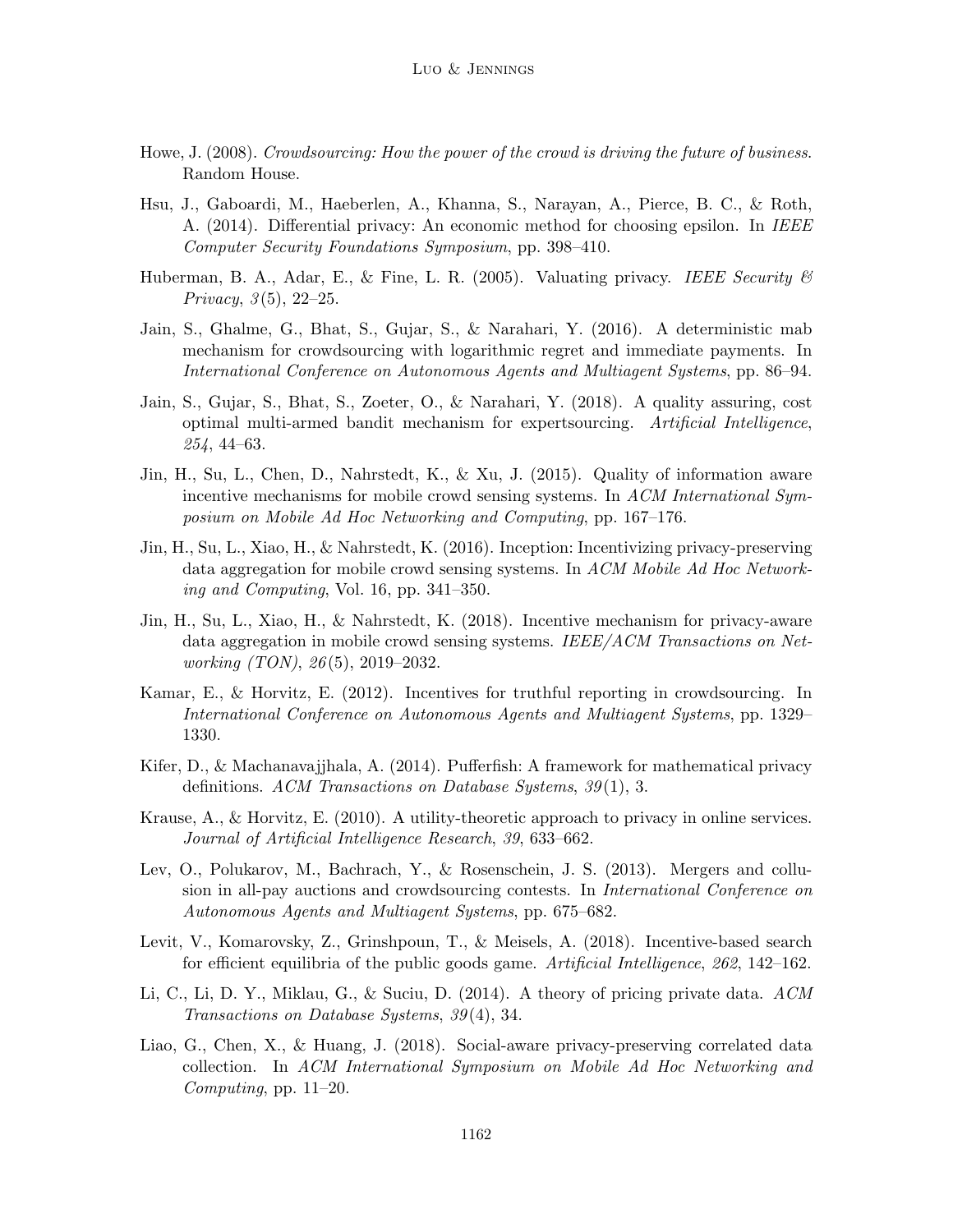- Ligett, K., Neel, S., Roth, A., Waggoner, B., & Wu, S. Z. (2017). Accuracy first: Selecting a differential privacy level for accuracy constrained erm. In Advances in Neural Information Processing Systems, pp. 2566–2576.
- Lin, K.-Y., & Lu, H.-P. (2011). Why people use social networking sites: An empirical study integrating network externalities and motivation theory. Computers in Human Behavior,  $27(3)$ , 1152–1161.
- Liu, Y., & Chen, Y. (2017). Sequential peer prediction: Learning to elicit effort using posted prices.. In AAAI Conference on Artificial Intelligence, pp. 607–613.
- Luo, Y., Gao, L., & Huang, J. (2016). An integrated spectrum and information market for green cognitive communications. IEEE Journal on Selected Areas in Communications,  $34(12)$ , 3326-3338.
- Machanavajjhala, A., Kifer, D., Abowd, J., Gehrke, J., & Vilhuber, L. (2008). Privacy: Theory meets practice on the map. In IEEE International Conference on Data Engineering, pp. 277–286.
- Machanavajjhala, A., Korolova, A., & Sarma, A. D. (2011). Personalized social recommendations: accurate or private. Proceedings of the Very Large Data Base Endowment,  $\frac{4(7)}{440-450}$ .
- Manshaei, M. H., Freudiger, J., Félegyházi, M., Marbach, P., & Hubaux, J.-P. (2008). On wireless social community networks. In International Conference on Computer Communications, pp. 1552–1560.
- McSherry, F., & Mironov, I. (2009). Differentially private recommender systems: building privacy into the net. In International Conference on Knowledge Discovery and Data Mining, pp. 627–636.
- Nair, J., Wierman, A., & Zwart, B. (2015). Provisioning of large-scale systems: The interplay between network effects and strategic behavior in the user base. Management Science,  $62(6)$ , 1830–1841.
- Narayanan, A., & Shmatikov, V. (2008). Robust de-anonymization of large sparse datasets. In IEEE Symposium on Security and Privacy., pp. 111–125.
- Nath, S., & Narayanaswamy, B. M. (2014). Productive output in hierarchical crowdsourcing. In International Conference on Autonomous Agents and Multiagent Systems, pp. 469– 476.
- Pawlick, J., & Zhu, Q. (2016). A stackelberg game perspective on the conflict between machine learning and data obfuscation. In IEEE International Workshop on Information Forensics and Security, pp. 1–6.
- Ren, S., & Van der Schaar, M. (2012). Data demand dynamics in wireless communications markets. IEEE Transactions on Signal Processing,  $60(4)$ , 1986–2000.
- Sandholm, W. H. (2010). Population games and evolutionary dynamics. MIT press.
- Shokri, R., Theodorakopoulos, G., Troncoso, C., Hubaux, J.-P., & Le Boudec, J.-Y. (2012). Protecting location privacy: optimal strategy against localization attacks. In ACM Conference on Computer and Communications Security, pp. 617–627.